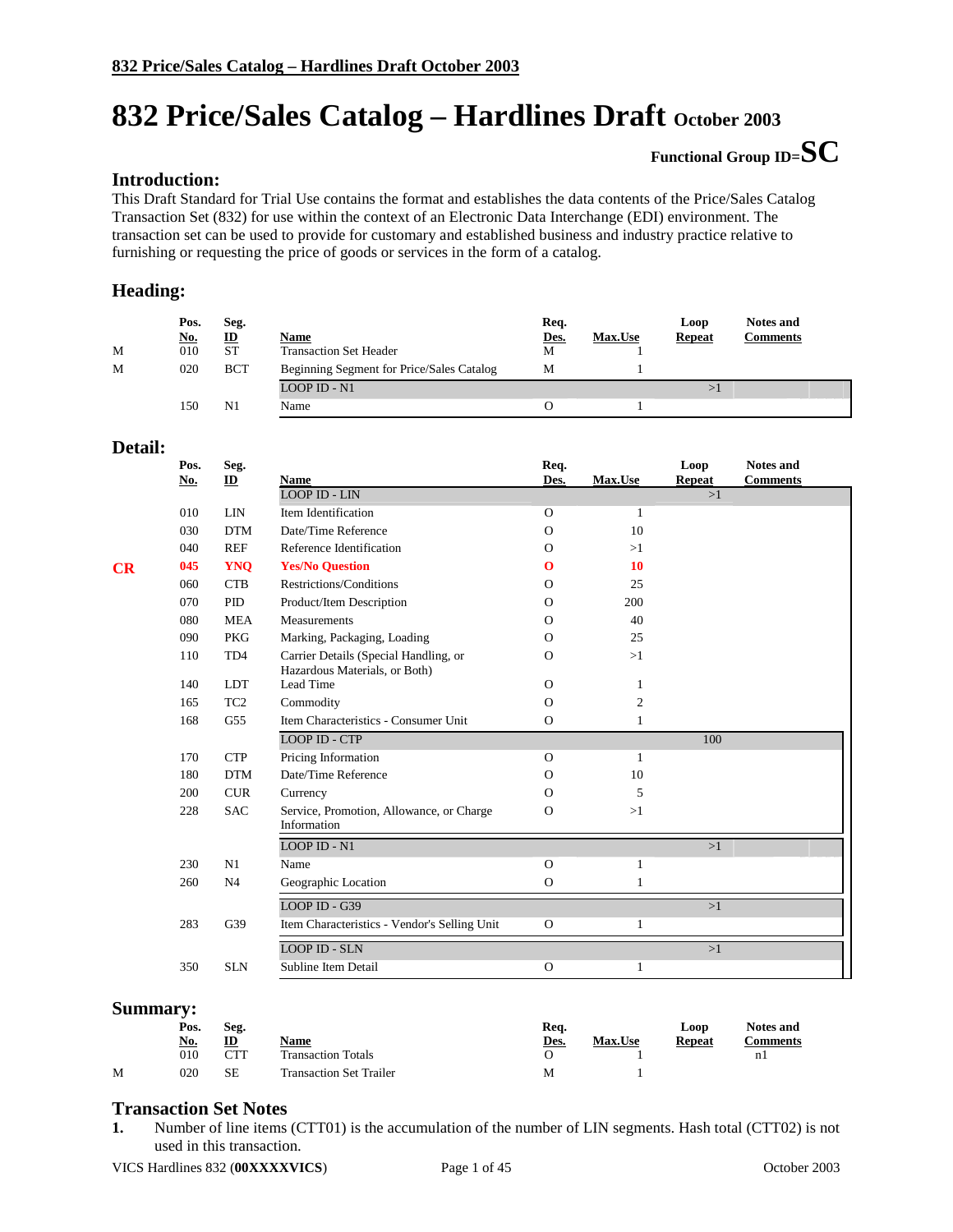| Segment:             | $\mathbf{ST}\:$ Transaction Set Header                                    |
|----------------------|---------------------------------------------------------------------------|
| <b>Position:</b>     | 010                                                                       |
| Loop:                |                                                                           |
| Level:               | Heading                                                                   |
| Usage:               | Mandatory                                                                 |
| <b>Max Use:</b>      |                                                                           |
| <b>Purpose:</b>      | To indicate the start of a transaction set and to assign a control number |
| <b>Syntax Notes:</b> |                                                                           |

|   | Ref.             | Data           |                                                                             |   |                   |
|---|------------------|----------------|-----------------------------------------------------------------------------|---|-------------------|
|   | <u>Des.</u>      | <b>Element</b> | <b>Name</b>                                                                 |   | <b>Attributes</b> |
| M | ST <sub>01</sub> | 143            | <b>Transaction Set Identifier Code</b>                                      | M | ID $3/3$          |
|   |                  |                | Code uniquely identifying a Transaction Set                                 |   |                   |
|   |                  |                | Price/Sales Catalog<br>832                                                  |   |                   |
| M | <b>ST02</b>      | 329            | <b>Transaction Set Control Number</b>                                       | M | AN 4/9            |
|   |                  |                | Identifying control number that must be unique within the transaction set   |   |                   |
|   |                  |                | functional group assigned by the originator for a transaction set           |   |                   |
|   |                  |                | The number is sequentially assigned by the sender, starting with one within |   |                   |
|   |                  |                | each functional group. For each functional group, the first transaction set |   |                   |
|   |                  |                | control number will be 0001 and incremented by one for each additional      |   |                   |
|   |                  |                | transaction set within the group.                                           |   |                   |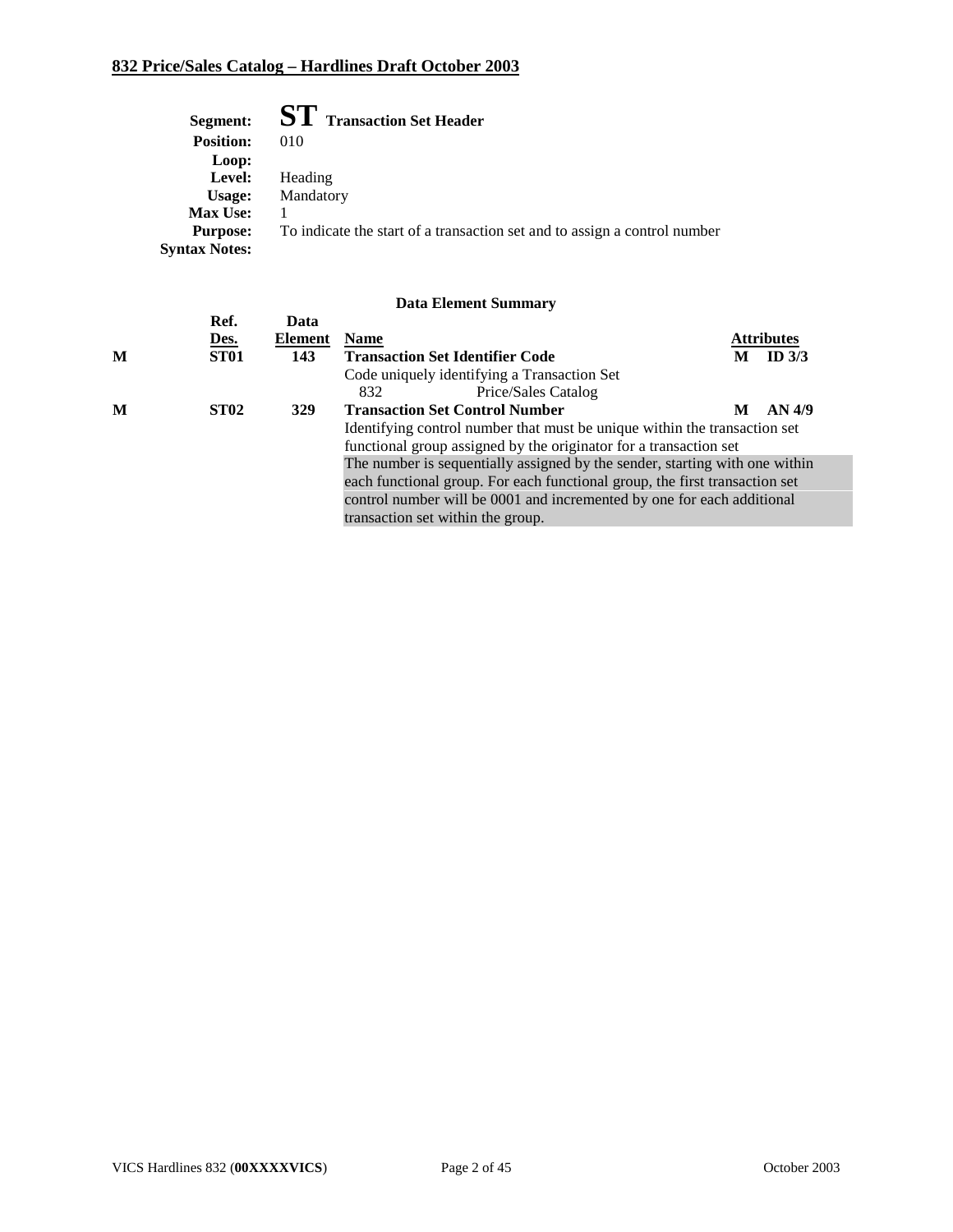|   | Segment:             |                |                                | $\mathbf{BCT}\:$ Beginning Segment for Price/Sales Catalog                                                                                                                                                                                               |                      |  |
|---|----------------------|----------------|--------------------------------|----------------------------------------------------------------------------------------------------------------------------------------------------------------------------------------------------------------------------------------------------------|----------------------|--|
|   | <b>Position:</b>     | 020            |                                |                                                                                                                                                                                                                                                          |                      |  |
|   | Loop:                |                |                                |                                                                                                                                                                                                                                                          |                      |  |
|   | Level:               | Heading        |                                |                                                                                                                                                                                                                                                          |                      |  |
|   | Usage:               | Mandatory      |                                |                                                                                                                                                                                                                                                          |                      |  |
|   | Max Use:             | 1              |                                |                                                                                                                                                                                                                                                          |                      |  |
|   | <b>Purpose:</b>      |                | purpose and number information | To indicate the beginning of the Price/Sales Catalog Transaction Set and specify catalog                                                                                                                                                                 |                      |  |
|   | <b>Syntax Notes:</b> |                |                                |                                                                                                                                                                                                                                                          |                      |  |
|   | Notes:               |                |                                | BCT10 is used only to clarify, to the receiver, the sender's purpose of the transaction set.<br>Codes '02', '04', and '05' are to be used to update catalog information kept by the user of<br>the catalog data, e.g., a retailer or the vendor's agent. |                      |  |
|   |                      |                |                                | If multiple types of item maintenance are being sent by the manufacturer/seller, all items<br>that fall under the same maintenance type, i.e. "Add", must be grouped under a single ST,<br>and a new ST generated for each different maintenance type.   |                      |  |
|   |                      |                |                                | <b>Data Element Summary</b>                                                                                                                                                                                                                              |                      |  |
|   | Ref.                 | Data           |                                |                                                                                                                                                                                                                                                          |                      |  |
|   | Des.                 | <b>Element</b> | <b>Name</b>                    |                                                                                                                                                                                                                                                          | <b>Attributes</b>    |  |
| М | <b>BCT01</b>         | 683            | <b>Catalog Purpose Code</b>    |                                                                                                                                                                                                                                                          | ID $2/2$<br>M        |  |
|   |                      |                |                                | Code indicating purpose of catalog                                                                                                                                                                                                                       |                      |  |
|   |                      |                | PC                             | Price Catalog                                                                                                                                                                                                                                            |                      |  |
|   |                      |                |                                | Used when seller is communicating price changes only.                                                                                                                                                                                                    |                      |  |
|   |                      |                | RC                             | <b>Resale Catalog</b>                                                                                                                                                                                                                                    |                      |  |
|   |                      |                |                                | U.P.C. Catalog Data, Traditional Vendor's Catalog, and<br><b>Item Maintenance</b>                                                                                                                                                                        |                      |  |
|   | <b>BCT02</b>         | 684            |                                |                                                                                                                                                                                                                                                          | AN 1/15<br>$\bf{0}$  |  |
|   |                      |                | <b>Catalog Number</b>          | Identifying number for catalog or superseded catalog                                                                                                                                                                                                     |                      |  |
|   |                      |                |                                | Owner of the catalog, generally the vendor                                                                                                                                                                                                               |                      |  |
|   | <b>BCT10</b>         | 353            |                                | <b>Transaction Set Purpose Code</b>                                                                                                                                                                                                                      | ID $2/2$<br>$\bf{O}$ |  |
|   |                      |                |                                | Code identifying purpose of transaction set                                                                                                                                                                                                              |                      |  |
|   |                      |                |                                | NOTE: Need to determine which action codes are needed.                                                                                                                                                                                                   |                      |  |
|   |                      |                | 02                             | Add                                                                                                                                                                                                                                                      |                      |  |
|   |                      |                | 04                             | Change                                                                                                                                                                                                                                                   |                      |  |
|   |                      |                |                                | This action is used to communicate only the changed                                                                                                                                                                                                      |                      |  |
|   |                      |                |                                | data for the GTIN record, not the entire list of GTIN                                                                                                                                                                                                    |                      |  |
|   |                      |                |                                | attributes. Effective dates for prices should be included                                                                                                                                                                                                |                      |  |
|   |                      |                |                                | in the CTP loop. For all other attributes, the Effective                                                                                                                                                                                                 |                      |  |
|   |                      |                |                                | Change Date should be sent in the DTM segment. If a                                                                                                                                                                                                      |                      |  |
|   |                      |                |                                | specific date is not noted, then the changes are effective                                                                                                                                                                                               |                      |  |
|   |                      |                |                                | immediately.                                                                                                                                                                                                                                             |                      |  |
|   |                      |                | 05                             | Replace                                                                                                                                                                                                                                                  |                      |  |
|   |                      |                |                                | Use replace to refresh the entire GTIN record or to                                                                                                                                                                                                      |                      |  |
|   |                      |                |                                | change date information associated with the product life                                                                                                                                                                                                 |                      |  |
|   |                      |                |                                | cycle. The entire GTIN record must be sent. This is the                                                                                                                                                                                                  |                      |  |
|   |                      |                |                                | only method of blanking out a previously populated data<br>element.                                                                                                                                                                                      |                      |  |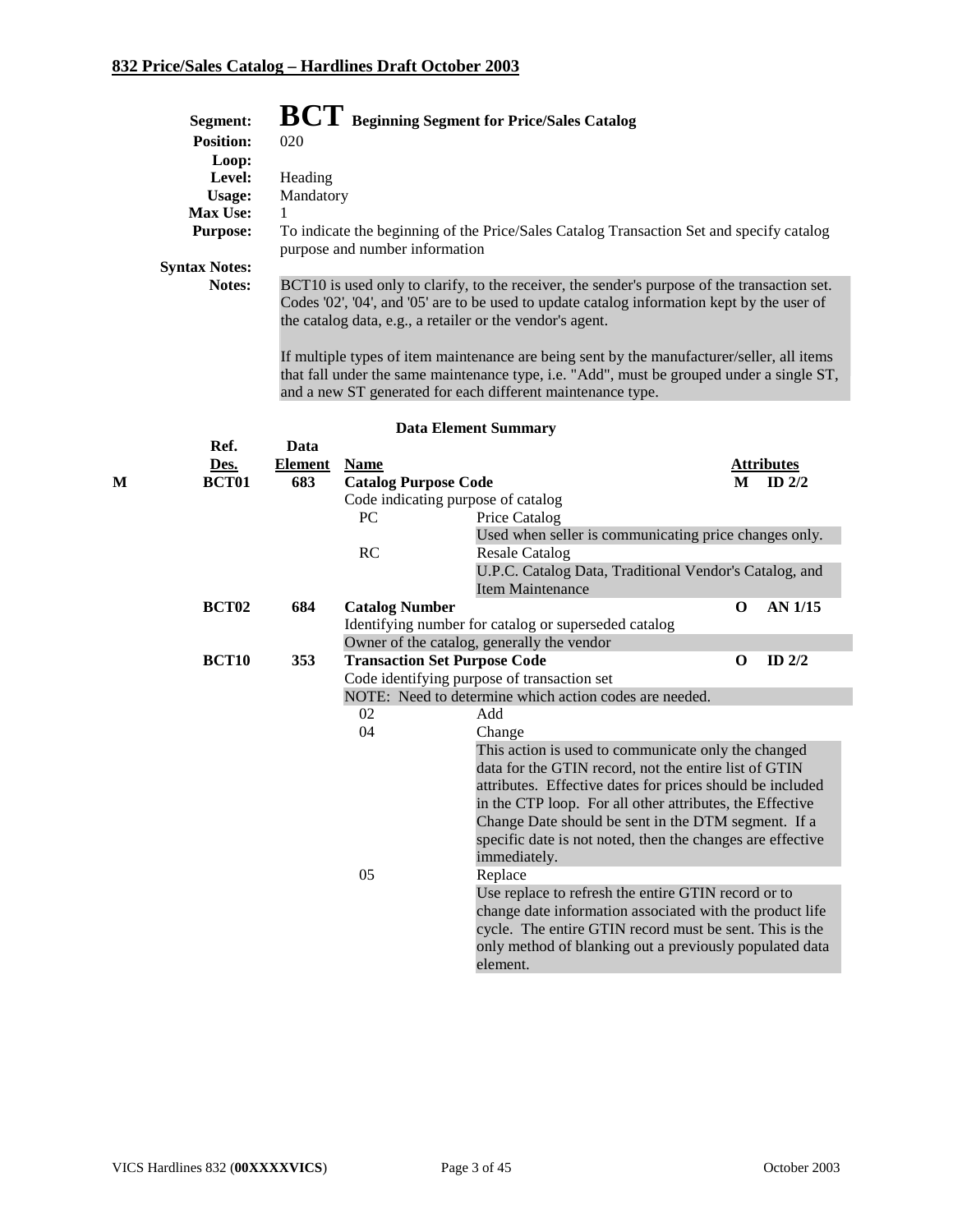| Segment:             | $N1$ Name                                                                             |
|----------------------|---------------------------------------------------------------------------------------|
| <b>Position:</b>     | 150                                                                                   |
| Loop:                | N1<br>Optional                                                                        |
| Level:               | Heading                                                                               |
| Usage:               | Optional                                                                              |
| <b>Max Use:</b>      |                                                                                       |
| <b>Purpose:</b>      | To identify a party by type of organization, name, and code                           |
| <b>Syntax Notes:</b> | At least one of N102 or N103 is required.                                             |
|                      | If either N103 or N104 is present, then the other is required.                        |
| Notes:               | When supported, values in the N1 loop at the Detail Level override values provided at |
|                      | the Header Level.                                                                     |

|   | Ref.             | Data           |                                      |                                                                                |                   |
|---|------------------|----------------|--------------------------------------|--------------------------------------------------------------------------------|-------------------|
|   | Des.             | <b>Element</b> | <b>Name</b>                          |                                                                                | <u>Attributes</u> |
| M | N101             | 98             | <b>Entity Identifier Code</b>        |                                                                                | ID $2/3$<br>M     |
|   |                  |                |                                      | Code identifying an organizational entity, a physical location, property or an |                   |
|   |                  |                | individual                           |                                                                                |                   |
|   |                  |                | <b>BY</b>                            | <b>Buying Party (Purchaser)</b>                                                |                   |
|   |                  |                |                                      | BUYER. Use with N103/04 to specify Buyer                                       |                   |
|   |                  |                |                                      | Identification Type and Buyer ID.                                              |                   |
|   |                  |                | <b>SE</b>                            | <b>Selling Party</b>                                                           |                   |
|   |                  |                |                                      | SELLER - Manufacturer or supplier of the trade items                           |                   |
|   |                  |                |                                      | identified in this transaction set.                                            |                   |
|   |                  |                |                                      | Use with N103/04 to specify Seller Identification Type                         |                   |
|   |                  |                |                                      | and Seller ID.                                                                 |                   |
| M | N <sub>103</sub> | 66             | <b>Identification Code Qualifier</b> |                                                                                | M<br>ID $1/2$     |
|   |                  |                |                                      | Code designating the system/method of code structure used for Identification   |                   |
|   |                  |                | Code (67)                            |                                                                                |                   |
|   |                  |                | 1                                    | D-U-N-S Number, Dun & Bradstreet                                               |                   |
|   |                  |                |                                      | ALTERNATE PARTY IDENTIFICATION TYPE                                            |                   |
|   |                  |                |                                      | Use with $N104$ when $N101 = BY$ or SE.                                        |                   |
|   |                  |                |                                      | See External Code Source 16 in Section III for reference                       |                   |
|   |                  |                |                                      | document.                                                                      |                   |
|   |                  |                | 9                                    | D-U-N-S+4, D-U-N-S Number with Four Character                                  |                   |
|   |                  |                |                                      | Suffix                                                                         |                   |
|   |                  |                |                                      | ALTERNATE PARTY IDENTIFICATION TYPE                                            |                   |
|   |                  |                |                                      | Use with $N104$ when $N101 = BY$ or SE.                                        |                   |
|   |                  |                |                                      |                                                                                |                   |
|   |                  |                |                                      | See External Code Source 16 in Section III for reference                       |                   |
|   |                  |                |                                      | document.                                                                      |                   |
|   |                  |                | 91                                   | Assigned by Seller or Seller's Agent                                           |                   |
|   |                  |                |                                      | ALTERNATE PARTY IDENTIFICATION TYPE                                            |                   |
|   |                  |                |                                      | Use with $N104$ when $N101 = BY$ or SE.                                        |                   |
|   |                  |                | 92                                   | Assigned by Buyer or Buyer's Agent                                             |                   |
|   |                  |                |                                      | ALTERNATE PARTY IDENTIFICATION TYPE                                            |                   |
|   |                  |                |                                      | Use with $N104$ when $N101 = BY$ or SE.                                        |                   |
|   |                  |                | UL                                   | <b>UCC/EAN Location Code</b>                                                   |                   |
|   |                  |                |                                      | A globally unique 13 digit code for the identification of a                    |                   |
|   |                  |                |                                      | legal, functional or physical location within the Uniform                      |                   |
|   |                  |                |                                      | Code Council (UCC) and International Article Number                            |                   |
|   |                  |                |                                      | Association (EAN) numbering system                                             |                   |
|   |                  |                |                                      | This is the 13-digit GLOBAL LOCATION NUMBER                                    |                   |
|   |                  |                |                                      | (GLN)                                                                          |                   |
|   |                  |                |                                      | Use with N104 to specify the GLN of the Buyer                                  |                   |
|   |                  |                |                                      | $(N101=BY)$ or the Seller $(N101=SE)$ .                                        |                   |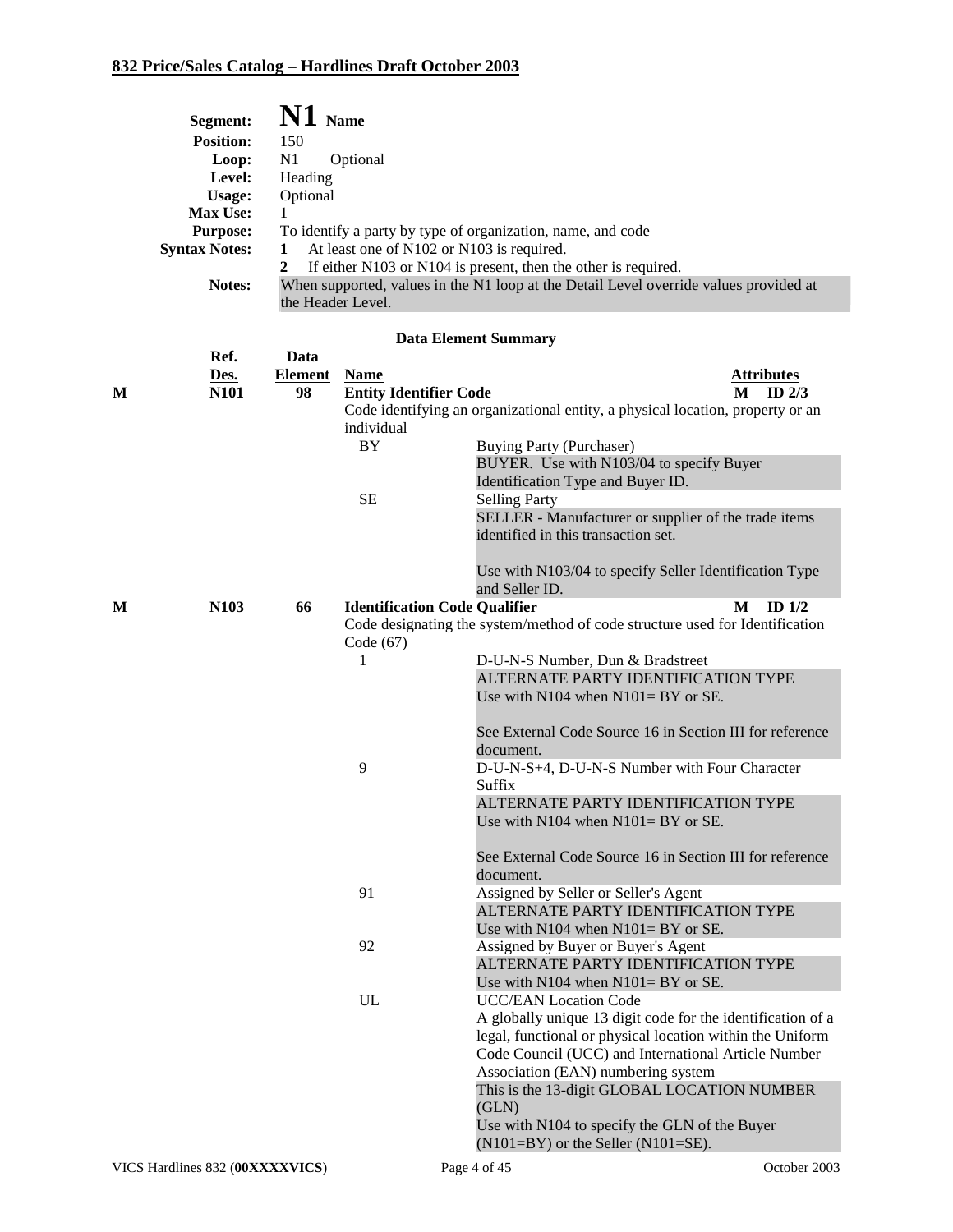See External Code Source 583 in Section III for reference document.

| M | N <sub>104</sub> | 67 | <b>Identification Code</b>                                                           | M | $AN$ 2/80 |
|---|------------------|----|--------------------------------------------------------------------------------------|---|-----------|
|   |                  |    | Code identifying a party or other code                                               |   |           |
|   |                  |    | This is the location code as defined by N103. The location code may be a             |   |           |
|   |                  |    | formal number, e.g., DUNS, or either the buyer or seller may assign it. The          |   |           |
|   |                  |    | location refers to an entity or a store, warehouse, distribution center, plant, etc. |   |           |
|   |                  |    | Location codes are used to alleviate the need to send complete names and             |   |           |
|   |                  |    | addresses.                                                                           |   |           |
|   |                  |    |                                                                                      |   |           |
|   |                  |    | When $N101 = BY$ or SE, this will be the GLN or Alternate Party ID for the           |   |           |
|   |                  |    | Party specified.                                                                     |   |           |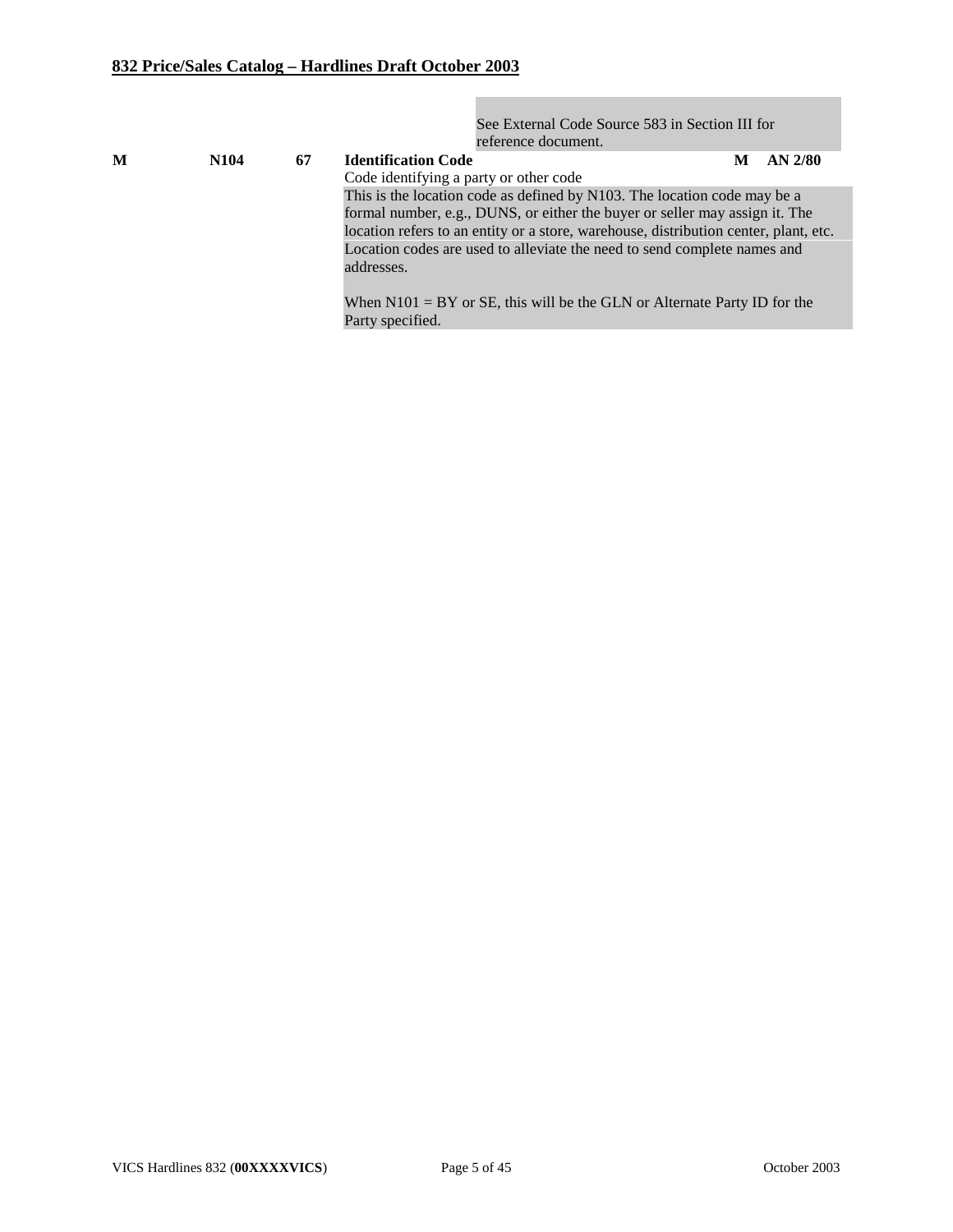|   | Segment:                        |                                 | LIN Item Identification                                         |                                                                                                                                                                                                                                                                                                                                                                          |                                          |
|---|---------------------------------|---------------------------------|-----------------------------------------------------------------|--------------------------------------------------------------------------------------------------------------------------------------------------------------------------------------------------------------------------------------------------------------------------------------------------------------------------------------------------------------------------|------------------------------------------|
|   | <b>Position:</b>                | 010                             |                                                                 |                                                                                                                                                                                                                                                                                                                                                                          |                                          |
|   | Loop:                           | <b>LIN</b>                      | Optional                                                        |                                                                                                                                                                                                                                                                                                                                                                          |                                          |
|   | Level:                          | Detail                          |                                                                 |                                                                                                                                                                                                                                                                                                                                                                          |                                          |
|   | Usage:                          | Optional                        |                                                                 |                                                                                                                                                                                                                                                                                                                                                                          |                                          |
|   | Max Use:                        | 1                               |                                                                 |                                                                                                                                                                                                                                                                                                                                                                          |                                          |
|   | <b>Purpose:</b>                 |                                 | To specify basic item identification data                       |                                                                                                                                                                                                                                                                                                                                                                          |                                          |
|   | <b>Syntax Notes:</b>            | 1<br>$\boldsymbol{2}$<br>3<br>4 |                                                                 | If either LIN04 or LIN05 is present, then the other is required.<br>If either LIN06 or LIN07 is present, then the other is required.<br>If either LIN08 or LIN09 is present, then the other is required.<br>If either LIN10 or LIN11 is present, then the other is required.                                                                                             |                                          |
|   | Notes:                          |                                 | Numbers in the short-term.                                      | Although optional at this time, the recommended primary identifier for a trade item is the<br>Global Trade Item Number (GTIN). If GTINs are not currently assigned to your trade<br>items, you may use the Additional Item Identification and Alternate Item Identification                                                                                              |                                          |
|   |                                 | not both.                       |                                                                 | Each trade item within a packaging hierarchy must have a unique GTIN. For example,<br>the consumer unit that is placed on the retail shelf must be marked with a different GTIN<br>than the case in which it is shipped from the seller to the buyer, if applicable. Therefore,<br>any particular GTIN will only be EITHER a consumer unit or a vendor selling unit, but |                                          |
|   |                                 |                                 |                                                                 | If the item identified in the LIN is a vendor selling unit (aka Buy Pack), then a G39<br>segment must be sent to describe the characteristics of the vendor selling unit (i.e. case,<br>pallet, module), but no G55 segment should be sent.                                                                                                                              |                                          |
|   |                                 |                                 | to describe unpackaged dimensions.                              | If the item identified in the LIN is a consumer unit (aka Sell Pack), then a G55 segment<br>must be sent to describe the characteristics of the consumer unit, but no G39 segment<br>should be sent. If the consumer unit has relevant dimensions for both packaged and<br>unpackaged states, use the G55 to describe packaged dimensions and the MEA segment            |                                          |
|   |                                 |                                 | (i.e. - pallet, module, and case).                              | Therefore, an LIN loop will only have either a G55 or a G39 segment within it, but never<br>both, since G55 relates to consumer unit, and G39 relates to all other packaging levels                                                                                                                                                                                      |                                          |
|   |                                 |                                 |                                                                 | Information pairs may be sent in any order, as long as the correct qualifier precedes the<br>corresponding information in the next data element. LIN02 and LIN03 are always<br>required, regardless of which qualifier is specified.                                                                                                                                     |                                          |
|   |                                 |                                 |                                                                 | The codes listed for LIN02 apply to every occurrence of DE 235 in the LIN segment.                                                                                                                                                                                                                                                                                       |                                          |
|   |                                 |                                 |                                                                 | <b>Data Element Summary</b>                                                                                                                                                                                                                                                                                                                                              |                                          |
|   | Ref.                            | Data                            |                                                                 |                                                                                                                                                                                                                                                                                                                                                                          |                                          |
|   | Des.<br><b>LIN01</b>            | <b>Element</b>                  | <b>Name</b>                                                     |                                                                                                                                                                                                                                                                                                                                                                          | <b>Attributes</b><br>$\Omega$<br>AN 1/20 |
|   |                                 | 350                             | <b>Assigned Identification</b>                                  | Alphanumeric characters assigned for differentiation within a transaction set                                                                                                                                                                                                                                                                                            |                                          |
|   |                                 |                                 | with one.                                                       | A sequential number assigned to each line item within the transaction starting                                                                                                                                                                                                                                                                                           |                                          |
| М | LIN02                           | 235                             | <b>Product/Service ID Qualifier</b><br>Product/Service ID (234) | Code identifying the type/source of the descriptive number used in                                                                                                                                                                                                                                                                                                       | ID $2/2$<br>M                            |
|   |                                 |                                 | EN<br>EO                                                        | EAN/UCC-13<br>Data Structure for the 13-digit EAN.UCC Global Trade<br><b>Item Number</b><br>(GTIN).<br>EAN/UCC-8                                                                                                                                                                                                                                                         |                                          |
|   |                                 |                                 |                                                                 | Data Structure for the 8-digit EAN.UCC Global Trade                                                                                                                                                                                                                                                                                                                      |                                          |
|   | VICS Hardlines 832 (00XXXXVICS) |                                 |                                                                 | Page 6 of 45                                                                                                                                                                                                                                                                                                                                                             | October 2003                             |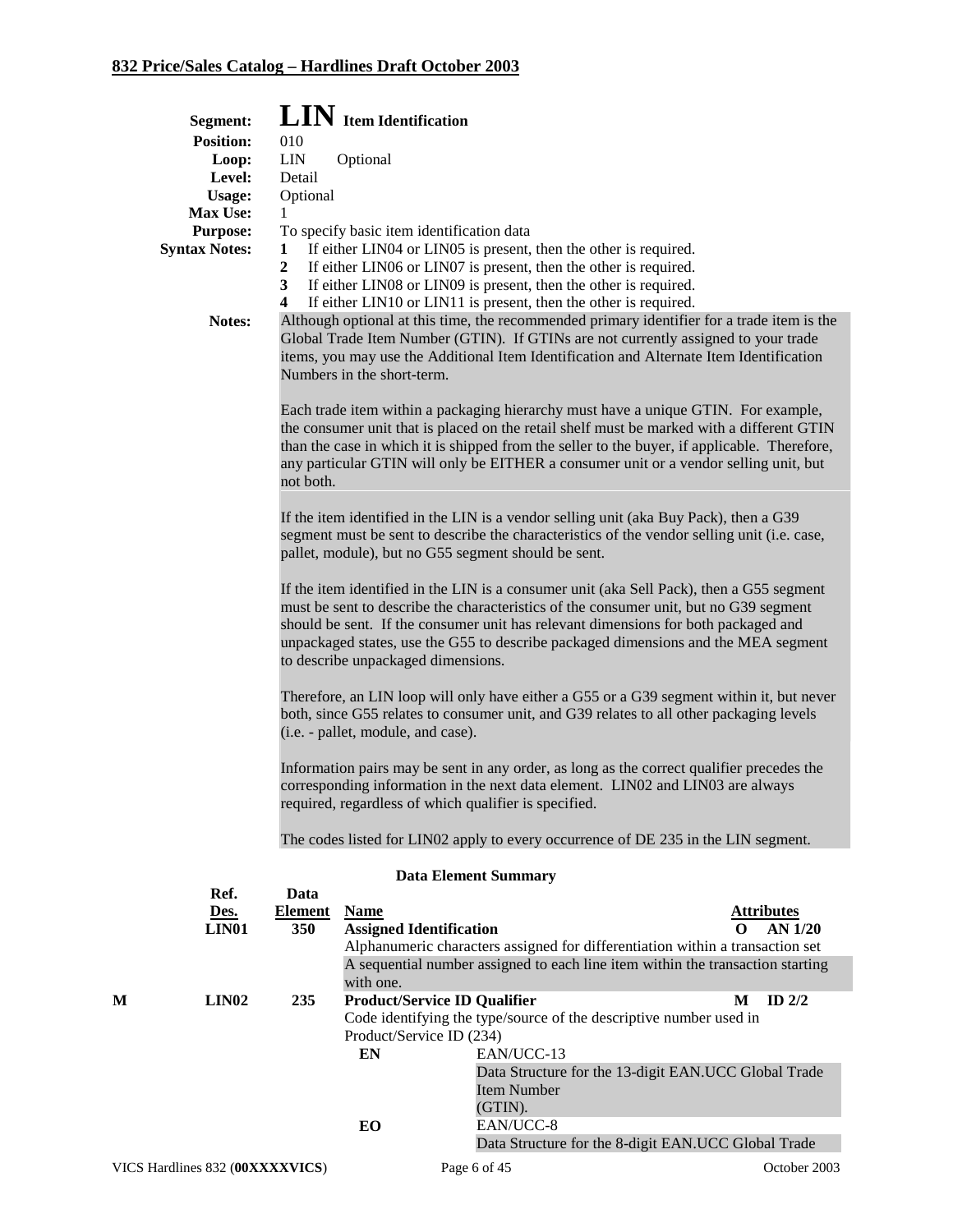|                                 |                   |     |                                     | <b>Item Number</b>                                                                                                                                  |             |              |
|---------------------------------|-------------------|-----|-------------------------------------|-----------------------------------------------------------------------------------------------------------------------------------------------------|-------------|--------------|
|                                 |                   |     |                                     | (GTIN).<br>Added to X12 in v4030; added to VICS in v4040                                                                                            |             |              |
|                                 |                   |     | IN                                  | <b>Buyer's Item Number</b>                                                                                                                          |             |              |
|                                 |                   |     |                                     | Used to specify ADDITIONAL ITEM<br><b>IDENTIFICATION.</b>                                                                                           |             |              |
|                                 |                   |     | MN                                  | Model Number                                                                                                                                        |             |              |
|                                 |                   |     |                                     | Used to specify ALTERNATE ITEM<br><b>IDENTIFICATION.</b>                                                                                            |             |              |
|                                 |                   |     | <b>UK</b>                           | EAN/UCC-14                                                                                                                                          |             |              |
|                                 |                   |     |                                     | Data Structure for the 14-digit EAN.UCC Global Trade                                                                                                |             |              |
|                                 |                   |     | UP                                  | Item Number (GTIN).<br>EAN/UCC-12                                                                                                                   |             |              |
|                                 |                   |     |                                     | Data Structure for the 12-digit EAN.UCC Global Trade<br>Item Number (GTIN). Also known as the Universal<br>Product Code (U.P.C.).                   |             |              |
|                                 |                   |     | <b>VE</b>                           | Vendor Color                                                                                                                                        |             |              |
|                                 |                   |     |                                     | Used to specify Vendor's proprietary color code for the<br>GTIN.                                                                                    |             |              |
|                                 |                   |     | <b>VN</b>                           | Vendor's (Seller's) Item Number<br>Used to specify ADDITIONAL ITEM<br><b>IDENTIFICATION.</b>                                                        |             |              |
| M                               | <b>LIN03</b>      | 234 | <b>Product/Service ID</b>           |                                                                                                                                                     | M           | AN 1/48      |
|                                 |                   |     |                                     | Identifying number for a product or service                                                                                                         |             |              |
|                                 |                   |     | ITEM NUMBER (GTIN).                 | If $DE$ 235 = EN, EO, UK, or UP, then DE 234 will be the GLOBAL TRADE                                                                               |             |              |
|                                 |                   |     |                                     | GTIN is the recommended primary item identifier. This is the unique identifier                                                                      |             |              |
|                                 |                   |     |                                     | for an item supported by the EAN/UCC system. Note that GTIN is an                                                                                   |             |              |
|                                 |                   |     | EAN/UCC-14.                         | umbrella term used to describe the entire family of EAN/UCC data structures<br>for trade item: UCC-12 (12-digit U.P.C.), EAN/UCC-8, EAN/UCC-13, and |             |              |
|                                 |                   |     |                                     | If $DE$ 235 = VE, then $DE$ 234 will be the Vendor's COLOR CODE VALUE.                                                                              |             |              |
|                                 |                   |     | ITEM IDENTIFICATION).               | If $DE$ 235 = IN, then $DE$ 234 will be the Buyer's Item Number (ADDITIONAL                                                                         |             |              |
|                                 |                   |     |                                     |                                                                                                                                                     |             |              |
|                                 |                   |     |                                     | If $DE 235 = VN$ , then $DE 234$ will be the Vendor's (Seller's) Item Number<br>(ADDITIONAL ITEM IDENTIFICATION).                                   |             |              |
|                                 |                   |     |                                     | If $DE$ 235 = MN, then $DE$ 234 will be the Vendor's Model Number                                                                                   |             |              |
|                                 |                   |     |                                     | (ALTERNATE ITEM IDENTIFICATION).                                                                                                                    |             |              |
|                                 | LIN <sub>04</sub> | 235 | <b>Product/Service ID Qualifier</b> | Code identifying the type/source of the descriptive number used in                                                                                  | $\mathbf C$ | ID $2/2$     |
|                                 |                   |     | Product/Service ID (234)            |                                                                                                                                                     |             |              |
|                                 | LIN <sub>05</sub> | 234 | <b>Product/Service ID</b>           |                                                                                                                                                     | $\mathbf 0$ | AN 1/48      |
|                                 |                   |     |                                     | Identifying number for a product or service                                                                                                         |             |              |
|                                 | <b>LIN06</b>      | 235 | <b>Product/Service ID Qualifier</b> | Code identifying the type/source of the descriptive number used in                                                                                  | C           | ID $2/2$     |
|                                 |                   |     | Product/Service ID (234)            |                                                                                                                                                     |             |              |
|                                 | LIN <sub>07</sub> | 234 | <b>Product/Service ID</b>           |                                                                                                                                                     | $\bf{0}$    | AN 1/48      |
|                                 |                   |     |                                     | Identifying number for a product or service                                                                                                         |             |              |
|                                 | LIN <sub>08</sub> | 235 | <b>Product/Service ID Qualifier</b> | Code identifying the type/source of the descriptive number used in                                                                                  | $\mathbf C$ | ID $2/2$     |
|                                 |                   |     | Product/Service ID (234)            |                                                                                                                                                     |             |              |
|                                 | <b>LIN09</b>      | 234 | <b>Product/Service ID</b>           |                                                                                                                                                     | $\mathbf C$ | AN 1/48      |
|                                 |                   |     |                                     | Identifying number for a product or service                                                                                                         |             |              |
|                                 | <b>LIN10</b>      | 235 | <b>Product/Service ID Qualifier</b> |                                                                                                                                                     | X           | ID $2/2$     |
| VICS Hardlines 832 (00XXXXVICS) |                   |     |                                     | Page 7 of 45                                                                                                                                        |             | October 2003 |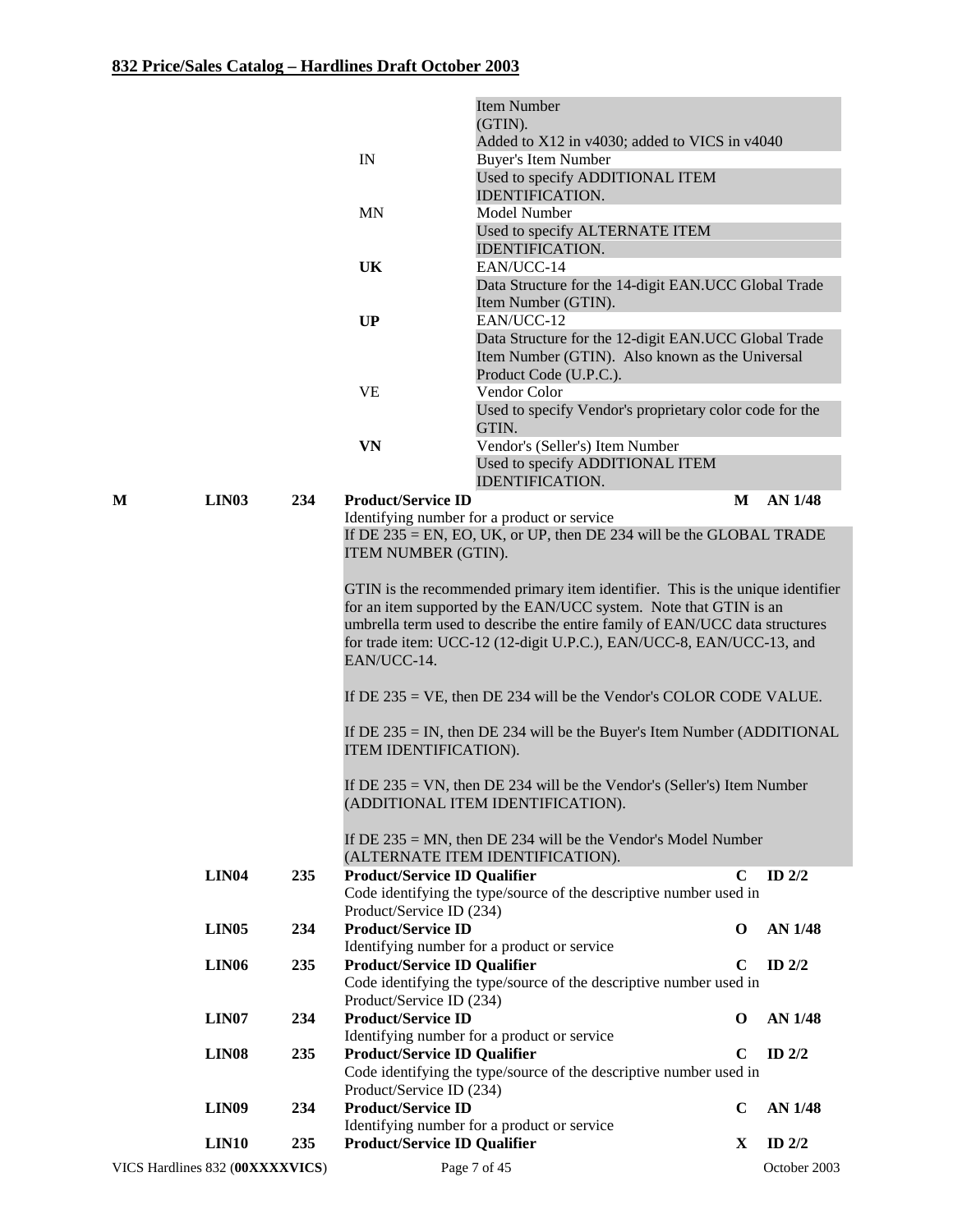|       |     | Code identifying the type/source of the descriptive number used in |         |
|-------|-----|--------------------------------------------------------------------|---------|
|       |     | Product/Service ID (234)                                           |         |
| LIN11 | 234 | <b>Product/Service ID</b>                                          | AN 1/48 |
|       |     | Identifying number for a product or service                        |         |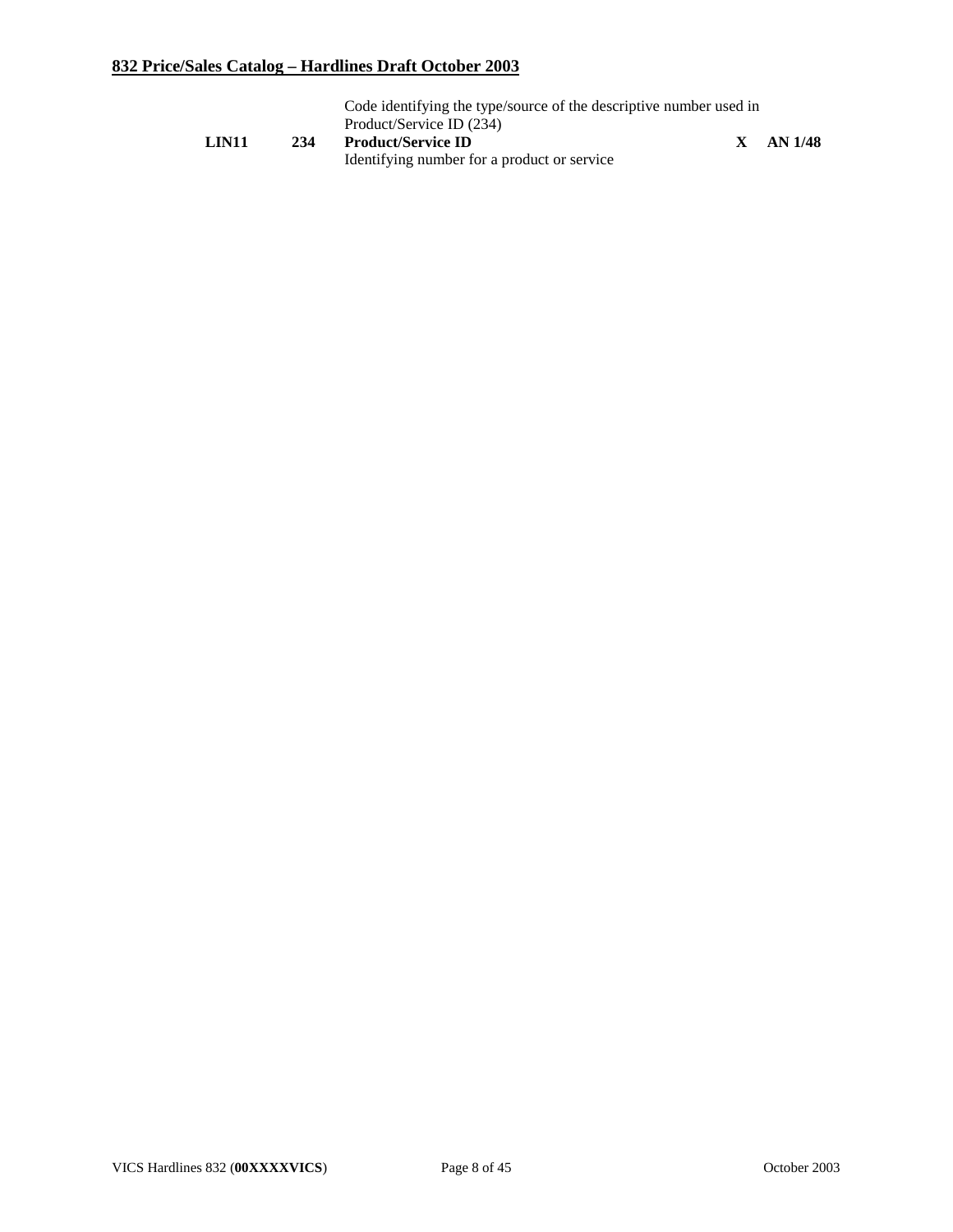| Segment:             | <b>DTM</b> Date/Time Reference                                                    |
|----------------------|-----------------------------------------------------------------------------------|
| <b>Position:</b>     | 030                                                                               |
| Loop:                | LIN<br>Optional                                                                   |
| Level:               | Detail                                                                            |
| Usage:               | Optional                                                                          |
| <b>Max Use:</b>      | 10                                                                                |
| <b>Purpose:</b>      | To specify pertinent dates and times                                              |
| <b>Syntax Notes:</b> | At least one of DTM02 DTM03 or DTM05 is required.                                 |
| <b>Notes:</b>        | These dates are only applicable to the Trade Item identified in the preceding LIN |
|                      | segment.                                                                          |

|   | Ref.                                     | Data    |                            |                                                                          |   |                   |
|---|------------------------------------------|---------|----------------------------|--------------------------------------------------------------------------|---|-------------------|
|   | Des.                                     | Element | <b>Name</b>                |                                                                          |   | <b>Attributes</b> |
| M | <b>DTM01</b>                             | 374     | <b>Date/Time Qualifier</b> |                                                                          | M | ID <sub>3/3</sub> |
|   |                                          |         | 018                        | Code specifying type of date or time, or both date and time<br>Available |   |                   |
|   |                                          |         |                            | START AVAILABILITY DATE - Use with DTM02 to                              |   |                   |
|   |                                          |         |                            | specify first available ship date for the Trade Item.                    |   |                   |
|   |                                          |         |                            |                                                                          |   |                   |
|   |                                          |         |                            | U.P.C. CATALOG: AVAILABLE DATE – First                                   |   |                   |
|   |                                          |         |                            | Available Ship date. Implies nothing about current                       |   |                   |
|   |                                          |         |                            | availability.                                                            |   |                   |
|   |                                          |         | 036                        | Expiration                                                               |   |                   |
|   |                                          |         |                            | Date coverage expires                                                    |   |                   |
|   |                                          |         |                            | END AVAILABILITY DATE - Use with DTM02 to                                |   |                   |
|   |                                          |         |                            | specify the date from which the Trade Item ceases to be                  |   |                   |
|   |                                          |         |                            | available to the trade.                                                  |   |                   |
|   |                                          |         |                            | Note: Per the VICS EDI Trade Item Identification and                     |   |                   |
|   |                                          |         |                            | Communication Guidelines, GTINs may only be reused                       |   |                   |
|   |                                          |         |                            | under specific circumstances. Once an item has been                      |   |                   |
|   |                                          |         |                            | discontinued, the minimum retention period is 48                         |   |                   |
|   |                                          |         |                            | months. The retention period must expire for a                           |   |                   |
|   |                                          |         |                            | discontinued GTIN before the identifier may be reused                    |   |                   |
|   |                                          |         |                            | on a new trade item.                                                     |   |                   |
|   |                                          |         | 043                        | Publication                                                              |   |                   |
|   |                                          |         |                            | EFFECTIVE CHANGE DATE - Use with DTM02 to                                |   |                   |
|   |                                          |         |                            | specify the date on which the change to the Trade Item                   |   |                   |
|   |                                          |         |                            | will be effective.                                                       |   |                   |
|   | <b>Change Request Pending</b>            |         | 67                         | <b>Functional Performance</b>                                            |   |                   |
|   | <b>Change Request Pending</b>            |         | 152                        | <b>Effective Date of Change</b>                                          |   |                   |
|   | (remove note referencing BCT 01 pricing) |         |                            | <b>When BCT 01 contains code PS (Retail Price</b>                        |   |                   |
|   |                                          |         |                            | communication), this is the shipment date when this                      |   |                   |
|   |                                          |         |                            | price change is effective, i.e.                                          |   |                   |
|   |                                          |         | 177                        | Cancellation                                                             |   |                   |
|   |                                          |         |                            | CANCELLATION DATE as defined by the Trade                                |   |                   |
|   |                                          |         |                            | <b>Item Identification and Communication Guidelines</b>                  |   |                   |
|   | <b>Change Request Pending</b>            |         | 440                        | <b>Release of Information</b>                                            |   |                   |
|   | $(note change = not reference patient)$  |         |                            |                                                                          |   |                   |
|   | <b>Change Request Pending</b>            |         | 604                        | Withdrawn                                                                |   |                   |
|   |                                          |         |                            | The trade item is no longer available from the                           |   |                   |
|   |                                          |         |                            | information provider                                                     |   |                   |
| M | DTM <sub>02</sub>                        | 373     | Date                       |                                                                          | M | <b>DT 8/8</b>     |
|   |                                          |         | Date expressed as CCYYMMDD | CC represents the first two digits of the calendar year.                 |   |                   |
|   |                                          |         |                            |                                                                          |   |                   |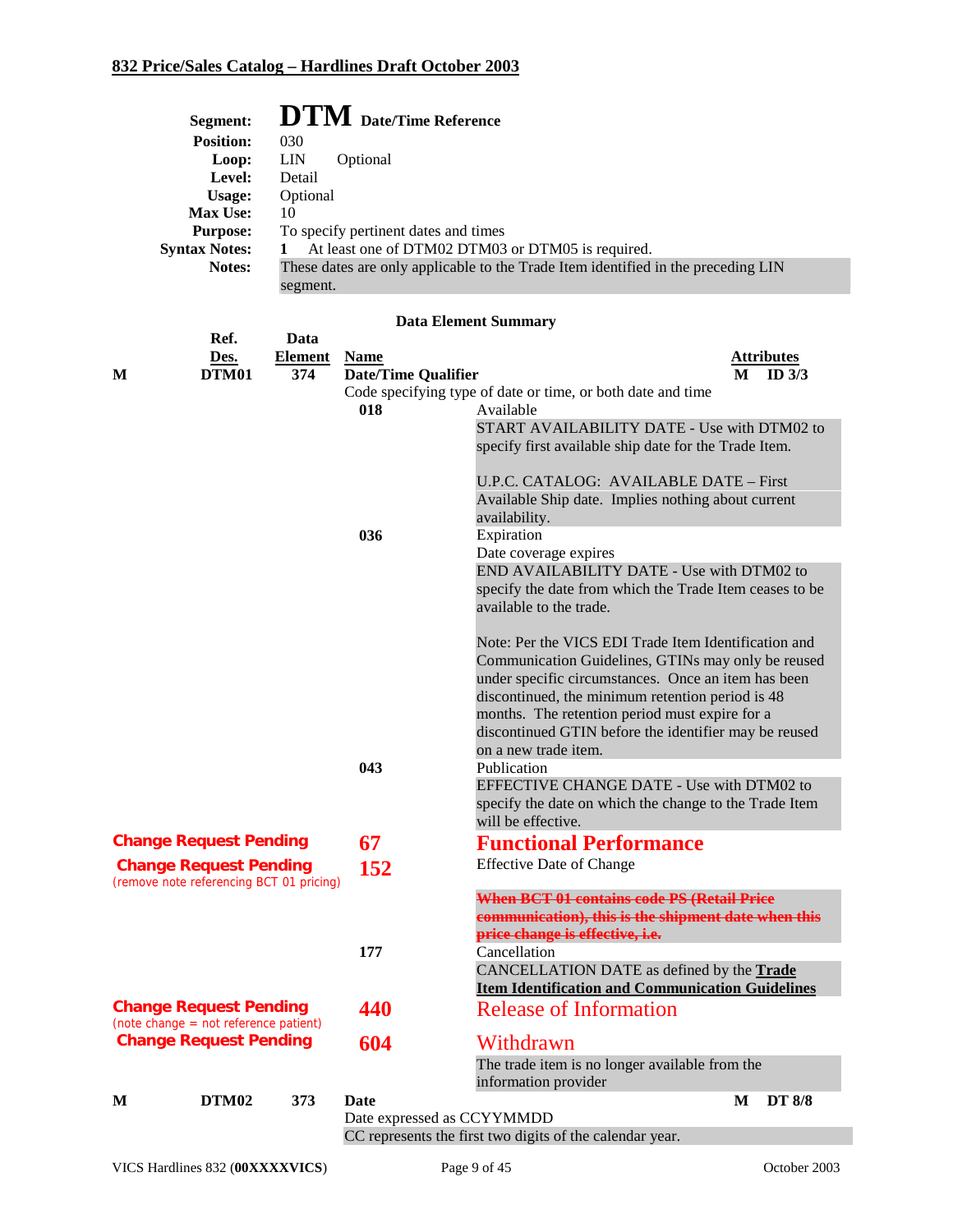#### **Change Request Pending (open)**

| DTM03 | 337 | Time                                                                           | $C$ TM 4/8 |
|-------|-----|--------------------------------------------------------------------------------|------------|
|       |     | Time expressed in 24-hour clock time as follows: HHMM, or HHMMSS, or           |            |
|       |     | HHMMSSD, or HHMMSSDD, where $H =$ hours (00-23), $M =$ minutes (00-            |            |
|       |     | 59), $S =$ integer seconds (00-59) and $DD =$ decimal seconds; decimal seconds |            |
|       |     |                                                                                |            |
|       |     | <b>NOT USED BY RETAIL INDUSTRY</b>                                             |            |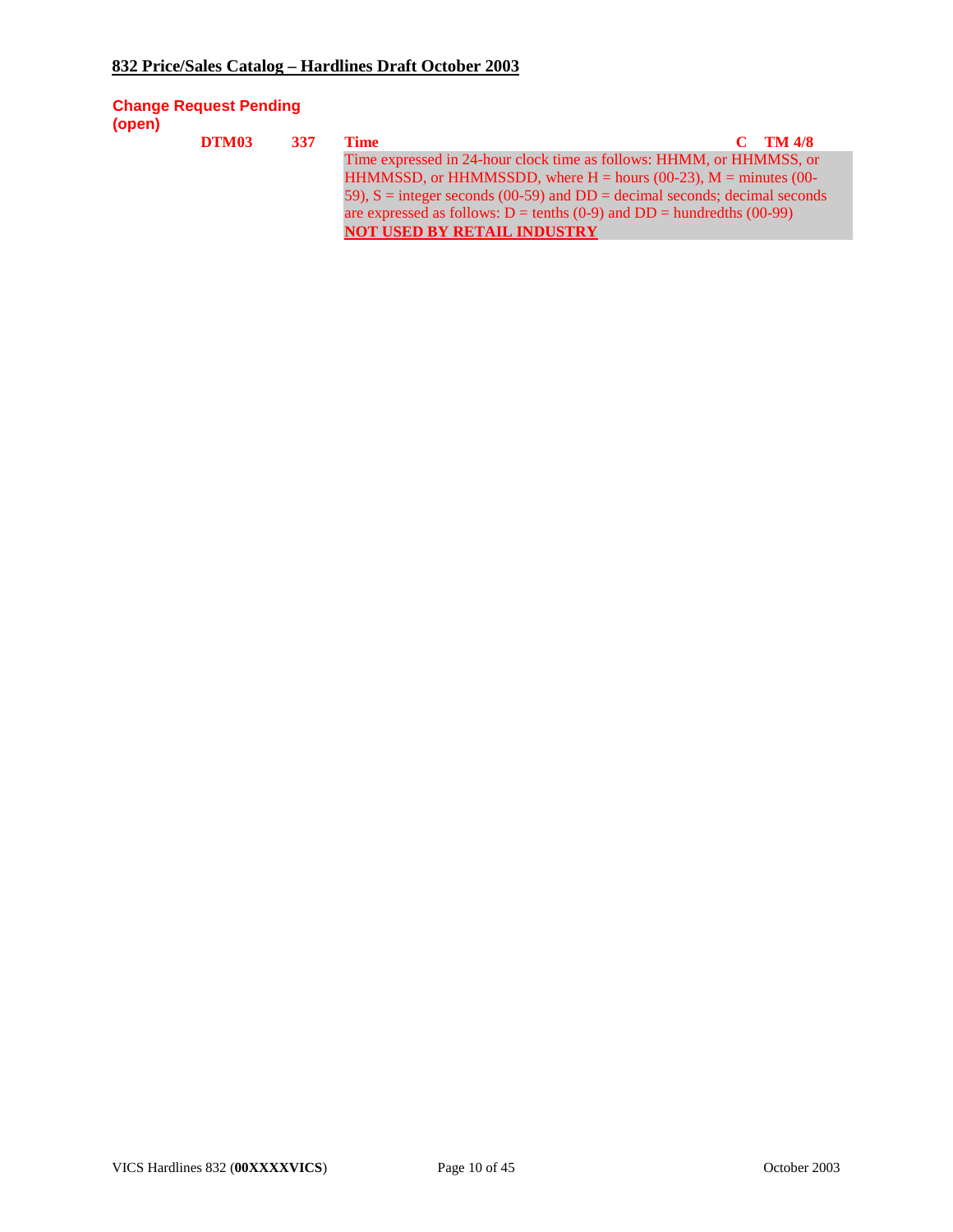|   | Segment:                      |            |                                    | <b>REF</b> Reference Identification                                                                                                                                                                                                                                                                                      |                   |  |  |  |  |
|---|-------------------------------|------------|------------------------------------|--------------------------------------------------------------------------------------------------------------------------------------------------------------------------------------------------------------------------------------------------------------------------------------------------------------------------|-------------------|--|--|--|--|
|   | <b>Position:</b>              | 040        |                                    |                                                                                                                                                                                                                                                                                                                          |                   |  |  |  |  |
|   | Loop:                         | <b>LIN</b> | Optional                           |                                                                                                                                                                                                                                                                                                                          |                   |  |  |  |  |
|   | Level:                        | Detail     |                                    |                                                                                                                                                                                                                                                                                                                          |                   |  |  |  |  |
|   | Usage:                        | Optional   |                                    |                                                                                                                                                                                                                                                                                                                          |                   |  |  |  |  |
|   | <b>Max Use:</b>               | >1         |                                    |                                                                                                                                                                                                                                                                                                                          |                   |  |  |  |  |
|   | <b>Purpose:</b>               |            | To specify identifying information |                                                                                                                                                                                                                                                                                                                          |                   |  |  |  |  |
|   | <b>Syntax Notes:</b>          | 1          |                                    | At least one of REF02 or REF03 is required.                                                                                                                                                                                                                                                                              |                   |  |  |  |  |
|   | Notes:<br>Ref.                | Data       |                                    | This segment is used to indicate the Material Safety Data Sheet (MSDS) number for the<br>trade item, if one exists. Presence of an MSDS number in REF02 assumes there is a<br>number associated with the trade item.<br>Do not send this segment if the trade item does not have an MSDS.<br><b>Data Element Summary</b> |                   |  |  |  |  |
|   | Des.                          | Element    | <b>Name</b>                        |                                                                                                                                                                                                                                                                                                                          | <b>Attributes</b> |  |  |  |  |
| М | <b>REF01</b>                  | 128        |                                    | <b>Reference Identification Qualifier</b>                                                                                                                                                                                                                                                                                | ID $2/3$<br>M     |  |  |  |  |
|   |                               |            |                                    | Code qualifying the Reference Identification                                                                                                                                                                                                                                                                             |                   |  |  |  |  |
|   | <b>Change Request Pending</b> |            | Q6                                 | <b>Recall Number</b>                                                                                                                                                                                                                                                                                                     |                   |  |  |  |  |
|   |                               |            | MS                                 | Manufacturer's Material Safety Data Sheet Number                                                                                                                                                                                                                                                                         |                   |  |  |  |  |
|   |                               |            |                                    | Use with REF02 to specify the MSDS number for the<br>trade item.                                                                                                                                                                                                                                                         |                   |  |  |  |  |
| М | <b>REF02</b>                  | 127        | <b>Reference Identification</b>    |                                                                                                                                                                                                                                                                                                                          | M<br>$AN$ 1/30    |  |  |  |  |
|   |                               |            |                                    | Reference information as defined for a particular Transaction Set or as<br>specified by the Reference Identification Qualifier                                                                                                                                                                                           |                   |  |  |  |  |

VICS Hardlines 832 (OOXXXXVICS) Page 11 of 45 October 2003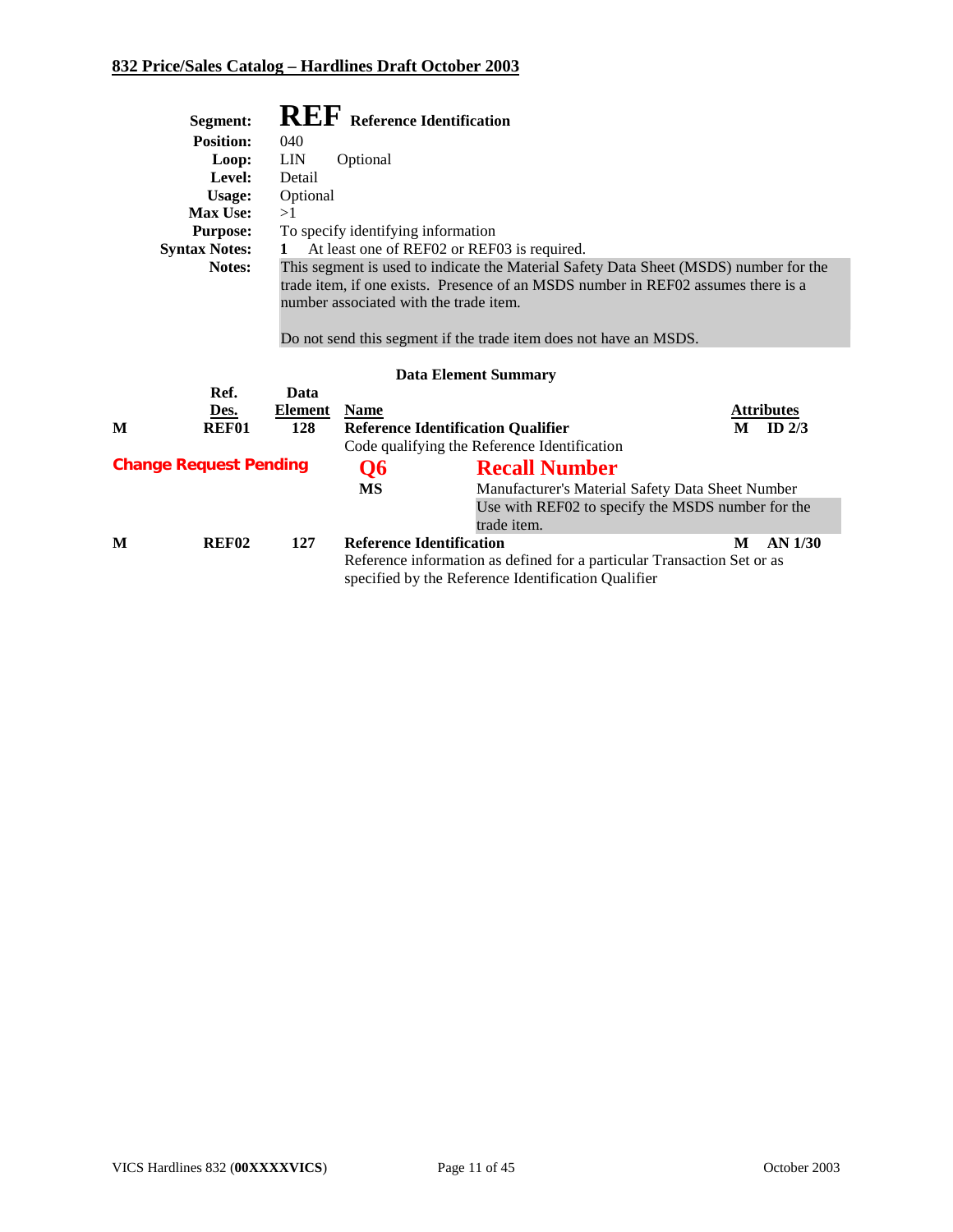# **Change Request Pending (add segment)**

|   | <b>Segment:</b>      |                                                                                                                                                                                                                                                          | <b>Yes/No Question</b>                                                                                                                                                                          |   |                   |  |  |  |  |
|---|----------------------|----------------------------------------------------------------------------------------------------------------------------------------------------------------------------------------------------------------------------------------------------------|-------------------------------------------------------------------------------------------------------------------------------------------------------------------------------------------------|---|-------------------|--|--|--|--|
|   | <b>Position:</b>     | 045                                                                                                                                                                                                                                                      |                                                                                                                                                                                                 |   |                   |  |  |  |  |
|   | Loop:                | <b>LIN</b>                                                                                                                                                                                                                                               | Optional                                                                                                                                                                                        |   |                   |  |  |  |  |
|   | Level:               | Detail                                                                                                                                                                                                                                                   |                                                                                                                                                                                                 |   |                   |  |  |  |  |
|   | <b>Usage:</b>        | Optional                                                                                                                                                                                                                                                 |                                                                                                                                                                                                 |   |                   |  |  |  |  |
|   | <b>Max Use:</b>      | 10                                                                                                                                                                                                                                                       |                                                                                                                                                                                                 |   |                   |  |  |  |  |
|   | <b>Purpose:</b>      |                                                                                                                                                                                                                                                          | To identify and answer yes and no questions, including the date, time, and comments<br>further qualifying the condition                                                                         |   |                   |  |  |  |  |
|   | <b>Syntax Notes:</b> | 1<br>$\mathbf{03}$<br>08                                                                                                                                                                                                                                 | E010910 – Only one of YNQ01, YNQ09 or YNQ10 may be present.<br>P0304 – If either YNQ03 or YNQ04 is present, then the other is required.<br>C0908 – If YNQ09 is present, then YNQ08 is required. |   |                   |  |  |  |  |
|   | Notes:               | 02 YNQ02 confirms or denies the statement made in YNQ01, YNQ09 or YNQ10. A<br>"Y" indicates the statement is confirmed; an "N" indicates the statement is denied.<br>YNQ10 contains a free-form question when codified questions are not available<br>10 |                                                                                                                                                                                                 |   |                   |  |  |  |  |
|   |                      |                                                                                                                                                                                                                                                          | <b>Data Element Summary</b>                                                                                                                                                                     |   |                   |  |  |  |  |
|   | Ref.                 | <b>Data</b>                                                                                                                                                                                                                                              |                                                                                                                                                                                                 |   |                   |  |  |  |  |
|   | Des.                 | <b>Element</b>                                                                                                                                                                                                                                           | <b>Name</b>                                                                                                                                                                                     |   | <b>Attributes</b> |  |  |  |  |
| М | <b>YNQ01</b>         | 1321                                                                                                                                                                                                                                                     | <b>Condition Indicator</b><br>Code indicating a condition<br><b>XX</b><br>??                                                                                                                    | M | ID <sub>2/3</sub> |  |  |  |  |
| М | <b>YNQ02</b>         | 1073                                                                                                                                                                                                                                                     | <b>Yes/No Condition or Response Code</b><br>Code indicating a Yes or No condition or response                                                                                                   | M | ID <sub>1/1</sub> |  |  |  |  |
|   | <b>YNQ10</b>         | 933                                                                                                                                                                                                                                                      | <b>Free-form Message Text</b><br>Free-form message text                                                                                                                                         | M | $AN$ 1/264        |  |  |  |  |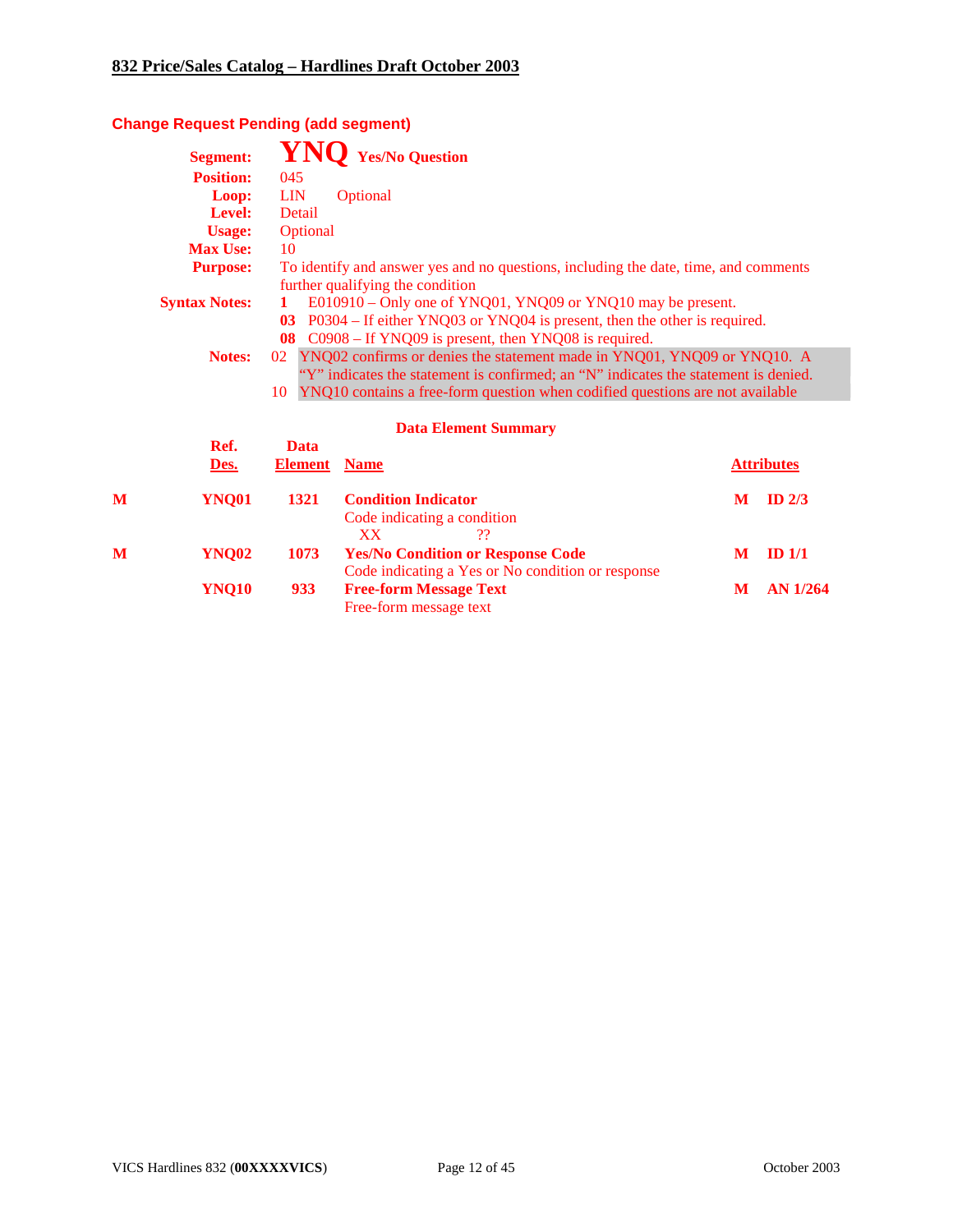| Segment:             | <b>CTB</b> Restrictions/Conditions                                                        |
|----------------------|-------------------------------------------------------------------------------------------|
| <b>Position:</b>     | 060                                                                                       |
| Loop:                | <b>LIN</b><br>Optional                                                                    |
| Level:               | Detail                                                                                    |
| Usage:               | Optional                                                                                  |
| Max Use:             | 25                                                                                        |
| <b>Purpose:</b>      | To specify restrictions/conditions (such as shipping, ordering)                           |
| <b>Syntax Notes:</b> | At least one of CTB02 CTB04 or CTB06 is required.                                         |
|                      | If either CTB03 or CTB04 is present, then the other is required.                          |
| <b>Notes:</b>        | Ordering restrictions specified at the Detail Level override those provided at the Header |
|                      | Level.                                                                                    |

|   |              |                |                                          | <b>Data Element Summary</b>                         |   |                  |
|---|--------------|----------------|------------------------------------------|-----------------------------------------------------|---|------------------|
|   | Ref.         | Data           |                                          |                                                     |   |                  |
|   | Des.         | <b>Element</b> | <b>Name</b>                              |                                                     |   | Attributes       |
| M | <b>CTB01</b> | 688            | <b>Restrictions/Conditions Qualifier</b> |                                                     | M | ID $2/2$         |
|   |              |                |                                          | Code identifying the type of restriction/condition  |   |                  |
|   |              |                | <b>OR</b>                                | Ordering                                            |   |                  |
| M | <b>CTB03</b> | 673            | <b>Quantity Qualifier</b>                |                                                     | M | $ID$ 2/2         |
|   |              |                | Code specifying the type of quantity     |                                                     |   |                  |
|   |              |                | 57                                       | Minimum Order Quantity                              |   |                  |
|   |              |                |                                          | The minimum quantity of the Trade Item that can be  |   |                  |
|   |              |                |                                          | ordered.                                            |   |                  |
|   |              |                | 70                                       | Maximum Order Quantity                              |   |                  |
|   |              |                |                                          | The maximum quantity of the trade item that can be  |   |                  |
|   |              |                |                                          | ordered.                                            |   |                  |
|   |              |                | AP                                       | <b>Order Quantity Multiple</b>                      |   |                  |
|   |              |                |                                          | Product must be ordered in multiples of a number    |   |                  |
|   |              |                |                                          | Minimum order quantity, if applicable, must also be |   |                  |
|   |              |                |                                          | met.                                                |   |                  |
| M | <b>CTB04</b> | 380            | Quantity                                 |                                                     | M | R <sub>1/9</sub> |
|   |              |                | Numeric value of quantity                |                                                     |   |                  |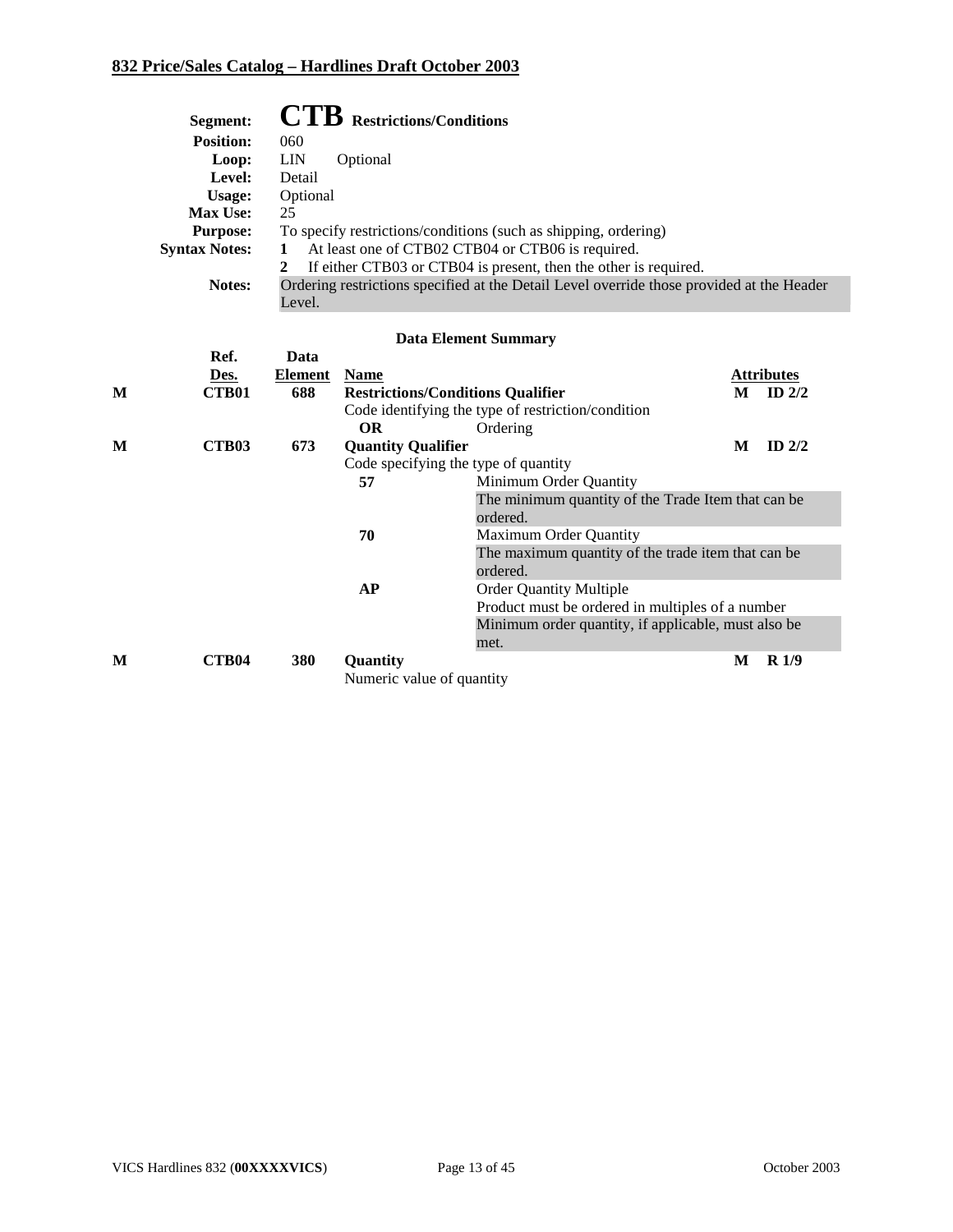| Segment:             | <b>PID</b> Product/Item Description                                                                                                            |
|----------------------|------------------------------------------------------------------------------------------------------------------------------------------------|
| <b>Position:</b>     | 070                                                                                                                                            |
| Loop:                | <b>LIN</b><br>Optional                                                                                                                         |
| Level:               | Detail                                                                                                                                         |
| Usage:               | Optional                                                                                                                                       |
| <b>Max Use:</b>      | 200                                                                                                                                            |
| <b>Purpose:</b>      | To describe a product or process in coded or free-form format                                                                                  |
| <b>Syntax Notes:</b> | If PID04 is present, then PID03 is required.<br>1                                                                                              |
|                      | At least one of PID04 or PID05 is required.<br>$\mathbf{2}$                                                                                    |
|                      | If PID09 is present, then PID05 is required.<br>3                                                                                              |
| Notes:               | The PID segment is used to provide GTIN descriptions in text and/or coded formats. The<br>codes in PID04 are published only in this guideline. |
|                      | If PID01=F, then PID05 is used. If PID01=S, then PID04 is used. If PID01=X, then<br>both PID04 and PID05 are used.                             |

Refer to the segment structure table below (at the end of the PID segment outline) for detailed information on how to format the PID segment correctly for each attribute supported.

|  | <b>Data Element Summary</b> |  |
|--|-----------------------------|--|
|--|-----------------------------|--|

|                                          | Ref.                          | Data           |                                             |                                                                           |   |                   |
|------------------------------------------|-------------------------------|----------------|---------------------------------------------|---------------------------------------------------------------------------|---|-------------------|
|                                          | Des.                          | <b>Element</b> | <b>Name</b>                                 |                                                                           |   | <b>Attributes</b> |
| M                                        | <b>PID01</b>                  | 349            | <b>Item Description Type</b>                |                                                                           | M | ID <sub>1/1</sub> |
|                                          |                               |                | Code indicating the format of a description |                                                                           |   |                   |
|                                          |                               |                | F                                           | Free-form                                                                 |   |                   |
|                                          |                               |                |                                             | The description will be found in PID05.                                   |   |                   |
|                                          |                               |                | ${\bf S}$                                   | Structured (From Industry Code List)                                      |   |                   |
|                                          |                               |                |                                             | The description will be found in PID04.                                   |   |                   |
|                                          |                               |                | X                                           | Semi-structured (Code and Text)                                           |   |                   |
|                                          |                               |                |                                             | The description will be found in PID04 and PID05.                         |   |                   |
|                                          | PID <sub>02</sub>             | 750            |                                             | <b>Product/Process Characteristic Code</b>                                | C | $ID$ $2/3$        |
|                                          |                               |                |                                             | Code identifying the general class of a product or process characteristic |   |                   |
|                                          |                               |                | 05                                          | Category                                                                  |   |                   |
|                                          |                               |                |                                             | TRADE ITEM CLASSIFICATION - use with PID05 to                             |   |                   |
|                                          |                               |                |                                             | specify classification code for trade item.                               |   |                   |
|                                          |                               |                | 08                                          | Product                                                                   |   |                   |
|                                          |                               |                |                                             | DESCRIPTION SHORT - A free form short length                              |   |                   |
|                                          |                               |                |                                             | description of the trade item that can be used to identify                |   |                   |
|                                          |                               |                |                                             | the trade item at point of sale. Use with PID05.                          |   |                   |
|                                          |                               |                |                                             |                                                                           |   |                   |
|                                          |                               |                |                                             | ITEM DESCRIPTION (Long) - A definition describing                         |   |                   |
|                                          |                               |                |                                             | the principle benefit/use of the trade item. Use with                     |   |                   |
|                                          |                               |                |                                             | PID03/04/05.                                                              |   |                   |
| <b>Change Request Pending</b>            |                               |                | 09                                          | Sub-product                                                               |   |                   |
| (Temporary until XX Sub-brand assigned)  |                               |                |                                             |                                                                           |   |                   |
|                                          | <b>Change Request Pending</b> |                | XX                                          | Sub-Brand                                                                 |   |                   |
| (new code) replaces 09 sub-product       |                               |                |                                             |                                                                           |   |                   |
|                                          |                               |                | 77                                          | <b>Finish Description</b>                                                 |   |                   |
|                                          |                               |                | 73                                          | Vendor color description                                                  |   |                   |
|                                          |                               |                |                                             | COLOR - Description of the color of the trade item.                       |   |                   |
|                                          |                               |                |                                             | Use with PID05.                                                           |   |                   |
| (Temporary until XX Return Goods Policy) | <b>Change Request Pending</b> |                | <b>DAC</b>                                  | <b>Damage Code</b>                                                        |   |                   |
|                                          |                               |                |                                             | <b>Type of damage</b>                                                     |   |                   |
|                                          |                               |                |                                             | RETURNED GOODS POLICY - Use with PID05 to                                 |   |                   |
|                                          |                               |                |                                             | specify the destroy/return policy code for returned,                      |   |                   |
|                                          |                               |                |                                             | damaged or defective goods. See PID05 for list of                         |   |                   |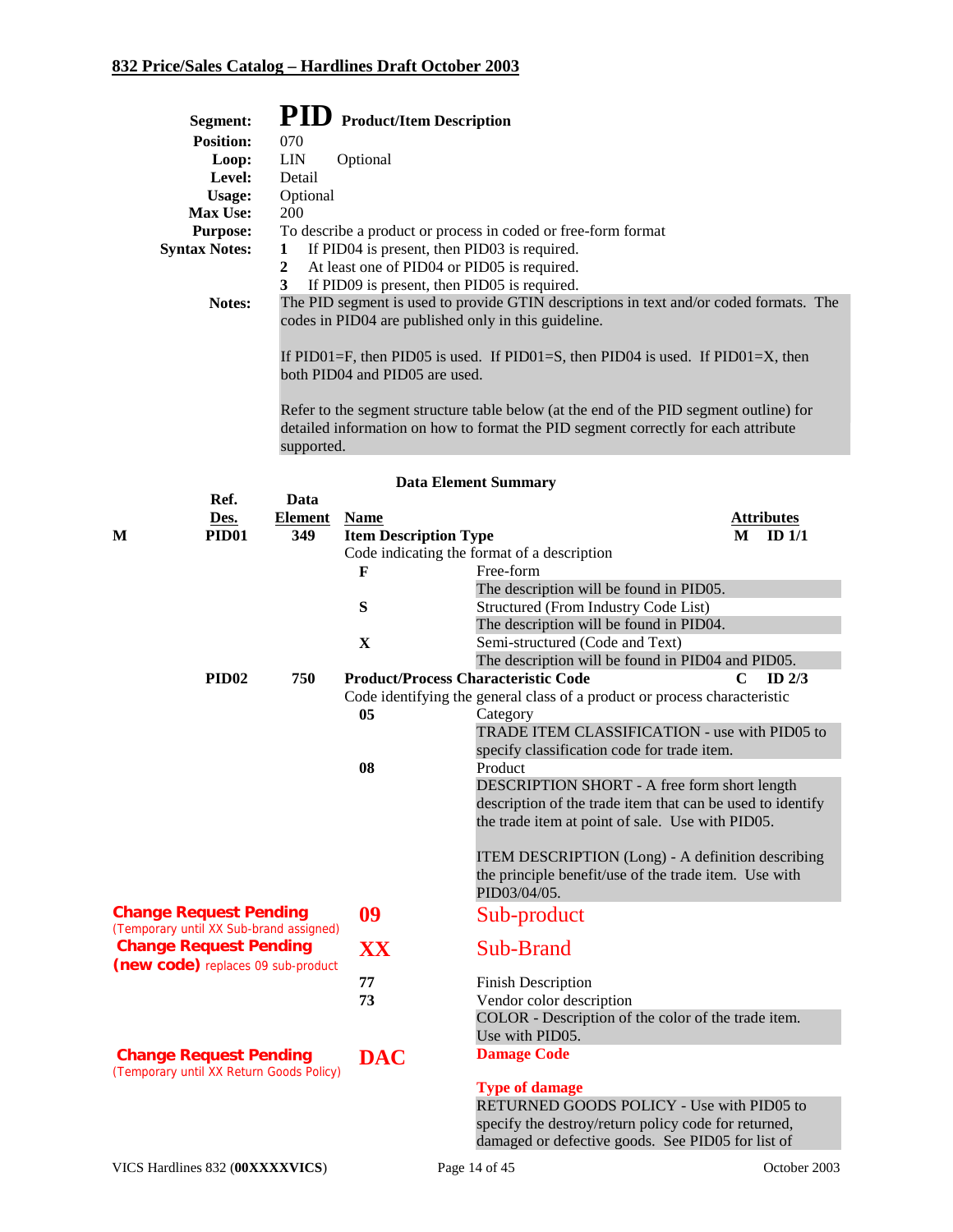|                                                              |                                 | acceptable values.                                                                                                                                                                                                                                                 |
|--------------------------------------------------------------|---------------------------------|--------------------------------------------------------------------------------------------------------------------------------------------------------------------------------------------------------------------------------------------------------------------|
| <b>Change Request Pending</b><br>(new code)                  | XX                              | <b>Dangerous Goods Packing Group</b>                                                                                                                                                                                                                               |
| <b>Change Request Pending</b><br>(new code)                  | XX                              | <b>Dangerous Goods Technical Name</b>                                                                                                                                                                                                                              |
| <b>Change Request Pending</b>                                | <b>GEN</b>                      | <b>General Description</b>                                                                                                                                                                                                                                         |
|                                                              | HZ.                             | Hazardous Material                                                                                                                                                                                                                                                 |
|                                                              | <b>HZR</b>                      | <b>Hazardous Rating System</b>                                                                                                                                                                                                                                     |
| <b>Change Request Pending</b><br>(new code) will replace DAC | XX                              | <b>Return Goods Policy</b>                                                                                                                                                                                                                                         |
|                                                              | <b>TRN</b>                      | <b>Trade Name</b><br>BRAND NAME - The recognizable name used by a<br>brand owner to uniquely identify a line of trade item or<br>services. This is recognizable by the consumer. Use<br>with PID05.                                                                |
| <b>Change Request Pending</b><br>(new code)                  | XX                              | <b>Variant</b>                                                                                                                                                                                                                                                     |
|                                                              | <b>WD</b>                       | <b>Warranty Description</b><br>The warranty description for the final consumer, which<br>the retailer needs to keep on file, in case the consumer has<br>a claim against the warranty<br>PID05 will contain the URL where warranty<br>information may be obtained. |
| PID <sub>03</sub><br>559                                     | <b>Agency Qualifier Code</b>    | $\mathbf C$<br>ID $2/2$                                                                                                                                                                                                                                            |
|                                                              |                                 | Code identifying the agency assigning the code values<br>This element indicates the organization that publishes the codes used in PID04.                                                                                                                           |
| <b>Change Request Pending</b>                                | <b>OS</b>                       | <b>United States Occupational Safety and Health</b><br>Administration (OSHA)<br>HAZARDOUS MATERIALS IDENTIFICATION<br>SYSTEM (HMIS) - PID04 will contain the 5-character<br><b>HMIS Code.</b>                                                                      |
| <b>Change Request Pending</b><br>(new code)                  | XX                              | <b>Universal Descriptor Exchange (UDEX)</b>                                                                                                                                                                                                                        |
|                                                              | VI                              | Voluntary Inter-Industry Commerce Standard (VICS) EDI<br><b>ITEM DESCRIPTION - Use with PID04/05.</b><br><b>TRADE ITEM DESCRIPTORS - Use with PID04.</b><br><b>Refer to PID04 for codes supported for each</b><br>attribute.                                       |
| 751<br>PID <sub>04</sub>                                     | <b>Product Description Code</b> | O<br><b>AN 1/12</b>                                                                                                                                                                                                                                                |
|                                                              | characteristic                  | A code from an industry code list which provides specific data about a product                                                                                                                                                                                     |
| <b>Change Request Pending</b>                                | $BU = BASE UNIT$                |                                                                                                                                                                                                                                                                    |
| (ADD CODES TO VICS                                           | $CA = CASE$                     |                                                                                                                                                                                                                                                                    |
| <b>MAINTAINED LIST)</b>                                      | $DS = DISPLAN SHIPPER$          |                                                                                                                                                                                                                                                                    |
|                                                              | <b>DU = DESPATCH UNIT</b>       |                                                                                                                                                                                                                                                                    |
|                                                              | $EA = EACH$                     |                                                                                                                                                                                                                                                                    |
|                                                              | $IU = INVOICE UNIT$             |                                                                                                                                                                                                                                                                    |
|                                                              | $MX = MIXED MODEL$              |                                                                                                                                                                                                                                                                    |
|                                                              | <b>OU = ORDERABLE UNIT</b>      |                                                                                                                                                                                                                                                                    |
|                                                              | $PK = INNER$ PACK               |                                                                                                                                                                                                                                                                    |
|                                                              | $PL = PALLET$                   |                                                                                                                                                                                                                                                                    |
|                                                              | <b>VU = VARIABLE UNIT</b>       |                                                                                                                                                                                                                                                                    |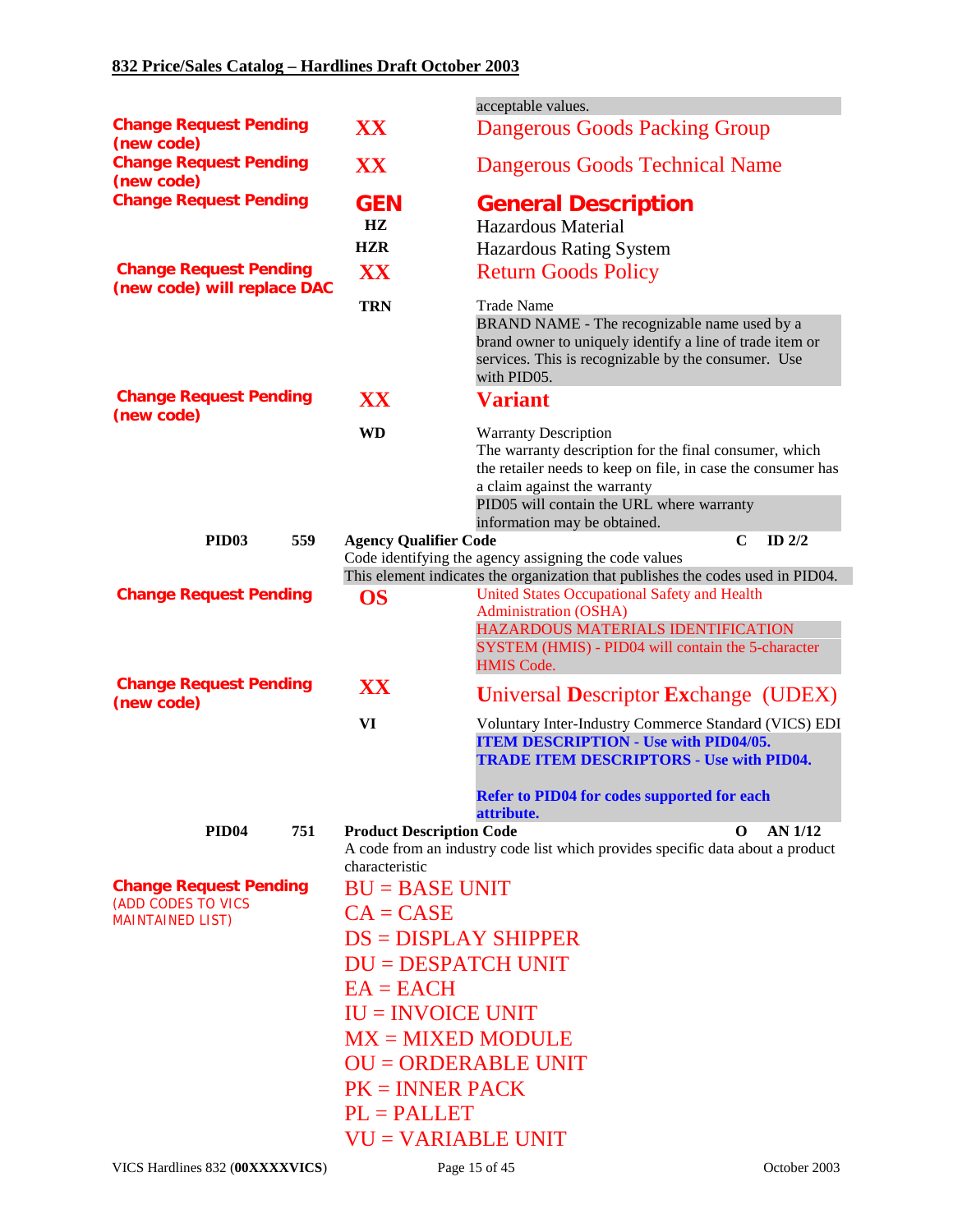# RC = Recalled Product

When PID03=OS, the 5-character HMIS Code is formatted as follows:

|                          | Position 1 - HMIS Health Hazard<br>Position 2 - "*" if it is Chronic<br>Position 3 - Flammability Hazard<br>Position 4 - Physical Hazard<br><b>Position 5 - Personal Protection</b><br>When PID03=VI, use the following with PID05 for ITEM DESCRIPTION:                                                                                                                                                                                                                                                                                                                                                                                                                                                                                                                                                                                                                                                                                                                                                                                                                                                                                                                                                                                                                                                                                                                                                                                                                                |
|--------------------------|-----------------------------------------------------------------------------------------------------------------------------------------------------------------------------------------------------------------------------------------------------------------------------------------------------------------------------------------------------------------------------------------------------------------------------------------------------------------------------------------------------------------------------------------------------------------------------------------------------------------------------------------------------------------------------------------------------------------------------------------------------------------------------------------------------------------------------------------------------------------------------------------------------------------------------------------------------------------------------------------------------------------------------------------------------------------------------------------------------------------------------------------------------------------------------------------------------------------------------------------------------------------------------------------------------------------------------------------------------------------------------------------------------------------------------------------------------------------------------------------|
|                          | ED<br><b>Extended Description</b>                                                                                                                                                                                                                                                                                                                                                                                                                                                                                                                                                                                                                                                                                                                                                                                                                                                                                                                                                                                                                                                                                                                                                                                                                                                                                                                                                                                                                                                       |
|                          |                                                                                                                                                                                                                                                                                                                                                                                                                                                                                                                                                                                                                                                                                                                                                                                                                                                                                                                                                                                                                                                                                                                                                                                                                                                                                                                                                                                                                                                                                         |
|                          | When PID03=VI, acceptable values for TRADE ITEM DESCRIPTORS:<br>PU<br>U.P.C. Prepack - A standard assortment of trade items. Each of the<br>component GTINs is scannable at the point-of-sale and may or may not<br>orderable separately outside of the prepack. The prepack GTIN is<br>be<br>not scanned at the point-of-sale.<br>U.P.C. Multipack - A group of trade items (the same or different) that is<br>MP<br>intended to be sold as a single consumer unit at the point-of-sale.<br>Generally, components of a multipack are not marked with individual<br>trade item GTINs.<br><b>SP</b><br>U.P.C. Setpack - A group of trade items that may be sold individually or<br>as a group at the point-of-sale. Each of the components must have a<br>GTIN that is scannable at the point-of-sale.<br>Collateral - A trade item delivered from a manufacturer to the retail<br>CL<br>selling floor that is not considered inventory and has no retail value.<br>GW Gift with Purchase (GWP) - A trade item given to a consumer as part of<br>a promotional event, contingent on the consumer making a purchase of<br>another trade item or trade items. A GWP is considered inventory and<br>has no retail value.<br>Purchase with Purchase (PWP) - A trade item sold to a consumer at a<br>PW<br>special price as part of a promotional event, contingent on the consumer<br>purchasing another trade item or trade items. A PWP is considered<br>inventory and has a retail value. |
| PID <sub>05</sub><br>352 | <b>Description</b><br><b>AN 1/80</b><br>O<br>A free-form description to clarify the related data elements and their content                                                                                                                                                                                                                                                                                                                                                                                                                                                                                                                                                                                                                                                                                                                                                                                                                                                                                                                                                                                                                                                                                                                                                                                                                                                                                                                                                             |
|                          | When using PID05, PID02 must also be present. Attribute formats:<br>Primary Product Description (DESCRIPTION SHORT) - AN 1/30<br>GDD Name/Length are not in compliance with VICS EDI Trade Item<br><b>Identification and Communication Guidelines</b><br>Extended Product Description (ITEM DESCRIPTION) - AN 1/80<br>GDD Name/Length are not in compliance with VICS EDI Trade Item<br><b>Identification and Communication Guidelines</b><br><b>COLOR - AN 1/70</b><br>GDD Name/Length are not in compliance with VICS EDI Trade Item<br><b>Identification and Communication Guidelines</b><br><b>WARRANTY DESCRIPTION AN 1/80</b><br>When PID02=DAC (temporary code), (XX) Return Goods Policy the<br>acceptable values are:<br><b>DFC</b> (Destroy for Credit)<br><b>RFC</b> (Return for Credit)                                                                                                                                                                                                                                                                                                                                                                                                                                                                                                                                                                                                                                                                                     |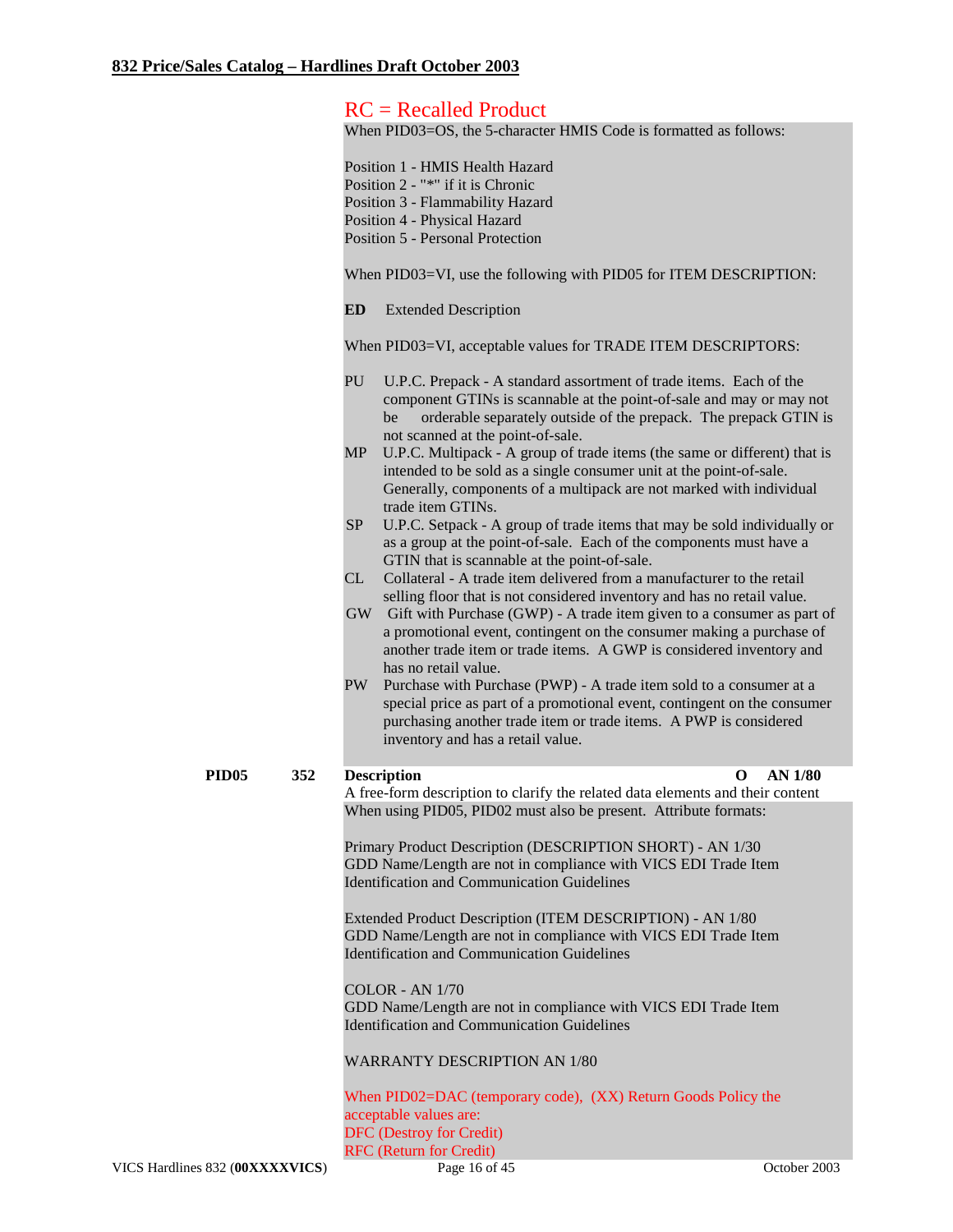|                   |     | <b>HFI</b> (Hold for Inspection)                                      |           |                   |
|-------------------|-----|-----------------------------------------------------------------------|-----------|-------------------|
| PID <sub>09</sub> | 819 | <b>Language Code</b>                                                  | $\bullet$ | ID <sub>2/3</sub> |
|                   |     | Code designating the language used in text, from a standard code list |           |                   |
|                   |     | maintained by the International Standards Organization (ISO 639)      |           |                   |
|                   |     | This value identifies the language being used in PID05.               |           |                   |

PID Segment Structure Table:

The table below indicates the correct structure for the PID segment based upon the attribute being sent. Each attribute requires a separate occurrence of the PID. "Value" indicates the element within the PID segment that will contain the actual attribute value. Refer to the PID segment detail above for attribute format requirements and lists of acceptable values, where appropriate.

| <b>Attribute</b>                   | <b>PID01</b> | PID <sub>02</sub> | PID <sub>03</sub> | <b>PID04</b> | <b>PID05</b> | PID <sub>09</sub> |
|------------------------------------|--------------|-------------------|-------------------|--------------|--------------|-------------------|
| <b>Brand Name</b>                  | F            | <b>TRN</b>        |                   |              | Value        |                   |
| Color                              | $\mathbf{F}$ | 73                |                   |              | Value        | Language          |
|                                    |              |                   |                   |              |              | Code              |
| <b>Description Short</b>           | $\mathbf F$  | 08                |                   |              | Value        | Language          |
|                                    |              |                   |                   |              |              | Code              |
| <b>Warranty Description</b>        | $\mathbf{F}$ | <b>WD</b>         |                   |              | Warranty     |                   |
|                                    |              |                   |                   |              | <b>URL</b>   |                   |
| Item Description (Long)            | X            | 08                | VI                | <b>ED</b>    | Value        | Language          |
|                                    |              |                   |                   |              |              | Code              |
| <b>Trade Item Classification</b>   | $\mathbf{F}$ | 05                |                   |              | Value        |                   |
| <b>Returned Goods Policy</b>       | $\mathbf{F}$ | <b>DAC</b>        |                   |              | Policy       |                   |
|                                    |              |                   |                   |              | Code         |                   |
| Hazardous Materials Identification | S            |                   | <b>OS</b>         | <b>HMIS</b>  |              |                   |
| System (HMIS)                      |              |                   |                   | Code         |              |                   |
| Trade Item Descriptor - Prepack    | S            |                   | VI                | PC, PU       |              |                   |
| Trade Item Descriptor – Multipack  | S            |                   | VI                | <b>MP</b>    |              |                   |
| Trade Item Descriptor - Setpack    | S            |                   | VI                | <b>SP</b>    |              |                   |
| Trade Item Descriptor - Gift with  | S            |                   | VI                | <b>GW</b>    |              |                   |
| Purchase (GWP)                     |              |                   |                   |              |              |                   |
| Trade Item Descriptor - Purchase   | S            |                   | VI                | <b>PW</b>    |              |                   |
| with Purchase (PWP)                |              |                   |                   |              |              |                   |
| Trade Item Descriptor - Collateral | S            |                   | VI                | CL           |              |                   |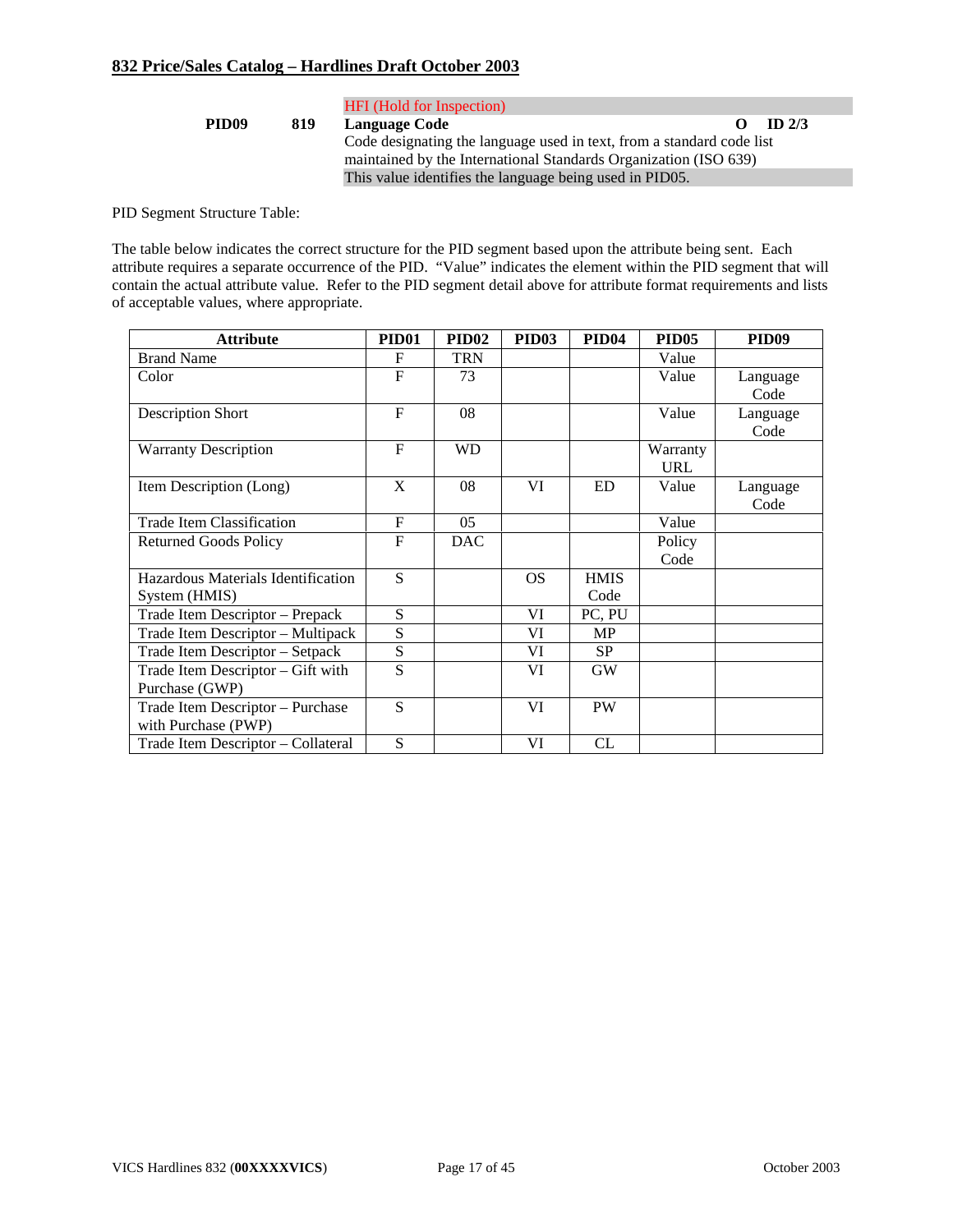| Segment:                      |                | <b>MEA</b> Measurements              |                                                                                                    |
|-------------------------------|----------------|--------------------------------------|----------------------------------------------------------------------------------------------------|
| <b>Position:</b>              | 080            |                                      |                                                                                                    |
| Loop:                         | <b>LIN</b>     | Optional                             |                                                                                                    |
| Level:                        | Detail         |                                      |                                                                                                    |
| Usage:                        | Optional       |                                      |                                                                                                    |
| Max Use:                      | 40             |                                      |                                                                                                    |
| <b>Purpose:</b>               |                |                                      | To specify physical measurements or counts, including dimensions, tolerances, variances,           |
|                               |                |                                      | and weights (See Figures Appendix for example of use of C001)                                      |
| <b>Syntax Notes:</b>          | 1              |                                      | At least one of MEA03 MEA05 MEA06 or MEA08 is required.                                            |
|                               | $\overline{2}$ |                                      | If MEA05 is present, then MEA04 is required.                                                       |
|                               | 3              |                                      | If MEA06 is present, then MEA04 is required.                                                       |
| Notes:                        |                |                                      | Refer to the segment structure table below (at the end of the MEA segment outline) for             |
|                               |                |                                      | detailed information on how to format the MEA segment correctly for each attribute                 |
|                               | supported.     |                                      |                                                                                                    |
|                               |                |                                      | <b>Data Element Summary</b>                                                                        |
| Ref.                          | Data           |                                      |                                                                                                    |
| Des.                          | <b>Element</b> | <b>Name</b>                          | <b>Attributes</b>                                                                                  |
| <b>MEA01</b>                  | 737            | <b>Measurement Reference ID Code</b> | $ID$ $2/2$<br>0                                                                                    |
|                               |                |                                      | Code identifying the broad category to which a measurement applies                                 |
|                               |                | <b>BD</b>                            | <b>Billed Dimensions</b>                                                                           |
|                               |                |                                      | TRADE ITEM UNIT OF MEASURE - Use with                                                              |
|                               |                |                                      | MEA03/04. MEA03 will contain the value "1" to<br>satisfy the MEA segment syntax requirement. MEA04 |
|                               |                |                                      | will specify the measurement used for ordering or                                                  |
|                               |                |                                      | selling the trade item.                                                                            |
| <b>Change Request Pending</b> |                | XX                                   |                                                                                                    |
| (new code)                    |                |                                      | <b>Selling Dimensions</b>                                                                          |
|                               |                |                                      | TRADE ITEM ALTERNATE UNIT OF MEASURE -                                                             |
|                               |                |                                      | Used when trade items are ordered by one unit of                                                   |
|                               |                |                                      | measure but sold under another (alternate) unit of                                                 |
|                               |                |                                      | measure                                                                                            |
| <b>Change Request Pending</b> |                | <b>CT</b>                            | Counts                                                                                             |
|                               |                |                                      | TRADE ITEM UNIT - Use with MEA03. For trade                                                        |
|                               |                |                                      | items that contain multiple pieces to make up a single                                             |
|                               |                |                                      | consumer unit (i.e. garbage cans), the numeric value in                                            |
|                               |                |                                      | MEA03 indicates the number of pieces.                                                              |
|                               |                |                                      |                                                                                                    |
|                               |                |                                      | MEA04 is not used.                                                                                 |
| <b>Change Request Pending</b> |                | PD                                   | <b>Physical Dimensions</b>                                                                         |
|                               |                |                                      | TRADE ITEM MEASURES (UNPACKAGED                                                                    |
|                               |                |                                      | DIMENSIONS) - Use with MEA02/03/04. Send                                                           |
|                               |                |                                      | multiple occurrences of the MEA, one for each                                                      |
|                               |                |                                      | dimension.                                                                                         |
|                               |                |                                      |                                                                                                    |
|                               |                |                                      |                                                                                                    |
|                               |                |                                      | Trade item dimensions that include packaging should be                                             |
|                               |                |                                      | specified in the G55 for a consumer unit GTIN and in                                               |
|                               |                |                                      | the G39 for higher packaging level GTINs (i.e., case,                                              |
|                               |                |                                      | masterpack, pallet).                                                                               |
|                               |                | TE                                   | Temperature                                                                                        |
|                               |                |                                      | STORAGE HANDLING TEMPERATURE - Use with                                                            |
|                               |                |                                      | MEA04/05/06 to specify the minimum and maximum                                                     |
|                               |                |                                      | temperatures at which the trade item can be stored or                                              |
|                               |                |                                      | transported.                                                                                       |
|                               |                |                                      |                                                                                                    |
|                               |                |                                      | FLASHPOINT TEMPERATURE - Use with                                                                  |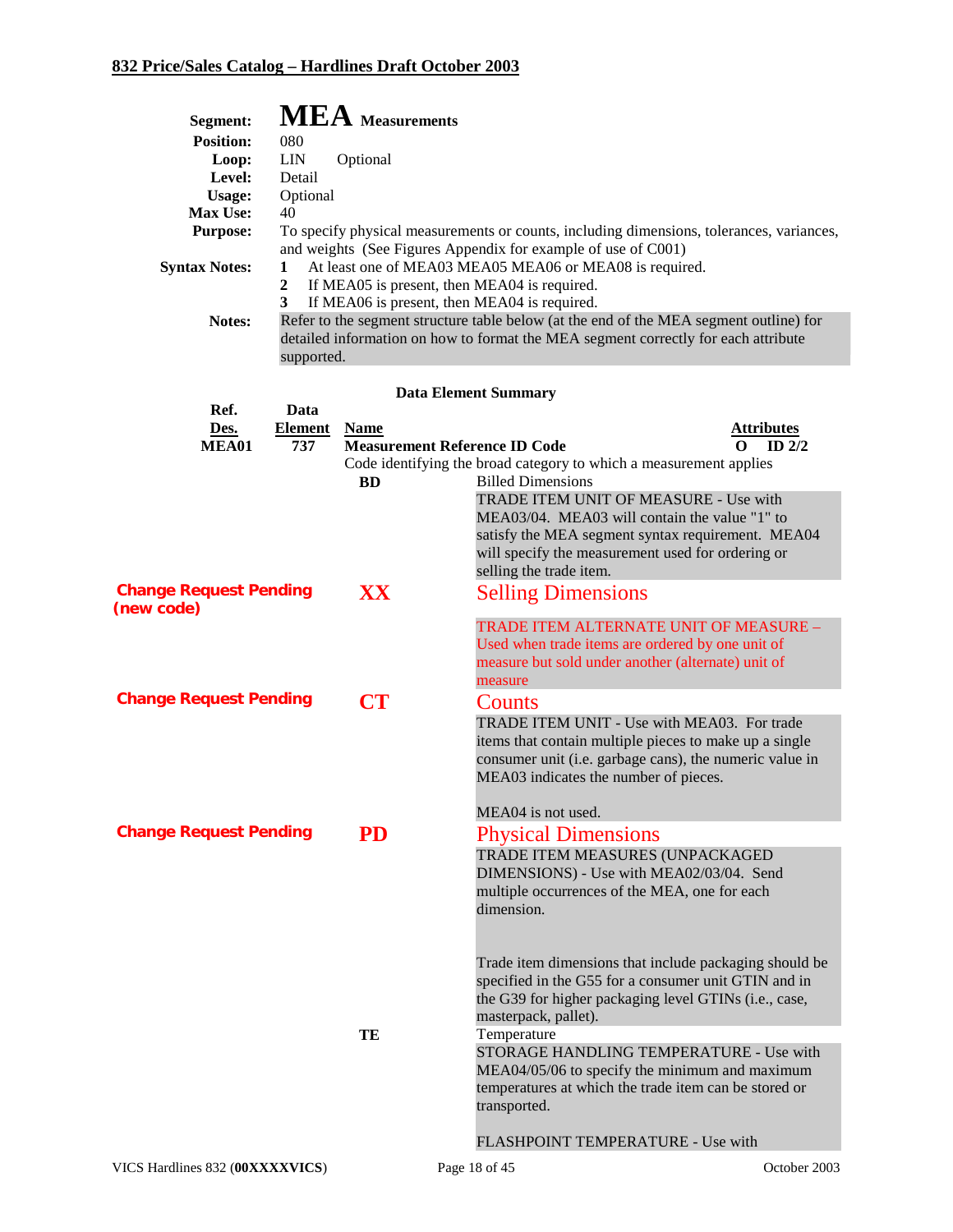|                                                | TI                                                  | MEA02/03/04 to indicate the lowest temperature at<br>which a substance gives off sufficient vapor to support<br>combustion.<br>Time<br>SHELF LIFE FACTOR - Use with MEA02/03/04 to<br>indicate the number of days a trade item is considered |
|------------------------------------------------|-----------------------------------------------------|----------------------------------------------------------------------------------------------------------------------------------------------------------------------------------------------------------------------------------------------|
|                                                |                                                     | saleable from the point of manufacture.                                                                                                                                                                                                      |
| MEA02<br>738                                   | <b>Measurement Qualifier</b><br>measurement applies | ID $1/3$<br>$\Omega$<br>Code identifying a specific product or process characteristic to which a                                                                                                                                             |
| <b>Change Request Pending</b><br>(new code)    | XX                                                  | <b>Alternate</b>                                                                                                                                                                                                                             |
|                                                | <b>COT</b>                                          | Content<br>The amount of specified material contained<br>Use for TRADE ITEM NET CONTENT                                                                                                                                                      |
| <b>Change Request Pending</b>                  | D <sub>6</sub>                                      | <b>Horizontal</b>                                                                                                                                                                                                                            |
| <b>Change Request Pending</b>                  | D <sub>8</sub>                                      | <b>Vertical</b>                                                                                                                                                                                                                              |
|                                                | DI                                                  | Diameter<br>Use for TRADE ITEM DIAMETER<br>(UNPACKAGED).                                                                                                                                                                                     |
| <b>Change Request Pending</b>                  | DP                                                  | Depth                                                                                                                                                                                                                                        |
|                                                |                                                     | Use for TRADE ITEM DEPTH/LENGTH<br>(UNPACKAGED)                                                                                                                                                                                              |
|                                                | <b>EPL</b>                                          | <b>Expected Product Life</b>                                                                                                                                                                                                                 |
|                                                | <b>FP</b>                                           | Flashpoint<br>Use for FLASHPOINT TEMPERATURE                                                                                                                                                                                                 |
| <b>Change Request Pending</b>                  | <b>HT</b>                                           | Height                                                                                                                                                                                                                                       |
|                                                |                                                     | Use for TRADE ITEM HEIGHT (UNPACKAGED)                                                                                                                                                                                                       |
| <b>Change Request Pending</b>                  | <b>MX</b>                                           | <b>Maximum</b>                                                                                                                                                                                                                               |
|                                                |                                                     | <b>STACKING WEIGHT MAXIMUM/FACTOR - Use</b>                                                                                                                                                                                                  |
|                                                |                                                     | with MEA03/04/06. MEA03 will contain the value of<br>the maximum admissible weight that can be stacked on                                                                                                                                    |
|                                                |                                                     | the trade item. MEA04 will contain the unit of measure                                                                                                                                                                                       |
|                                                |                                                     | for the weight. MEA06 will contain the maximum<br>number of levels the trade item may be stacked.                                                                                                                                            |
|                                                |                                                     |                                                                                                                                                                                                                                              |
| <b>Change Request Pending</b>                  | <b>NH</b>                                           | For nested items, see MEA02=NK.<br><b>Number of Items Per Package Label</b>                                                                                                                                                                  |
|                                                | N                                                   | <b>Actual Net Weight</b>                                                                                                                                                                                                                     |
|                                                |                                                     | Use for TRADE ITEM NET WEIGHT                                                                                                                                                                                                                |
| <b>Change Request Pending</b><br>(Change note) | N <sub>K</sub>                                      | <b>Nesting Factor</b>                                                                                                                                                                                                                        |
|                                                |                                                     | NESTING FACTOR/QUANTITY - Use with                                                                                                                                                                                                           |
|                                                |                                                     | MEA03/04/06. MEA03 will indicate the incremental                                                                                                                                                                                             |
|                                                |                                                     | height added to trade items nested together. MEA04<br>will contain the unit of measure for the height specified.                                                                                                                             |
|                                                |                                                     | MEA06 will contain the maximum number of trade                                                                                                                                                                                               |
|                                                |                                                     | items that can be safely nested.                                                                                                                                                                                                             |
|                                                |                                                     | For stackable items that do not nest, see MEA02=MX.                                                                                                                                                                                          |
|                                                | <b>SHA</b>                                          | Shelf Life                                                                                                                                                                                                                                   |
|                                                |                                                     | Use for SHELF LIFE FACTOR                                                                                                                                                                                                                    |
|                                                | <b>TES</b><br><b>VOL</b>                            | <b>Storage Temperature</b><br>Volume                                                                                                                                                                                                         |
|                                                |                                                     | Use for TRADE ITEM VOLUME (UNPACKAGED)                                                                                                                                                                                                       |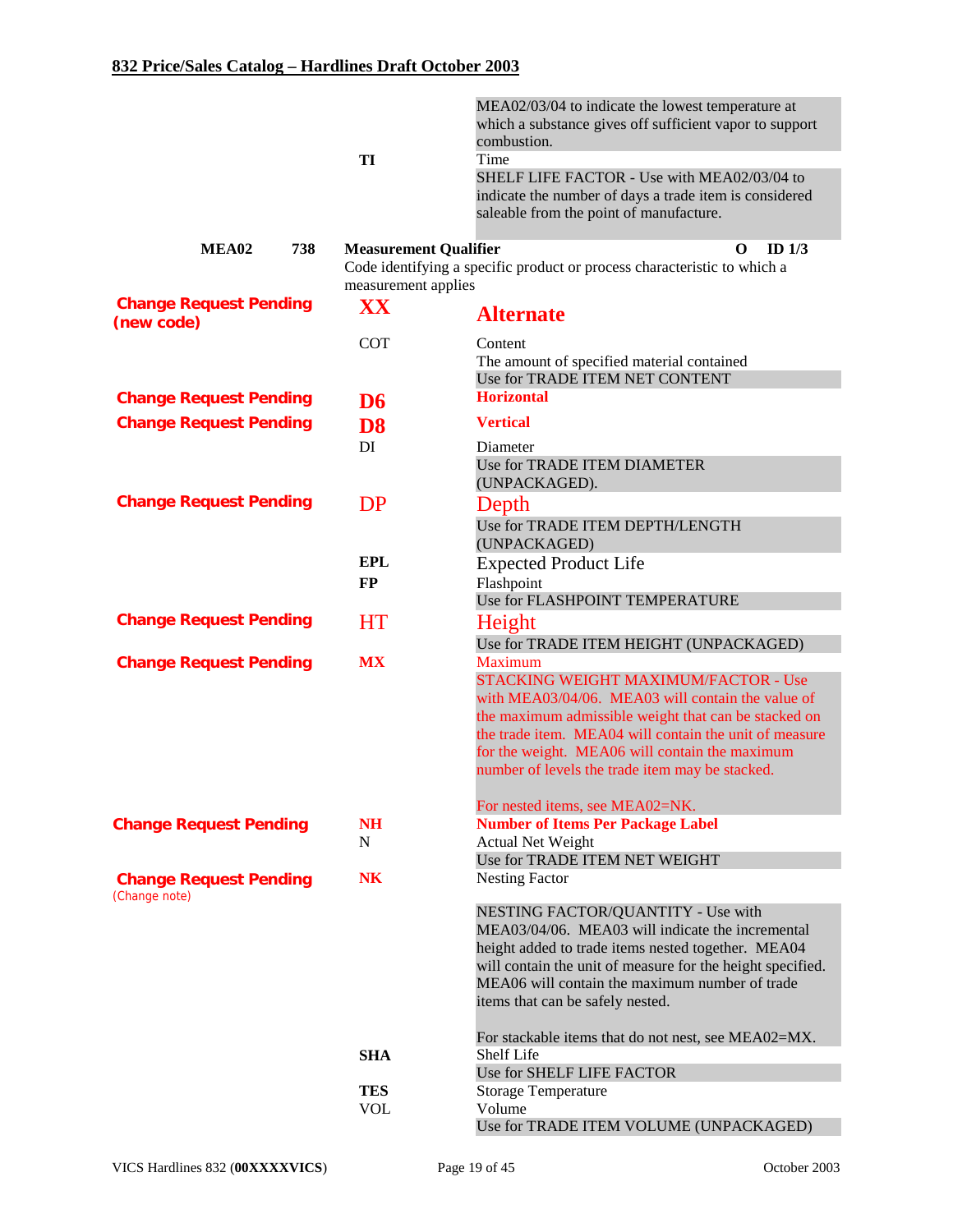| <b>Change Request Pending</b> |             | WD                                                                          | Width                                                                      |             |           |  |  |
|-------------------------------|-------------|-----------------------------------------------------------------------------|----------------------------------------------------------------------------|-------------|-----------|--|--|
|                               |             |                                                                             | Use for TRADE ITEM WIDTH (UNPACKAGED)                                      |             |           |  |  |
| MEA03                         | 739         | <b>Measurement Value</b>                                                    |                                                                            | O           | $R\ 1/20$ |  |  |
|                               |             | The value of the measurement                                                |                                                                            |             |           |  |  |
|                               |             |                                                                             | When MEA01=BD, this element must contain the value "1" to satisfy the MEA  |             |           |  |  |
|                               |             | segment syntax requirement.                                                 |                                                                            |             |           |  |  |
|                               |             |                                                                             | For all other attributes, the appropriate numeric value should be applied. |             |           |  |  |
| MEA04                         | <b>C001</b> | <b>Composite Unit of Measure</b>                                            |                                                                            | C           |           |  |  |
|                               |             |                                                                             | To identify a composite unit of measure (See Figures Appendix for examples |             |           |  |  |
|                               |             | of use)                                                                     |                                                                            |             |           |  |  |
|                               |             |                                                                             | Defines the unit of measure for MEA03, MEA05, and MEA06.                   |             |           |  |  |
| <b>C00101</b>                 | 355         |                                                                             | <b>Unit or Basis for Measurement Code</b>                                  | $\mathbf C$ | ID $2/2$  |  |  |
|                               |             | Code specifying the units in which a value is being expressed, or manner in |                                                                            |             |           |  |  |
|                               |             | which a measurement has been taken                                          |                                                                            |             |           |  |  |
|                               |             | See Section III for code list.                                              |                                                                            |             |           |  |  |
| MEA05                         | 740         | <b>Range Minimum</b>                                                        |                                                                            | $\Omega$    | $R\ 1/20$ |  |  |
|                               |             |                                                                             | The value specifying the minimum of the measurement range                  |             |           |  |  |
|                               |             |                                                                             | Use when MEA01=TE and MEA02 is not used.                                   |             |           |  |  |
| <b>MEA06</b>                  | 741         | <b>Range Maximum</b>                                                        |                                                                            | $\Omega$    | $R\ 1/20$ |  |  |
|                               |             |                                                                             | The value specifying the maximum of the measurement range                  |             |           |  |  |
|                               |             |                                                                             | Use when MEA01=TE or when MEA02=FP, MX, or NK.                             |             |           |  |  |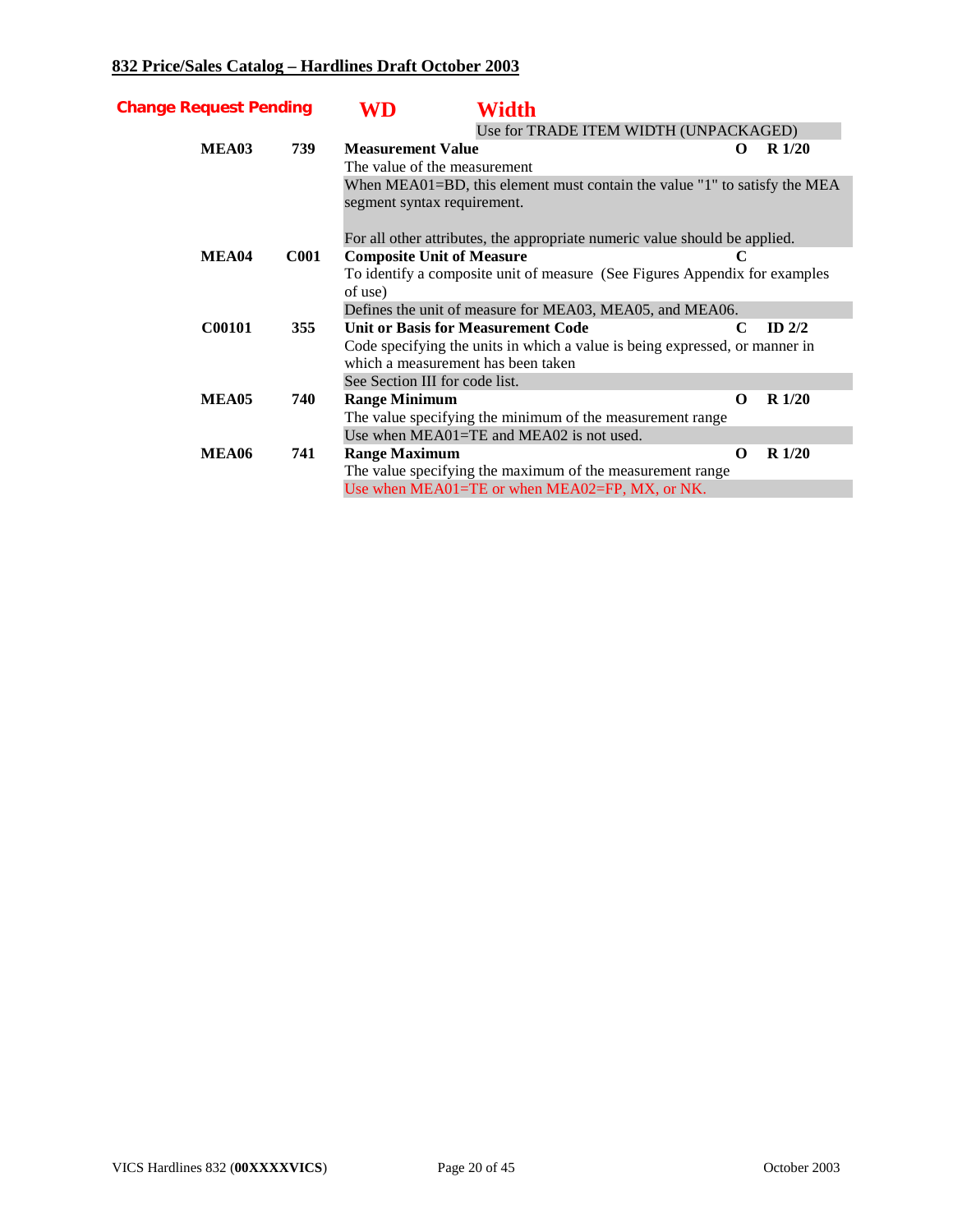MEA Segment Structure Table:

The table below indicates the correct structure for the MEA segment based upon the attribute being sent. "Value" indicates the element within the MEA segment that will contain the actual attribute value. Refer to the MEA segment detail above for attribute format requirements and lists of acceptable values, where appropriate.

| <b>Attribute</b>                      | MEA01     | MEA02      | MEA03  | MEA04      | <b>MEA05</b> | <b>MEA06</b> |
|---------------------------------------|-----------|------------|--------|------------|--------------|--------------|
| Trade Item Unit of Measure            | <b>BD</b> |            |        | Value      |              |              |
| Trade Item Unit                       | <b>CT</b> |            | Value  |            |              |              |
| <b>Nesting Factor/Quantity</b>        |           | NK         | Factor | Factor     |              | Quantity     |
|                                       |           |            | Value  | <b>UOM</b> |              | Value        |
| <b>Shelf Life Factor</b>              | TI        | <b>SHA</b> | Value  | DA         |              |              |
| <b>Stacking Weight Maximum/Factor</b> |           | <b>MX</b>  | Weight | Weight     |              | Factor       |
|                                       |           |            | Max    | Max        |              | Value        |
|                                       |           |            | Value  | <b>UOM</b> |              |              |
| <b>Storage Handling Temperature</b>   | TE        |            |        | $CE$ or    | Minimum      | Maximum      |
| Minimum/Maximum                       |           |            |        | FA.        | Value        | Value        |
| <b>FlashPoint Temperature</b>         | TE        | FP         | Value  | $CE$ or    |              |              |
|                                       |           |            |        | FA.        |              |              |
| Trade Item Height (Unpackaged)        | <b>PD</b> | <b>HT</b>  | Value  | <b>UOM</b> |              |              |
| Trade Item Depth (Unpackaged)         | <b>PD</b> | DP         | Value  | <b>UOM</b> |              |              |
| Trade Item Width (Unpackaged)         | <b>PD</b> | WD         | Value  | <b>UOM</b> |              |              |
| Trade Item Diameter (Unpackaged)      | PD        | DI         | Value  | <b>UOM</b> |              |              |
| Trade Item Net Weight                 | <b>PD</b> | N          | Value  | <b>UOM</b> |              |              |
| Trade Item Volume (Unpackaged)        | <b>PD</b> | <b>VOL</b> | Value  | <b>UOM</b> |              |              |
| Trade Item Net Content                | <b>PD</b> | <b>COT</b> | Value  | <b>UOM</b> |              |              |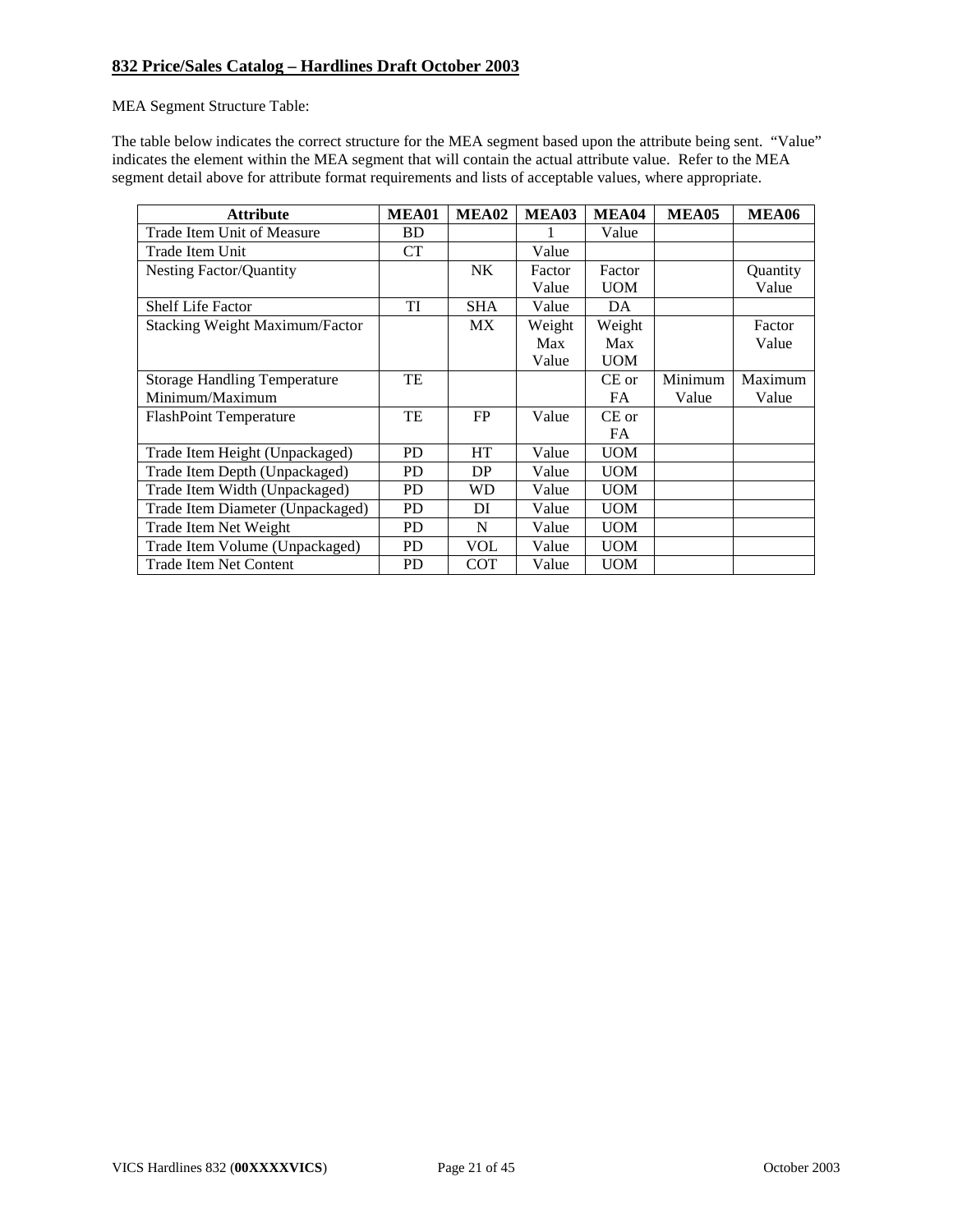|   | Segment:                      |                | PKG Marking, Packaging, Loading                                                                                                                             |                   |  |
|---|-------------------------------|----------------|-------------------------------------------------------------------------------------------------------------------------------------------------------------|-------------------|--|
|   | Position:                     | 090            |                                                                                                                                                             |                   |  |
|   | Loop:                         | <b>LIN</b>     | Optional                                                                                                                                                    |                   |  |
|   | Level:                        | Detail         |                                                                                                                                                             |                   |  |
|   | Usage:                        | Optional       |                                                                                                                                                             |                   |  |
|   | <b>Max Use:</b>               | 25             |                                                                                                                                                             |                   |  |
|   | <b>Purpose:</b>               |                | To describe marking, packaging, loading, and unloading requirements                                                                                         |                   |  |
|   | <b>Syntax Notes:</b>          | 1              | At least one of PKG04 PKG05 or PKG06 is required.                                                                                                           |                   |  |
|   |                               | $\overline{2}$ | If PKG04 is present, then PKG03 is required.                                                                                                                |                   |  |
|   |                               | 3              | If PKG05 is present, then PKG01 is required.                                                                                                                |                   |  |
|   | Notes:                        |                | This segment is used to indicate if the trade item is marked with Electronic Article<br>Surveillance (EAS), and where the EAS is located on the trade item. |                   |  |
|   |                               |                |                                                                                                                                                             |                   |  |
|   |                               |                | Do not send this segment if the trade item is not marked with EAS.                                                                                          |                   |  |
|   |                               |                | <b>Data Element Summary</b>                                                                                                                                 |                   |  |
|   | Ref.                          | Data           |                                                                                                                                                             |                   |  |
|   | Des.                          | <b>Element</b> | <b>Name</b>                                                                                                                                                 | <b>Attributes</b> |  |
| М | <b>PKG01</b>                  | 349            | <b>Item Description Type</b>                                                                                                                                | ID $1/1$<br>M     |  |
|   |                               |                | Code indicating the format of a description                                                                                                                 |                   |  |
|   | <b>Change Request Pending</b> |                | Semi-structured (Code and Text)<br>$\mathbf X$                                                                                                              |                   |  |
|   |                               |                | S<br>Structured (From Industry Code List)                                                                                                                   |                   |  |
| M | <b>PKG02</b>                  | 753            | <b>Packaging Characteristic Code</b>                                                                                                                        | ID $2/2$<br>M     |  |
|   |                               |                | Code specifying the marking, packaging, loading and related characteristics<br>being described                                                              |                   |  |
|   |                               |                | 34<br><b>Product Marking</b>                                                                                                                                |                   |  |
| M | <b>PKG03</b>                  | 559            | <b>Agency Qualifier Code</b>                                                                                                                                | M<br>ID $2/2$     |  |
|   |                               |                | Code identifying the agency assigning the code values                                                                                                       |                   |  |
|   |                               |                | This element indicates the organization that publishes the codes used in                                                                                    |                   |  |
|   |                               |                | PKG04.                                                                                                                                                      |                   |  |
|   |                               |                | VI<br>Voluntary Inter-Industry Commerce Standard (VICS) EDI                                                                                                 |                   |  |
| М | <b>PKG04</b>                  | 754            | <b>Packaging Description Code</b>                                                                                                                           | AN 1/7<br>M       |  |
|   |                               |                | A code from an industry code list which provides specific data about the                                                                                    |                   |  |
|   |                               |                | marking, packaging or loading and unloading of a product                                                                                                    |                   |  |
|   | <b>Change Request Pending</b> |                | Part 1:<br>Container or Equipment Type (Position 1)<br>Marking<br>M                                                                                         |                   |  |
|   | (17 new codes)                |                |                                                                                                                                                             |                   |  |
|   |                               |                | Container or Packing Configuration (Position 2-3)<br>Part 2:                                                                                                |                   |  |
|   |                               |                | ES<br><b>Electronic Article Security (EAS)</b>                                                                                                              |                   |  |
|   |                               |                | XX<br><b>Composite Component A</b>                                                                                                                          |                   |  |
|   |                               |                | <b>XX</b> Composite Component B                                                                                                                             |                   |  |
|   |                               |                | <b>XX</b> Composite Component C                                                                                                                             |                   |  |
|   |                               |                | XX EAN/UCC 8 Symbol                                                                                                                                         |                   |  |
|   |                               |                | XX EAN/UCC 13 Symbol                                                                                                                                        |                   |  |
|   |                               |                | XX EAN/UCC 14 Symbol<br>XX ITF 14 Symbol                                                                                                                    |                   |  |
|   |                               |                | <b>XX RSS 14</b>                                                                                                                                            |                   |  |
|   |                               |                | <b>XX RSS 14 Stacked</b>                                                                                                                                    |                   |  |
|   |                               |                | <b>XX RSS 14 Stacked Omni-directional</b>                                                                                                                   |                   |  |
|   |                               |                | <b>XX</b> RSS 14 Truncated                                                                                                                                  |                   |  |
|   |                               |                | <b>XX RSS Expanded</b>                                                                                                                                      |                   |  |
|   |                               |                | <b>XX RSS Expanded Stacked</b>                                                                                                                              |                   |  |
|   |                               |                | <b>XX RSS Limited</b>                                                                                                                                       |                   |  |
|   |                               |                | <b>XX</b> UPC A Symbol                                                                                                                                      |                   |  |
|   |                               |                | <b>XX</b> UPC E Symbol<br>XX UPC/EAN 128 Symbol                                                                                                             |                   |  |
|   |                               |                |                                                                                                                                                             |                   |  |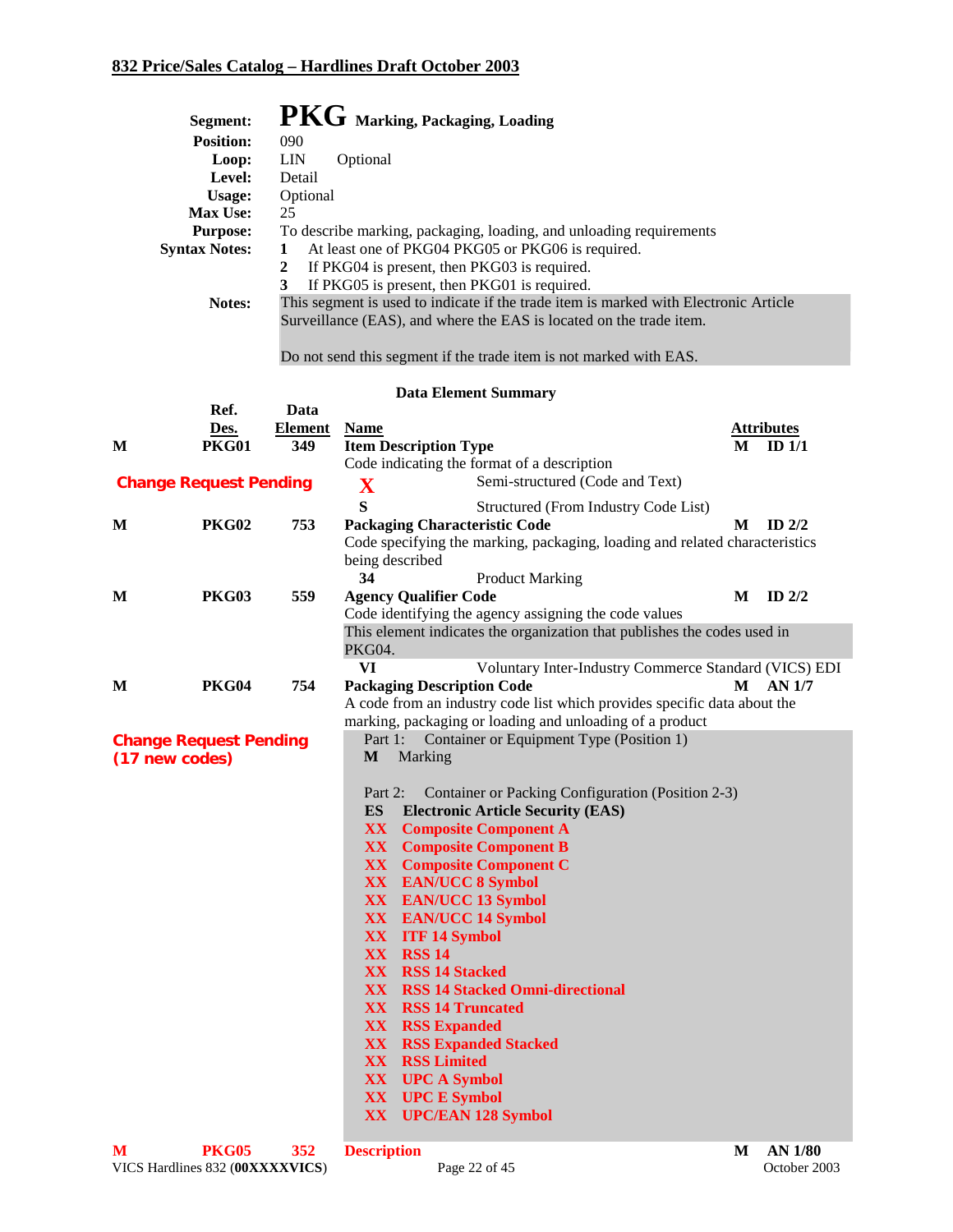| <b>Change Request Pending</b><br>(Open for US use as well) | A free-form description to clarify the related data elements and their content                             |
|------------------------------------------------------------|------------------------------------------------------------------------------------------------------------|
|                                                            | SECURITY TAG LOCATION - Code to indicate where the EAS is located on<br>the trade item. Acceptable values: |

**OTI (EAS/tag on outside of trade item) CIP (EAS/tag concealed inside package) ITI (EAS/tag integrated inside trade item)**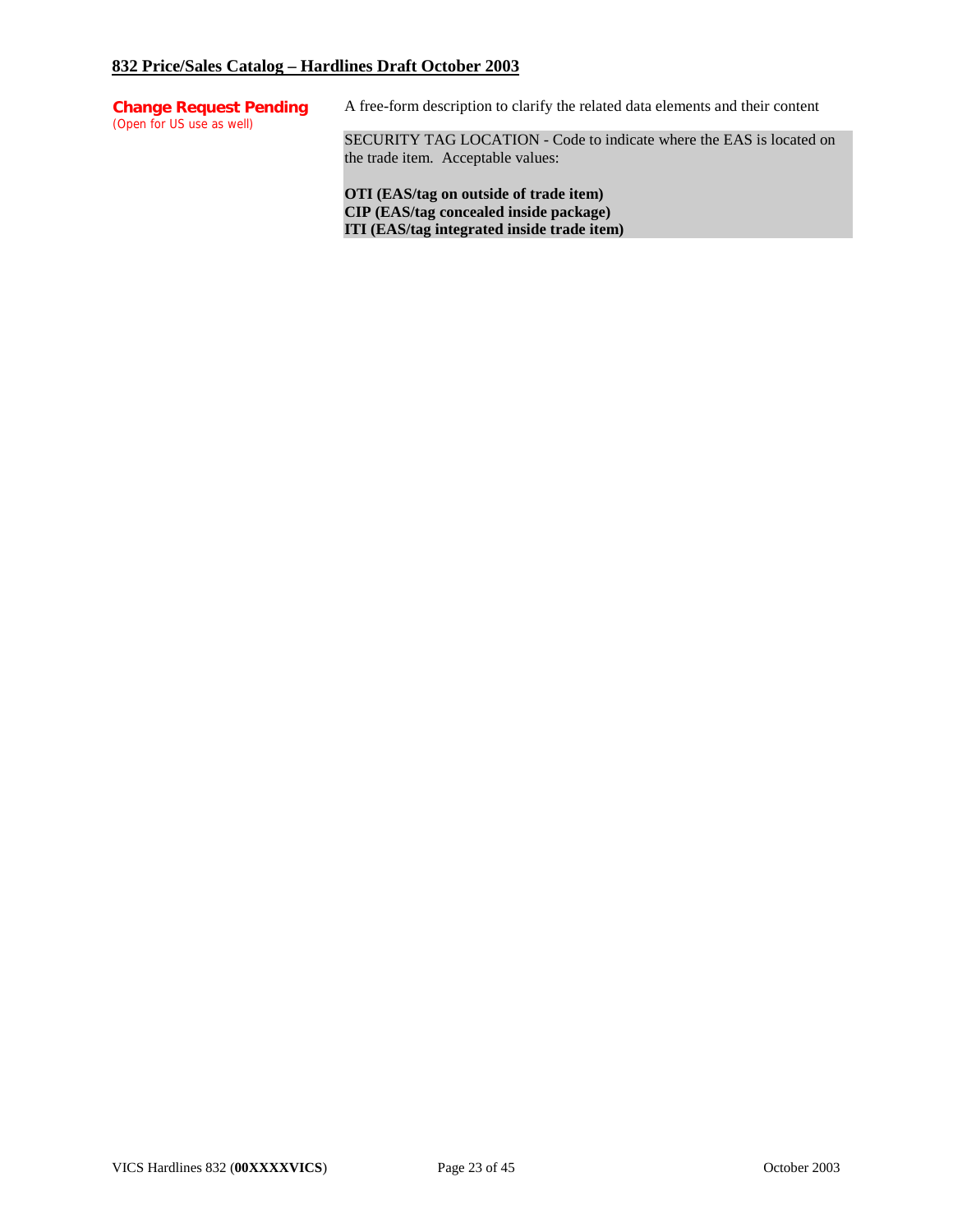| Segment:                                        |                       |                                                 | $\bf{T}D4$ Carrier Details (Special Handling, or Hazardous Materials, or Both)                                                                                   |                                  |
|-------------------------------------------------|-----------------------|-------------------------------------------------|------------------------------------------------------------------------------------------------------------------------------------------------------------------|----------------------------------|
| <b>Position:</b>                                | 110                   |                                                 |                                                                                                                                                                  |                                  |
| Loop:                                           | <b>LIN</b>            | Optional                                        |                                                                                                                                                                  |                                  |
| Level:                                          | Detail                |                                                 |                                                                                                                                                                  |                                  |
| Usage:                                          | Optional              |                                                 |                                                                                                                                                                  |                                  |
| Max Use:                                        | >1                    |                                                 |                                                                                                                                                                  |                                  |
| <b>Purpose:</b>                                 |                       | information, or both                            | To specify transportation special handling requirements, or hazardous materials                                                                                  |                                  |
| <b>Syntax Notes:</b>                            | 1<br>$\boldsymbol{2}$ |                                                 | At least one of TD401 TD402 or TD404 is required.<br>If TD402 is present, then TD403 is required.                                                                |                                  |
| Notes:                                          |                       | the trade item identified in the preceding LIN. | TD401 indicates HANDLING INSTRUCTIONS code, except when the value=ZZZ,<br>which is used with TD405 to indicate the existence of a Material Safety Data Sheet for |                                  |
|                                                 |                       |                                                 | <b>Data Element Summary</b>                                                                                                                                      |                                  |
| Ref.                                            | Data                  |                                                 |                                                                                                                                                                  |                                  |
| Des.                                            | <b>Element</b>        | <b>Name</b>                                     |                                                                                                                                                                  | <b>Attributes</b>                |
| <b>TD401</b>                                    | 152                   | <b>Special Handling Code</b>                    |                                                                                                                                                                  | $\Omega$<br>ID $2/3$             |
|                                                 |                       |                                                 | Code specifying special transportation handling instructions                                                                                                     |                                  |
|                                                 |                       | DA                                              | Dangerous                                                                                                                                                        |                                  |
|                                                 |                       | <b>DNF</b>                                      | Do Not Freeze                                                                                                                                                    |                                  |
|                                                 |                       |                                                 | Specifies that the temperature of a shipment must not go                                                                                                         |                                  |
|                                                 |                       |                                                 | below the freezing point during transit                                                                                                                          |                                  |
|                                                 |                       | $\mathbf{EL}$                                   | <b>Environmental Control Limits</b>                                                                                                                              |                                  |
|                                                 |                       |                                                 | The items contained in the shipment are subject to                                                                                                               |                                  |
|                                                 |                       |                                                 | environmental controls whose limits are specified in the                                                                                                         |                                  |
|                                                 |                       |                                                 | contract                                                                                                                                                         |                                  |
|                                                 |                       | FL                                              | Flammable                                                                                                                                                        |                                  |
|                                                 |                       | FR                                              | Fragile - Handle with Care                                                                                                                                       |                                  |
|                                                 |                       | HM                                              | <b>Endorsed as Hazardous Material</b>                                                                                                                            |                                  |
|                                                 |                       | IC                                              | Ice                                                                                                                                                              |                                  |
|                                                 |                       | <b>MRF</b>                                      | Refrigerated                                                                                                                                                     |                                  |
|                                                 |                       | <b>OPR</b>                                      | Perishable                                                                                                                                                       |                                  |
|                                                 |                       | <b>OSB</b>                                      | <b>Stow Below Deck</b>                                                                                                                                           |                                  |
|                                                 |                       | <b>OTC</b>                                      | Temperature Control                                                                                                                                              |                                  |
|                                                 |                       | <b>PFH</b>                                      | Protect From Heat                                                                                                                                                |                                  |
|                                                 |                       | PG                                              | Poisonous Gas                                                                                                                                                    |                                  |
| <b>TD402</b>                                    | 208                   |                                                 | <b>Hazardous Material Code Qualifier</b>                                                                                                                         | $\mathbf C$<br>ID <sub>1/1</sub> |
|                                                 |                       |                                                 | Code which qualifies the Hazardous Material Class Code (209)                                                                                                     |                                  |
|                                                 |                       | D                                               | Hazardous Materials ID, DOT<br>See External Code Source 52 in Section III for reference                                                                          |                                  |
|                                                 |                       |                                                 | document.                                                                                                                                                        |                                  |
|                                                 |                       |                                                 |                                                                                                                                                                  |                                  |
| <b>Change Request Pending</b><br>(Add X12 Code) |                       | U                                               | <b>United Nations</b>                                                                                                                                            |                                  |
|                                                 |                       |                                                 | See External Code Source 53 in Section III for<br>reference document.                                                                                            |                                  |
| <b>TD403</b>                                    | 209                   | <b>Hazardous Material Class Code</b>            |                                                                                                                                                                  | <b>AN 1/4</b><br>$\mathbf 0$     |
|                                                 |                       |                                                 | Code specifying the kind of hazard for a material                                                                                                                |                                  |
|                                                 |                       |                                                 | HAZARD CODE - per the U.S. Department of Transportation HazMat Code                                                                                              |                                  |
|                                                 |                       | list.                                           |                                                                                                                                                                  |                                  |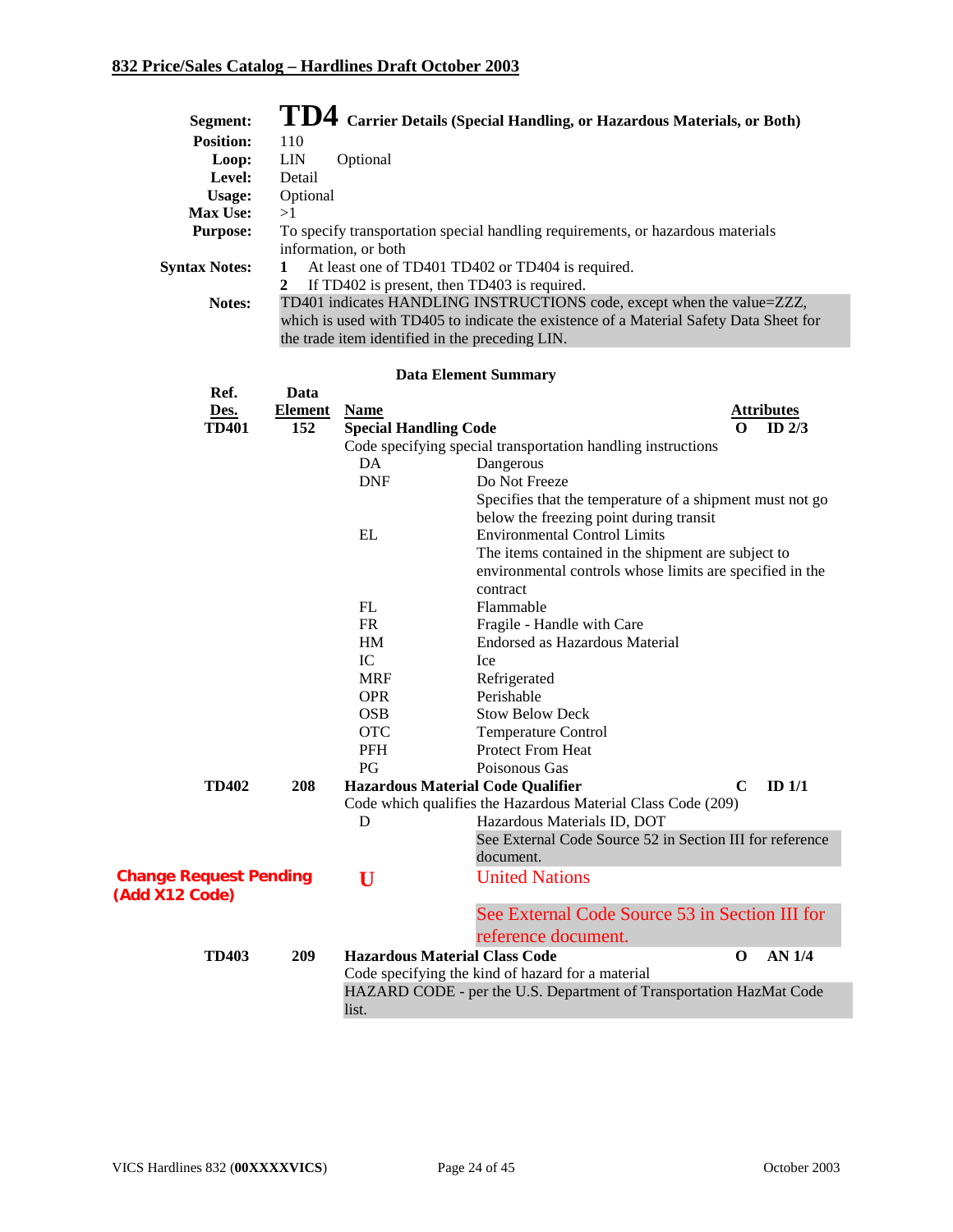| Segment:             | $LDT$ Lead Time                                                |
|----------------------|----------------------------------------------------------------|
| <b>Position:</b>     | 140                                                            |
| Loop:                | <b>LIN</b><br>Optional                                         |
| Level:               | Detail                                                         |
| Usage:               | Optional                                                       |
| <b>Max Use:</b>      |                                                                |
| <b>Purpose:</b>      | To specify lead time for availability of products and services |
| <b>Syntax Notes:</b> |                                                                |
|                      |                                                                |

|   |                   |                |                                             | <u></u>                                                                    |   |                   |
|---|-------------------|----------------|---------------------------------------------|----------------------------------------------------------------------------|---|-------------------|
|   | Ref.              | Data           |                                             |                                                                            |   |                   |
|   | Des.              | <b>Element</b> | <b>Name</b>                                 |                                                                            |   | <b>Attributes</b> |
| M | LDT01             | 345            | <b>Lead Time Code</b>                       |                                                                            | M | ID $2/2$          |
|   |                   |                | Code indicating the time range              |                                                                            |   |                   |
|   |                   |                | AE                                          | From date of PO receipt to shipment                                        |   |                   |
| M | LDT <sub>02</sub> | 380            | <b>Ouantity</b>                             |                                                                            | M | R <sub>1/15</sub> |
|   |                   |                | Numeric value of quantity                   |                                                                            |   |                   |
|   |                   |                |                                             | Quantity of unit of time periods (i.e. the number of days) from receipt of |   |                   |
|   |                   |                | purchase order to shipment.                 |                                                                            |   |                   |
| M | LDT <sub>03</sub> | 344            | Unit of Time Period or Interval             |                                                                            | M | $ID$ 2/2          |
|   |                   |                | Code indicating the time period or interval |                                                                            |   |                   |
|   |                   |                | DA                                          | Calendar Days                                                              |   |                   |
|   |                   |                |                                             |                                                                            |   |                   |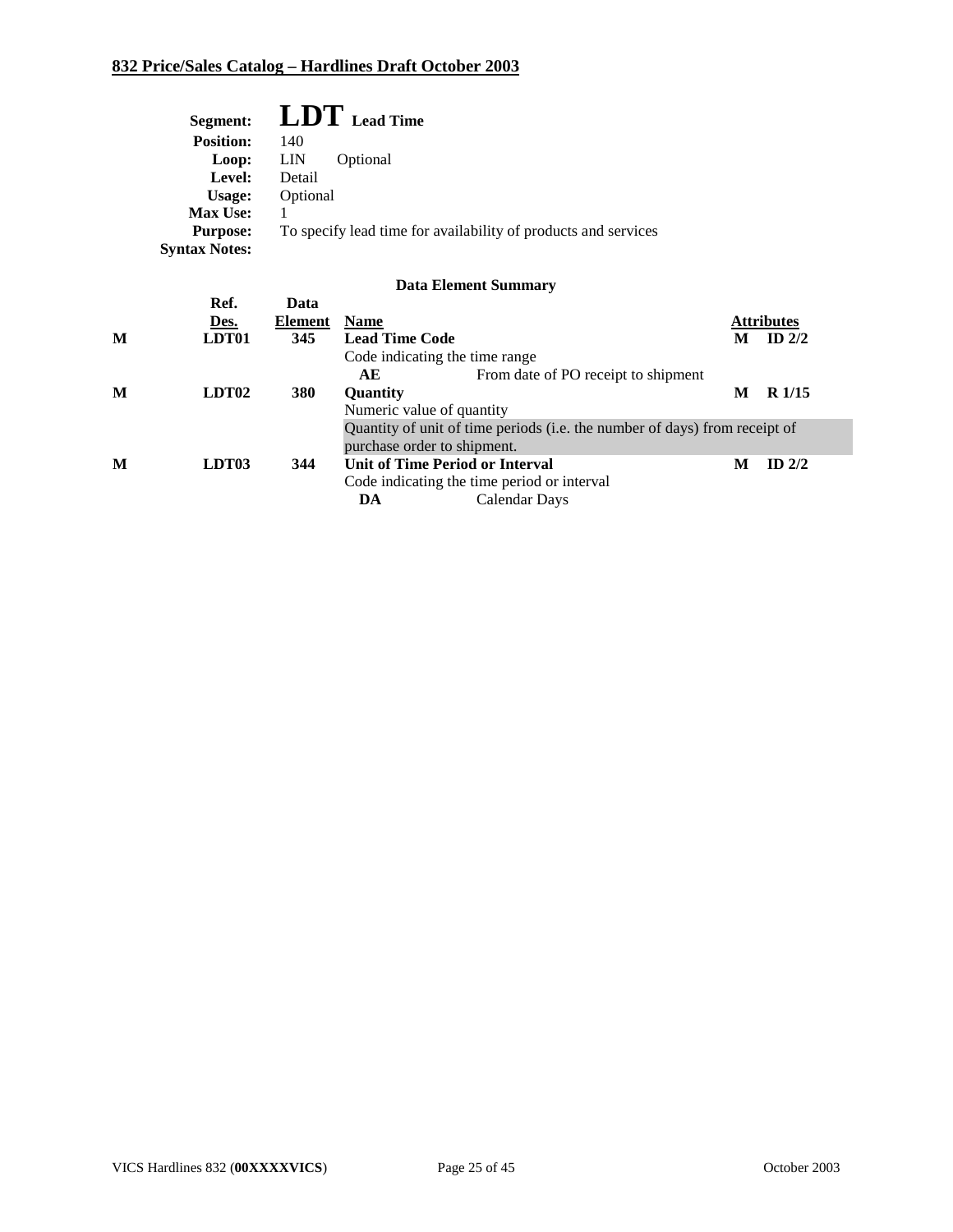| Segment:             | $TC2$ Commodity                                                                       |
|----------------------|---------------------------------------------------------------------------------------|
| <b>Position:</b>     | 165                                                                                   |
| Loop:                | <b>LIN</b><br>Optional                                                                |
| Level:               | Detail                                                                                |
| Usage:               | Optional                                                                              |
| <b>Max Use:</b>      | $\overline{2}$                                                                        |
| <b>Purpose:</b>      | To identify a commodity or a group of commodities or a tariff page commodity          |
| <b>Syntax Notes:</b> |                                                                                       |
| <b>Notes:</b>        | NOTE: Due to restrictions within the 832, only two occurrences of the TC2 segment may |
|                      | be sent.                                                                              |

|   | Ref.                          | Data    |                                 |                                                                      |
|---|-------------------------------|---------|---------------------------------|----------------------------------------------------------------------|
|   | Des.                          | Element | <b>Name</b>                     | <b>Attributes</b>                                                    |
| M | <b>TC201</b>                  | 23      | <b>Commodity Code Qualifier</b> | ID <sub>1/1</sub><br>M                                               |
|   |                               |         |                                 | Code identifying the commodity coding system used for Commodity Code |
|   |                               |         | $\mathbf{A}$                    | Harmonized Tariff Schedule of the United States                      |
|   |                               |         |                                 | Annotated                                                            |
|   |                               |         |                                 | Classification of imported merchandise for rate of duty              |
|   |                               |         |                                 | and statistical purposes                                             |
|   |                               |         |                                 | TRADE ITEM HARMONIZED SYSTEM                                         |
|   |                               |         |                                 | <b>IDENTIFIER</b>                                                    |
|   |                               |         |                                 |                                                                      |
|   |                               |         |                                 | See External Code Source 6 in Section III for reference              |
|   |                               |         |                                 | document.                                                            |
|   |                               |         | N                               | National Motor Freight Classification (NMFC)                         |
|   |                               |         |                                 | TRADE ITEM FREIGHT CLASSIFICATION                                    |
|   |                               |         |                                 |                                                                      |
|   |                               |         |                                 | See External Code Source 11 in Section III for reference             |
|   |                               |         |                                 | document.                                                            |
|   | <b>Change Request Pending</b> |         | T                               | <b>Standard Transportation Commodity Code (STCC)</b>                 |
|   |                               |         |                                 | TRADE ITEM FREIGHT CLASSIFICATION                                    |
|   |                               |         |                                 |                                                                      |
|   |                               |         |                                 | See External Code Source 13 in Section III for reference             |
|   |                               |         |                                 | document.                                                            |
|   |                               |         |                                 |                                                                      |
|   |                               |         |                                 | See the following URLs for reference documents:                      |
|   |                               |         |                                 | http://www.bts.gov/ntda/cfs/com.pdf                                  |
|   |                               |         |                                 | http://www.railinc.com/view.cfm?cnid=47                              |
| M | <b>TC202</b>                  | 22      | <b>Commodity Code</b>           | AN 1/30<br>M                                                         |
|   |                               |         |                                 | Code describing a commodity or group of commodities                  |
|   |                               |         |                                 | When TC201=A, 10-digit Harmonized Tariff Code                        |
|   |                               |         | When TC201=N, 8-digit NMFC Code |                                                                      |
|   |                               |         |                                 | When TC201=T, 2-7 digit STCC Code                                    |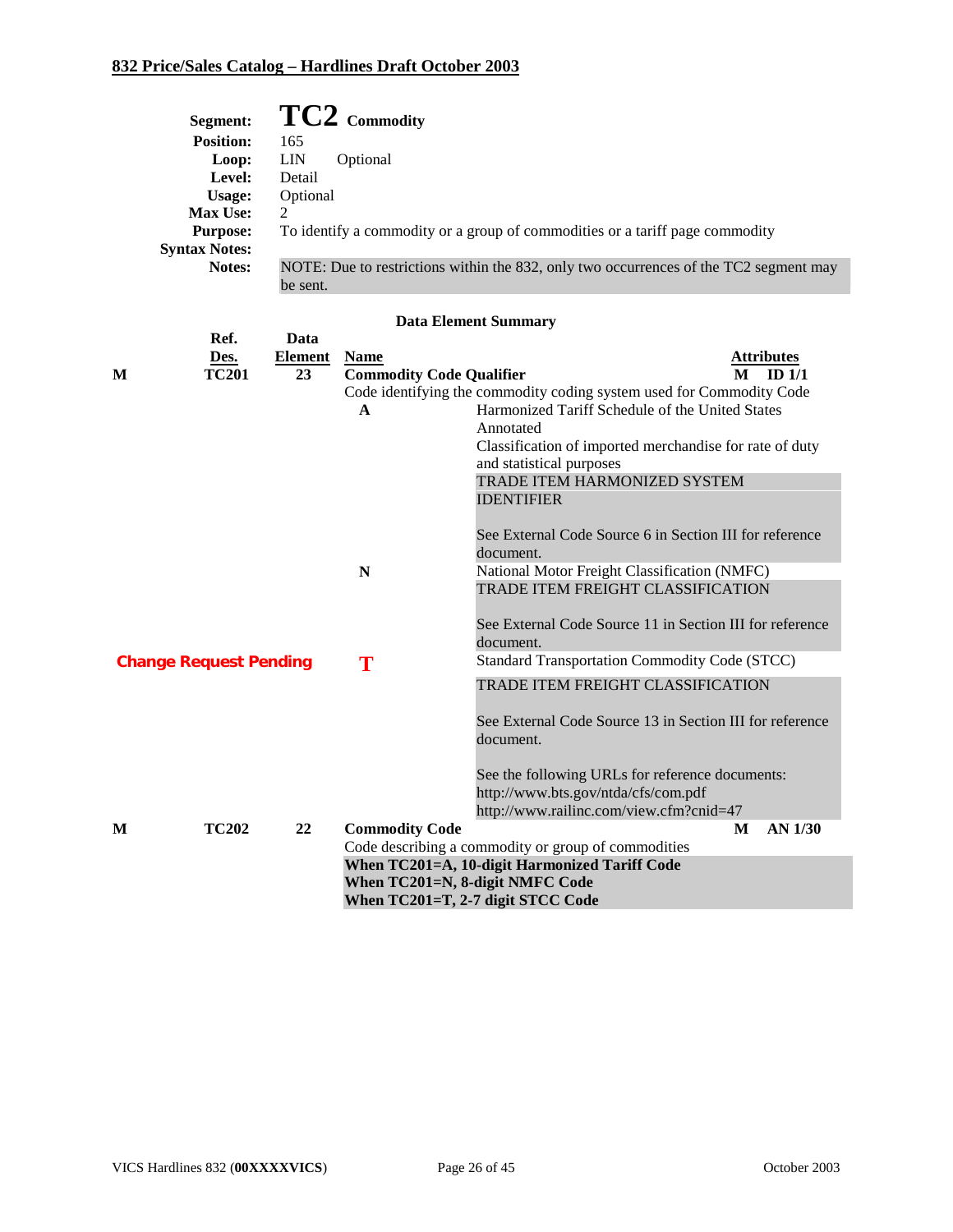|   | Segment:             |                | G55 Item Characteristics - Consumer Unit |                                                                                                                                                                           |   |                   |
|---|----------------------|----------------|------------------------------------------|---------------------------------------------------------------------------------------------------------------------------------------------------------------------------|---|-------------------|
|   | <b>Position:</b>     | 168            |                                          |                                                                                                                                                                           |   |                   |
|   | Loop:                | ${\rm LIN}$    | Optional                                 |                                                                                                                                                                           |   |                   |
|   | Level:               | Detail         |                                          |                                                                                                                                                                           |   |                   |
|   | <b>Usage:</b>        | Optional       |                                          |                                                                                                                                                                           |   |                   |
|   | Max Use:             | 1              |                                          |                                                                                                                                                                           |   |                   |
|   | <b>Purpose:</b>      |                |                                          | To provide physical characteristics relative to a consumer unit                                                                                                           |   |                   |
|   | <b>Syntax Notes:</b> | 1              |                                          | If either G5505 or G5506 is present, then the other is required.                                                                                                          |   |                   |
|   |                      | 2              |                                          | If either G5507 or G5508 is present, then the other is required.                                                                                                          |   |                   |
|   |                      | 3              |                                          | If either G5509 or G5510 is present, then the other is required.                                                                                                          |   |                   |
|   |                      | 4              |                                          | If either G5511 or G5512 is present, then the other is required.                                                                                                          |   |                   |
|   |                      | 5              |                                          | If either G5514 or G5515 is present, then the other is required.                                                                                                          |   |                   |
|   |                      | 6              |                                          | If any of G5523 G5524 or G5525 is present, then all are required.                                                                                                         |   |                   |
|   | Notes:               |                |                                          | This segment should be used to provide physical characteristics relative to a consumer                                                                                    |   |                   |
|   |                      |                | selling unit (aka Sell Pack).            |                                                                                                                                                                           |   |                   |
|   |                      | segment.       |                                          | The GTIN specified in G5501/02 must match the GTIN specified in the preceding LIN                                                                                         |   |                   |
|   |                      |                |                                          | The dimensions of the consumer unit may be specified by using G5505 through G5510.                                                                                        |   |                   |
|   |                      |                |                                          | G5506, G5508 and G5510 must be in the same unit or basis for measurement code.                                                                                            |   |                   |
|   |                      |                |                                          | G5514 and G5515 should be used only if different from G3918 and G3919.                                                                                                    |   |                   |
|   |                      |                | G5511 and G5512.                         | This segment may be used to specify the weight of the consumer unit by using G5523,<br>G5524, and G5525. The volume (cube) of the consumer unit may be specified by using |   |                   |
|   |                      |                |                                          | <b>Data Element Summary</b>                                                                                                                                               |   |                   |
|   | Ref.                 | Data           |                                          |                                                                                                                                                                           |   |                   |
|   | Des.                 | <b>Element</b> | <b>Name</b>                              |                                                                                                                                                                           |   | <b>Attributes</b> |
| М | G5501                | 235            | <b>Product/Service ID Qualifier</b>      |                                                                                                                                                                           | M | ID $2/2$          |
|   |                      |                |                                          | Code identifying the type/source of the descriptive number used in                                                                                                        |   |                   |
|   |                      |                | Product/Service ID (234)                 |                                                                                                                                                                           |   |                   |
|   |                      |                |                                          | <b>GLOBAL TRADE ITEM NUMBER QUALIFIER</b>                                                                                                                                 |   |                   |
|   |                      |                | EN                                       | European Article Number (EAN) (2-5-5-1)                                                                                                                                   |   |                   |
|   |                      |                | EO                                       | EAN/UCC-8                                                                                                                                                                 |   |                   |

|                                 |     | Item Number                                                                 |                                                                            |  |  |
|---------------------------------|-----|-----------------------------------------------------------------------------|----------------------------------------------------------------------------|--|--|
|                                 |     | (GTIN).                                                                     |                                                                            |  |  |
|                                 |     |                                                                             |                                                                            |  |  |
|                                 |     | Added to X12 in v4030; added to VICS in v4040                               |                                                                            |  |  |
|                                 |     | U.P.C. Consumer Package Code (1-5-5-1)<br>UP                                |                                                                            |  |  |
| M<br>G5502                      | 234 | <b>Product/Service ID</b><br>М                                              | AN 1/48                                                                    |  |  |
|                                 |     | Identifying number for a product or service                                 |                                                                            |  |  |
|                                 |     | GLOBAL TRADE ITEM NUMBER - Must be the same as GTIN specified in            |                                                                            |  |  |
|                                 |     | the preceding LIN segment.                                                  |                                                                            |  |  |
|                                 |     |                                                                             |                                                                            |  |  |
|                                 |     | Note that GTIN is an umbrella term used to describe the entire family of    |                                                                            |  |  |
|                                 |     | EAN/UCC data structures for trade item: UCC-12 (12-digit U.P.C.),           |                                                                            |  |  |
|                                 |     | EAN/UCC-8, EAN/UCC-13, and EAN/UCC-14.                                      |                                                                            |  |  |
| G5505                           | 65  | Height<br>0                                                                 | R <sub>1/8</sub>                                                           |  |  |
|                                 |     |                                                                             | Vertical dimension of an object measured when the object is in the upright |  |  |
|                                 |     | position                                                                    |                                                                            |  |  |
|                                 |     | TRADE ITEM HEIGHT (PACKAGED)                                                |                                                                            |  |  |
| G5506                           | 355 | <b>Unit or Basis for Measurement Code</b><br>$\mathbf C$                    | $ID$ 2/2                                                                   |  |  |
|                                 |     | Code specifying the units in which a value is being expressed, or manner in |                                                                            |  |  |
| VICS Hardlines 832 (00XXXXVICS) |     | Page 27 of 45                                                               | October 2003                                                               |  |  |

Data Structure for the 8-digit EAN.UCC Global Trade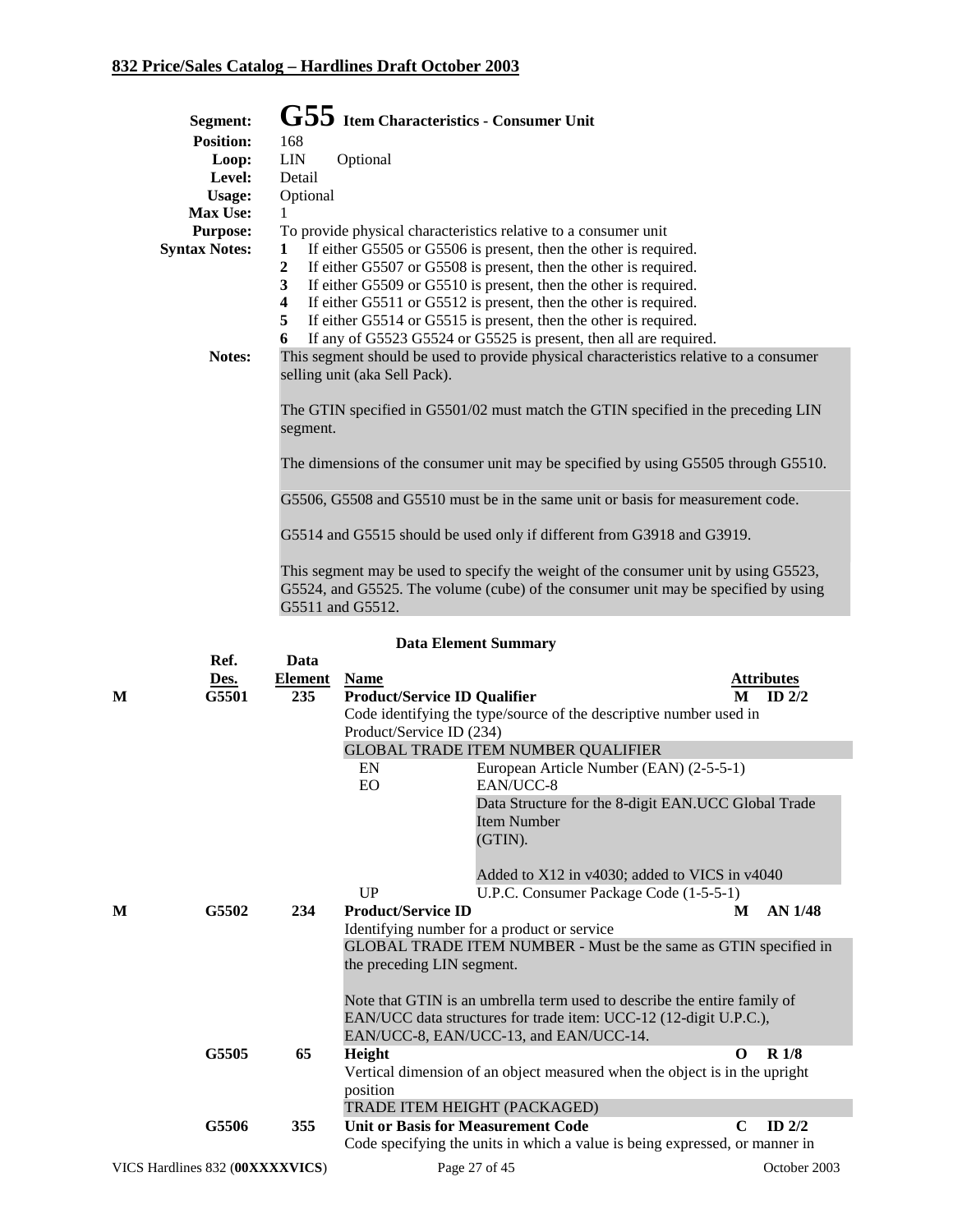|       |     | which a measurement has been taken                                           |             |                    |
|-------|-----|------------------------------------------------------------------------------|-------------|--------------------|
|       |     | See Section III of the VICS Retail Industry Conventions and Implementation   |             |                    |
|       |     | Guidelines for EDI for code list.                                            |             |                    |
| G5507 | 189 | Width                                                                        | $\mathbf 0$ | <b>R</b> 1/8       |
|       |     | Shorter measurement of the two horizontal dimensions measured with the       |             |                    |
|       |     | object in the upright position                                               |             |                    |
|       |     | TRADE ITEM WIDTH (PACKAGED)                                                  |             |                    |
| G5508 | 355 | <b>Unit or Basis for Measurement Code</b>                                    | C           | ID $2/2$           |
|       |     | Code specifying the units in which a value is being expressed, or manner in  |             |                    |
|       |     | which a measurement has been taken                                           |             |                    |
|       |     | See Section III of the VICS Retail Industry Conventions and Implementation   |             |                    |
|       |     | Guidelines for EDI for code list.                                            |             |                    |
| G5509 | 82  | Length                                                                       | $\Omega$    | R <sub>1/8</sub>   |
|       |     | Largest horizontal dimension of an object measured when the object is in the |             |                    |
|       |     | upright position                                                             |             |                    |
|       |     | TRADE ITEM DEPTH (PACKAGED)                                                  |             |                    |
| G5510 | 355 | <b>Unit or Basis for Measurement Code</b>                                    | C           | ID $2/2$           |
|       |     | Code specifying the units in which a value is being expressed, or manner in  |             |                    |
|       |     | which a measurement has been taken                                           |             |                    |
|       |     | See Section III of the VICS Retail Industry Conventions and Implementation   |             |                    |
|       |     | Guidelines for EDI for code list.                                            |             |                    |
| G5511 | 183 | <b>Volume</b>                                                                | O           | <b>R</b> 1/8       |
|       |     | Value of volumetric measure                                                  |             |                    |
|       |     | TRADE ITEM VOLUME (PACAKGED)                                                 |             |                    |
| G5512 | 355 | <b>Unit or Basis for Measurement Code</b>                                    | $\mathbf C$ | ID $2/2$           |
|       |     | Code specifying the units in which a value is being expressed, or manner in  |             |                    |
|       |     | which a measurement has been taken                                           |             |                    |
|       |     | See Section III of the VICS Retail Industry Conventions and Implementation   |             |                    |
|       |     | Guidelines for EDI for code list.                                            |             |                    |
| G5513 | 356 | Pack                                                                         | O           | N <sub>0</sub> 1/6 |
|       |     | The number of inner containers, or number of eaches if there are no inner    |             |                    |
|       |     | containers, per outer container                                              |             |                    |
| G5514 | 357 | <b>Size</b>                                                                  | $\bf{0}$    | <b>R</b> 1/8       |
|       |     | Size of supplier units in pack                                               |             |                    |
|       |     | TRADE ITEM NET CONTENT                                                       |             |                    |
| G5515 | 355 | Unit or Basis for Measurement Code                                           | $\mathbf C$ | ID $2/2$           |
|       |     | Code specifying the units in which a value is being expressed, or manner in  |             |                    |
|       |     | which a measurement has been taken                                           |             |                    |
|       |     | See Section III of the VICS Retail Industry Conventions and Implementation   |             |                    |
|       |     | Guidelines for EDI for code list.                                            |             |                    |
| G5523 | 395 | <b>Unit Weight</b>                                                           | O           | R <sub>1/8</sub>   |
|       |     | Numeric value of weight per unit                                             |             |                    |
|       |     | TRADE ITEM GROSS WEIGHT                                                      |             |                    |
| G5524 | 187 | <b>Weight Qualifier</b>                                                      | C           | ID $1/2$           |
|       |     | Code defining the type of weight                                             |             |                    |
|       |     | G<br>Gross Weight                                                            |             |                    |
| G5525 | 188 | <b>Weight Unit Code</b>                                                      | $\mathbf C$ | ID $1/1$           |
|       |     | Code specifying the weight unit                                              |             |                    |
|       |     | Grams<br>G                                                                   |             |                    |
|       |     | $\bf K$<br>Kilograms                                                         |             |                    |
|       |     | L<br>Pounds                                                                  |             |                    |
|       |     | $\Omega$<br>Ounces                                                           |             |                    |
| G5526 | 395 | <b>Unit Weight</b>                                                           | $\mathbf C$ | R1/8               |
|       |     | Numeric value of weight per unit.                                            |             |                    |
| G5527 | 187 | <b>Weight Qualifier</b>                                                      | C           | ID $1/2$           |
|       |     | Code defining the type of weight                                             |             |                    |
|       |     | Actual Net Weight<br>N                                                       |             |                    |
| G5528 | 188 | <b>Weight Unit Code</b>                                                      | $\mathbf C$ | $ID$ $1/1$         |
|       |     | Code specifying the weight unit                                              |             |                    |
|       |     |                                                                              |             |                    |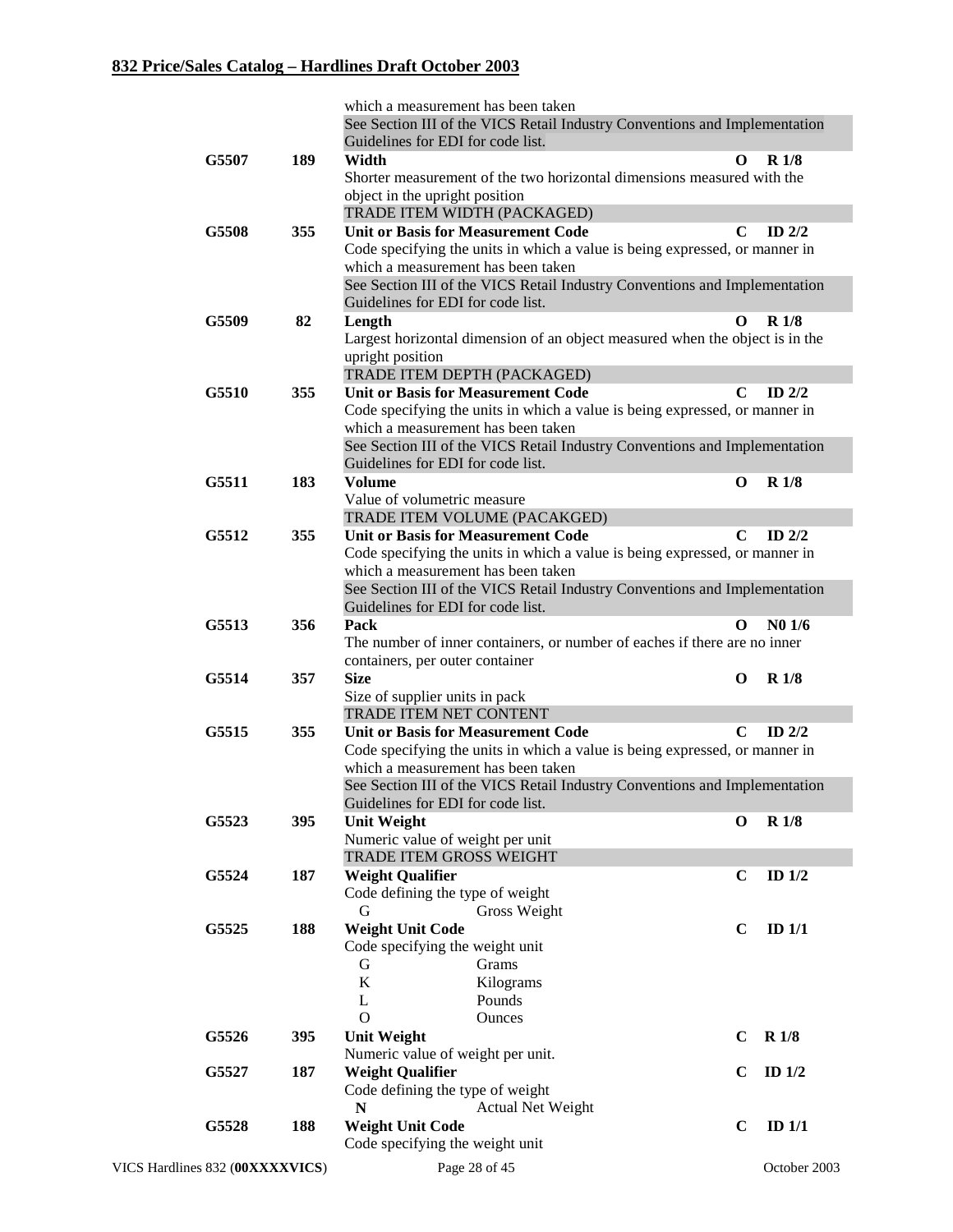|                                 |        | G                         | Grams                                                                           |                               |
|---------------------------------|--------|---------------------------|---------------------------------------------------------------------------------|-------------------------------|
|                                 |        | $\bf K$                   | Kilograms                                                                       |                               |
|                                 |        | L                         | Pounds                                                                          |                               |
|                                 |        | $\Omega$                  | <b>Ounces</b>                                                                   |                               |
| G5529                           | 235    |                           | <b>Product/Service ID Qualifier</b>                                             | ID $2/2$<br>$\mathbf C$       |
|                                 |        |                           | Code identifying the type/source of the descriptive number used in              |                               |
|                                 |        | Product/Service ID (234)  |                                                                                 |                               |
|                                 |        | oc                        | Old GTIN Consumer Package Code                                                  |                               |
| G5530                           | 234    | <b>Product/Service ID</b> |                                                                                 | <b>AN 1/48</b><br>$\mathbf C$ |
|                                 |        |                           | Identifying number for a product or service                                     |                               |
|                                 |        |                           | This should be the same U.P.C./EAN code format as the code value in G5501.      |                               |
| G5533                           | 103    | <b>Packaging Code</b>     |                                                                                 | $\bf{0}$<br>AN 3/5(5)         |
|                                 |        |                           | Code identifying the type of packaging; Part 1: Packaging Form, Part 2:         |                               |
|                                 |        |                           | Packaging Material; if the Data Element is used, then Part 1 is always required |                               |
|                                 |        | Part 1                    |                                                                                 |                               |
|                                 |        | <b>BAG</b>                | Bag                                                                             |                               |
|                                 |        | <b>BAL</b>                | Bale                                                                            |                               |
|                                 |        | <b>BBL</b>                | Barrel                                                                          |                               |
|                                 |        | <b>BDL</b>                | <b>Bundle</b>                                                                   |                               |
|                                 |        | <b>BLK</b>                | Bulk                                                                            |                               |
|                                 |        | <b>BOT</b>                | <b>Bottle</b>                                                                   |                               |
|                                 |        | <b>BOX</b>                | Box                                                                             |                               |
|                                 |        |                           |                                                                                 |                               |
|                                 |        | CAN                       | Box or carton                                                                   |                               |
|                                 |        | CAS                       | Can                                                                             |                               |
|                                 |        | <b>CHE</b>                | Case                                                                            |                               |
|                                 |        |                           | Cheeses                                                                         |                               |
|                                 |        | COL                       | Coil                                                                            |                               |
|                                 |        | <b>CYL</b>                | Cylinder                                                                        |                               |
|                                 |        | <b>CRT</b>                | Crate                                                                           |                               |
|                                 |        | <b>DRM</b>                | Drum                                                                            |                               |
|                                 |        | EGG                       | Egg Crating                                                                     |                               |
|                                 |        | JAR                       | Jar                                                                             |                               |
|                                 |        | <b>KEG</b>                | Keg                                                                             |                               |
|                                 |        | <b>LNR</b>                | Liners                                                                          |                               |
|                                 |        | LSE                       | Loose                                                                           |                               |
|                                 |        | PAL                       | Pail                                                                            |                               |
|                                 |        | <b>PKG</b>                | Package                                                                         |                               |
|                                 |        |                           | Package, card, or blister card                                                  |                               |
|                                 |        | <b>PLT</b>                | Pallet                                                                          |                               |
|                                 |        | <b>PWT</b>                | Plastic Wrapped Tray                                                            |                               |
|                                 |        | <b>REL</b>                | Reel                                                                            |                               |
|                                 |        | <b>ROL</b>                | Roll                                                                            |                               |
|                                 |        | <b>SPL</b>                | Spool                                                                           |                               |
|                                 |        | <b>SRW</b>                | Shrink Wrap                                                                     |                               |
|                                 |        | <b>STW</b>                | Stretch Wrap                                                                    |                               |
|                                 |        | <b>TBE</b>                | Tube                                                                            |                               |
|                                 |        | <b>TBN</b>                | Tote Bin                                                                        |                               |
|                                 |        | <b>TNK</b>                | Tank                                                                            |                               |
|                                 |        | <b>TRY</b>                | Tray                                                                            |                               |
|                                 |        | TUB                       | Tub                                                                             |                               |
|                                 |        | <b>WLC</b>                | <b>Wheeled Carrier</b>                                                          |                               |
|                                 |        | <b>WRP</b>                | Wrapped                                                                         |                               |
|                                 | Part 2 |                           |                                                                                 |                               |
|                                 |        | 25                        | Corrugated or Solid                                                             |                               |
|                                 |        |                           | Corrugated or solid packaging does not require                                  |                               |
|                                 |        |                           | repackaging for shipment                                                        |                               |
|                                 |        | 31                        | Fiber                                                                           |                               |
|                                 |        |                           | Fiber packaging usually requires repackaging for                                |                               |
|                                 |        |                           | shipment                                                                        |                               |
| VICS Hardlines 832 (00XXXXVICS) |        |                           | Page 29 of 45                                                                   | October 2003                  |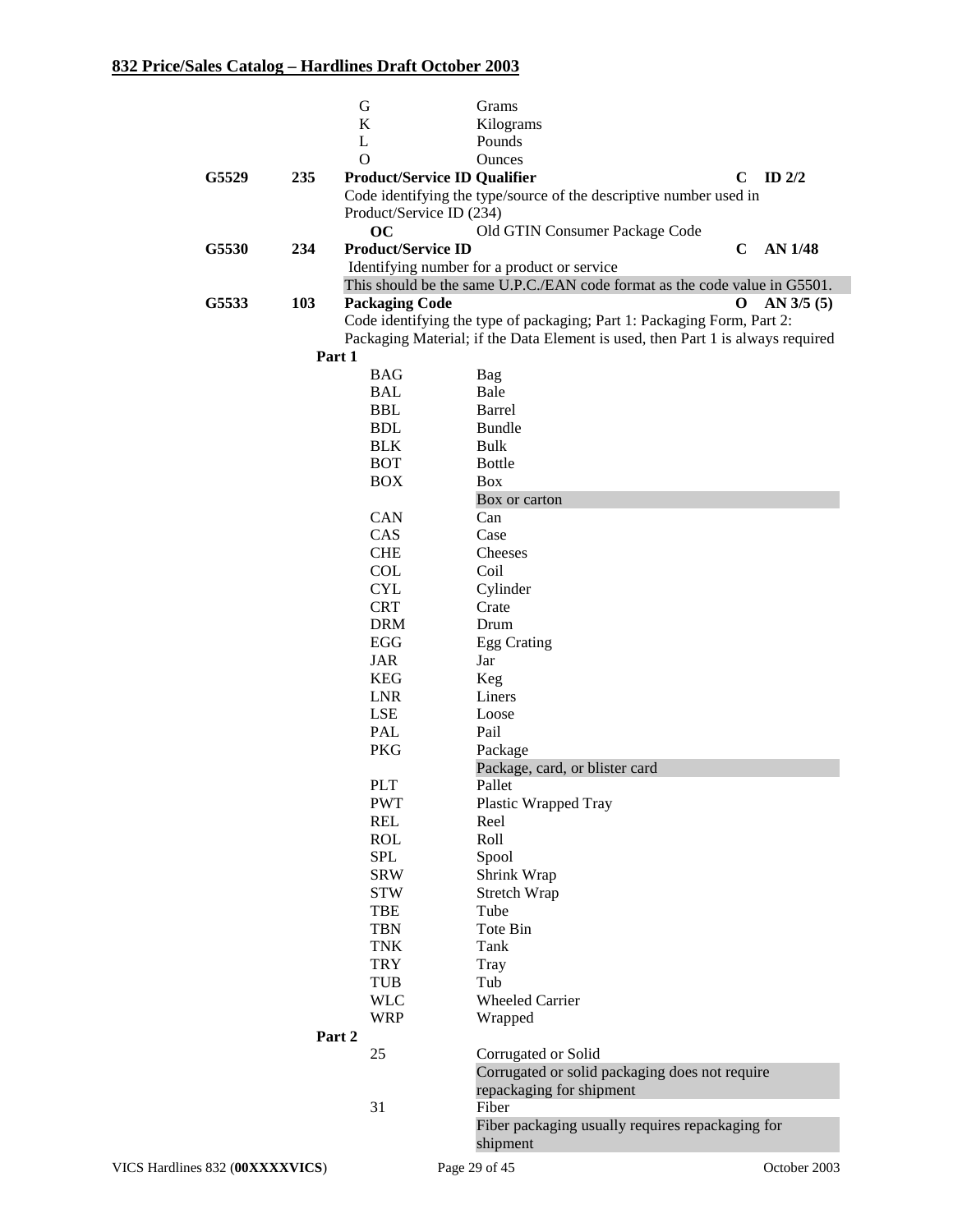| 43 | Glass                      |
|----|----------------------------|
| 58 | Metal                      |
| 64 | <b>Molded Plastic</b>      |
| 72 | $Paper - VCI$              |
| 75 | Plastic – Vacuum formed    |
| 76 | Paper                      |
| 77 | Plastic – Structural Foam  |
| 78 | Plastic – Injection Molded |
| 79 | Plastic                    |
| 86 | Foam                       |
| 94 | Wood                       |
|    |                            |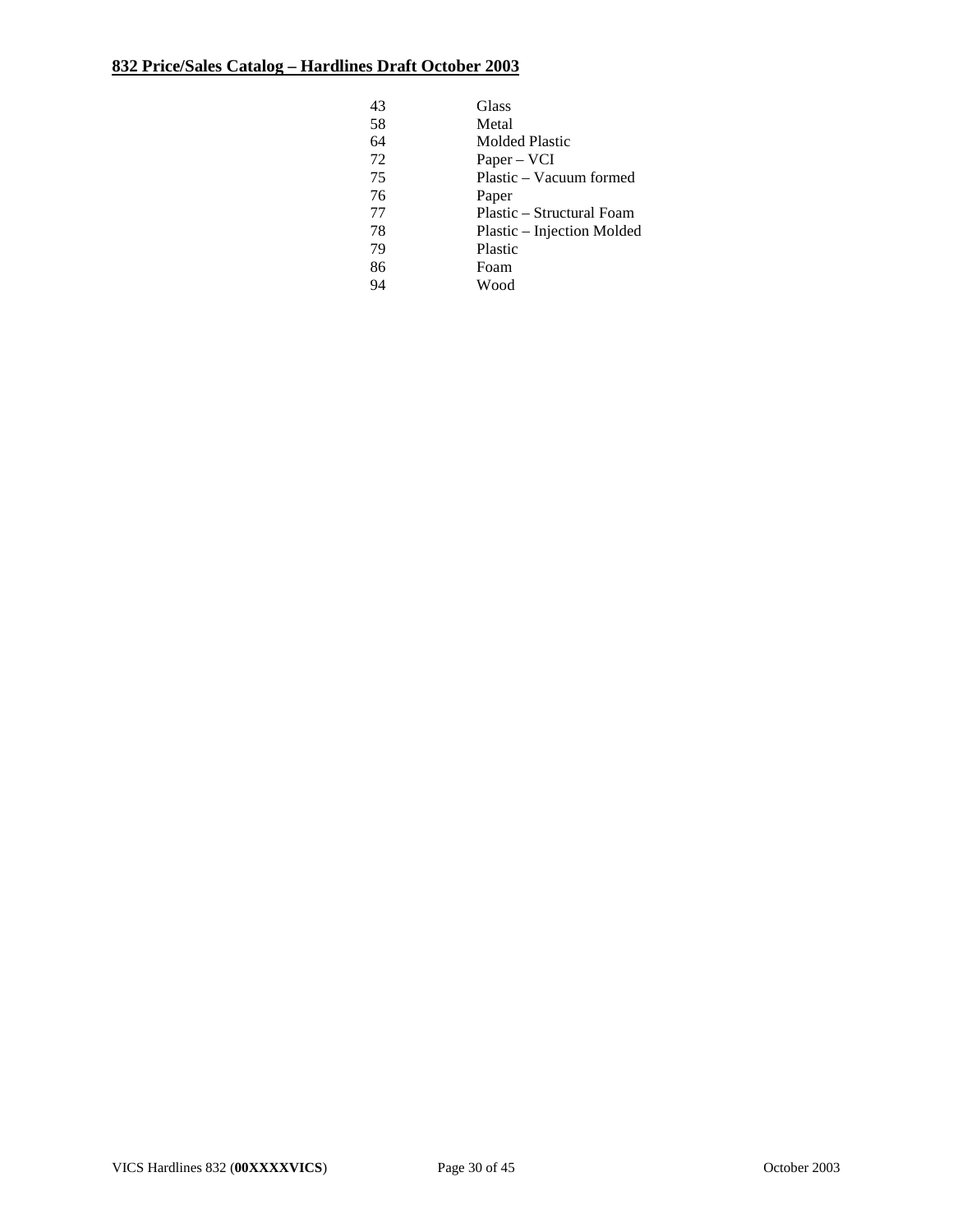|   | Segment:                                         |                | $\text{CTP}$ Pricing Information       |                                                                                         |  |  |  |
|---|--------------------------------------------------|----------------|----------------------------------------|-----------------------------------------------------------------------------------------|--|--|--|
|   | <b>Position:</b>                                 | 170            |                                        |                                                                                         |  |  |  |
|   | Loop:                                            | <b>CTP</b>     | Optional                               |                                                                                         |  |  |  |
|   | Level:                                           | Detail         |                                        |                                                                                         |  |  |  |
|   | <b>Usage:</b>                                    | Optional       |                                        |                                                                                         |  |  |  |
|   | Max Use:                                         | 1              |                                        |                                                                                         |  |  |  |
|   | <b>Purpose:</b>                                  |                | To specify pricing information         |                                                                                         |  |  |  |
|   | <b>Syntax Notes:</b>                             |                |                                        |                                                                                         |  |  |  |
|   | Notes:                                           |                |                                        | A price may be communicated in multiple currencies by repeating the CTP loop,           |  |  |  |
|   |                                                  |                | segment of this loop.                  | including the price value in the CTP03 and the corresponding currency in the CUR        |  |  |  |
|   |                                                  |                | the price in the CTP03.                | Use the DTM segment in this loop to specify effective start and effective end dates for |  |  |  |
|   |                                                  |                |                                        | <b>Data Element Summary</b>                                                             |  |  |  |
|   | Ref.                                             | Data           |                                        |                                                                                         |  |  |  |
|   | Des.                                             | <b>Element</b> | <b>Name</b>                            | <b>Attributes</b>                                                                       |  |  |  |
| M | CTP02                                            | 236            | <b>Price Identifier Code</b>           | ID $3/3$<br>M                                                                           |  |  |  |
|   |                                                  |                | Code identifying pricing specification |                                                                                         |  |  |  |
|   |                                                  |                | INV                                    | <b>Invoice Billing Price</b>                                                            |  |  |  |
|   |                                                  |                |                                        | INVOICE COST - Price seller will charge buyer before                                    |  |  |  |
|   |                                                  |                |                                        | all allowances and charges (Price BAC).                                                 |  |  |  |
|   |                                                  |                | <b>MNC</b>                             | Minimum Charge                                                                          |  |  |  |
|   |                                                  |                |                                        | MINIMUM ADVERTISED PRICE - The minimum                                                  |  |  |  |
|   |                                                  |                |                                        | retail selling price for the trade item set by the seller.                              |  |  |  |
|   |                                                  |                | <b>MSR</b>                             | Manufacturer's Suggested Retail                                                         |  |  |  |
|   |                                                  |                |                                        | The seller's recommended selling price to the end                                       |  |  |  |
|   |                                                  |                |                                        | consumer.                                                                               |  |  |  |
|   |                                                  |                | <b>NET</b>                             | Net Item Price                                                                          |  |  |  |
|   |                                                  |                |                                        | NET COST - Invoice cost from the seller to the buyer                                    |  |  |  |
|   |                                                  |                |                                        | after all allowances and charges (Price AAC).                                           |  |  |  |
|   |                                                  |                | <b>PRP</b>                             | Promotional price                                                                       |  |  |  |
|   |                                                  |                |                                        | SPECIAL BUY COST - Price of an item for a                                               |  |  |  |
|   |                                                  |                |                                        | promotional period or special event.                                                    |  |  |  |
|   | <b>Change Request Pending</b><br>(Add Note ONLY) |                | <b>RTL</b>                             | <b>Retail</b>                                                                           |  |  |  |
|   |                                                  |                |                                        | PRE-PRICED AMOUNT - Indicates the monetary                                              |  |  |  |
|   |                                                  |                |                                        | amount physically on or attached to the trade item.                                     |  |  |  |
| M | CTP <sub>03</sub>                                | 212            | <b>Unit Price</b>                      | M<br>R <sub>1/17</sub>                                                                  |  |  |  |
|   |                                                  |                |                                        | Price per unit of product, service, commodity, etc.                                     |  |  |  |
|   |                                                  |                |                                        | The price is sent with a decimal point only when needed, e.g., \$15.95 would be         |  |  |  |
|   |                                                  |                |                                        | sent as "15.95", and \$29.00 would be sent as "29".                                     |  |  |  |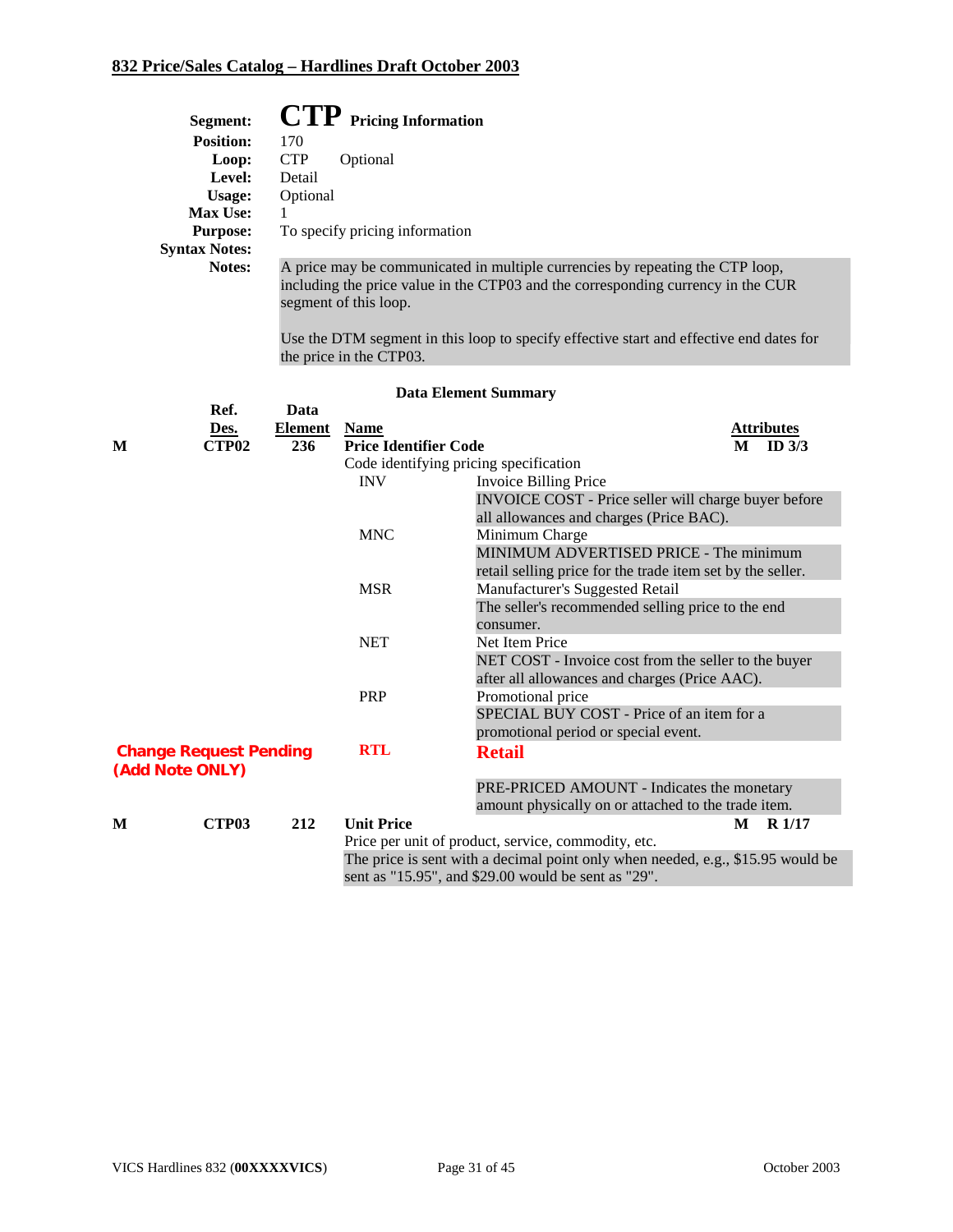|   | Segment:             |                                                                                                                                                                                                                                                                                                                                |             | <b>DTM</b> Date/Time Reference                              |   |                   |
|---|----------------------|--------------------------------------------------------------------------------------------------------------------------------------------------------------------------------------------------------------------------------------------------------------------------------------------------------------------------------|-------------|-------------------------------------------------------------|---|-------------------|
|   | <b>Position:</b>     | 180                                                                                                                                                                                                                                                                                                                            |             |                                                             |   |                   |
|   | Loop:                | <b>CTP</b>                                                                                                                                                                                                                                                                                                                     | Optional    |                                                             |   |                   |
|   | Level:               | Detail                                                                                                                                                                                                                                                                                                                         |             |                                                             |   |                   |
|   | Usage:               | Optional                                                                                                                                                                                                                                                                                                                       |             |                                                             |   |                   |
|   | Max Use:             | 10                                                                                                                                                                                                                                                                                                                             |             |                                                             |   |                   |
|   | <b>Purpose:</b>      |                                                                                                                                                                                                                                                                                                                                |             | To specify pertinent dates and times                        |   |                   |
|   | <b>Syntax Notes:</b> | $\mathbf 1$                                                                                                                                                                                                                                                                                                                    |             | At least one of DTM02 DTM03 or DTM05 is required.           |   |                   |
|   | Notes:               | Codes 196 and 197 specify the applicable dates for the prices specified in the preceding<br>CTP segment, e.g., effective start date or effective end date.<br>If dates were specified in the DTM segment at the Header Level, then the dates in this<br>DTM segment within the CTP loop will override the Header Level values. |             |                                                             |   |                   |
|   |                      |                                                                                                                                                                                                                                                                                                                                |             | <b>Data Element Summary</b>                                 |   |                   |
|   | Ref.                 | Data                                                                                                                                                                                                                                                                                                                           |             |                                                             |   |                   |
|   | Des.                 | Element                                                                                                                                                                                                                                                                                                                        | <b>Name</b> |                                                             |   | <b>Attributes</b> |
| М | <b>DTM01</b>         | 374                                                                                                                                                                                                                                                                                                                            |             | <b>Date/Time Qualifier</b>                                  | M | ID $3/3$          |
|   |                      |                                                                                                                                                                                                                                                                                                                                |             | Code specifying type of date or time, or both date and time |   |                   |
|   |                      |                                                                                                                                                                                                                                                                                                                                | 196         | <b>Start</b>                                                |   |                   |
|   |                      |                                                                                                                                                                                                                                                                                                                                |             | PRICE EFFECTIVE START DATE                                  |   |                   |
|   |                      |                                                                                                                                                                                                                                                                                                                                | 197         | End                                                         |   |                   |
|   |                      |                                                                                                                                                                                                                                                                                                                                |             | PRICE EFFECTIVE END DATE                                    |   |                   |
| М | DTM <sub>02</sub>    | 373                                                                                                                                                                                                                                                                                                                            | Date        |                                                             | M | <b>DT 8/8</b>     |
|   |                      | Date expressed as CCYYMMDD                                                                                                                                                                                                                                                                                                     |             |                                                             |   |                   |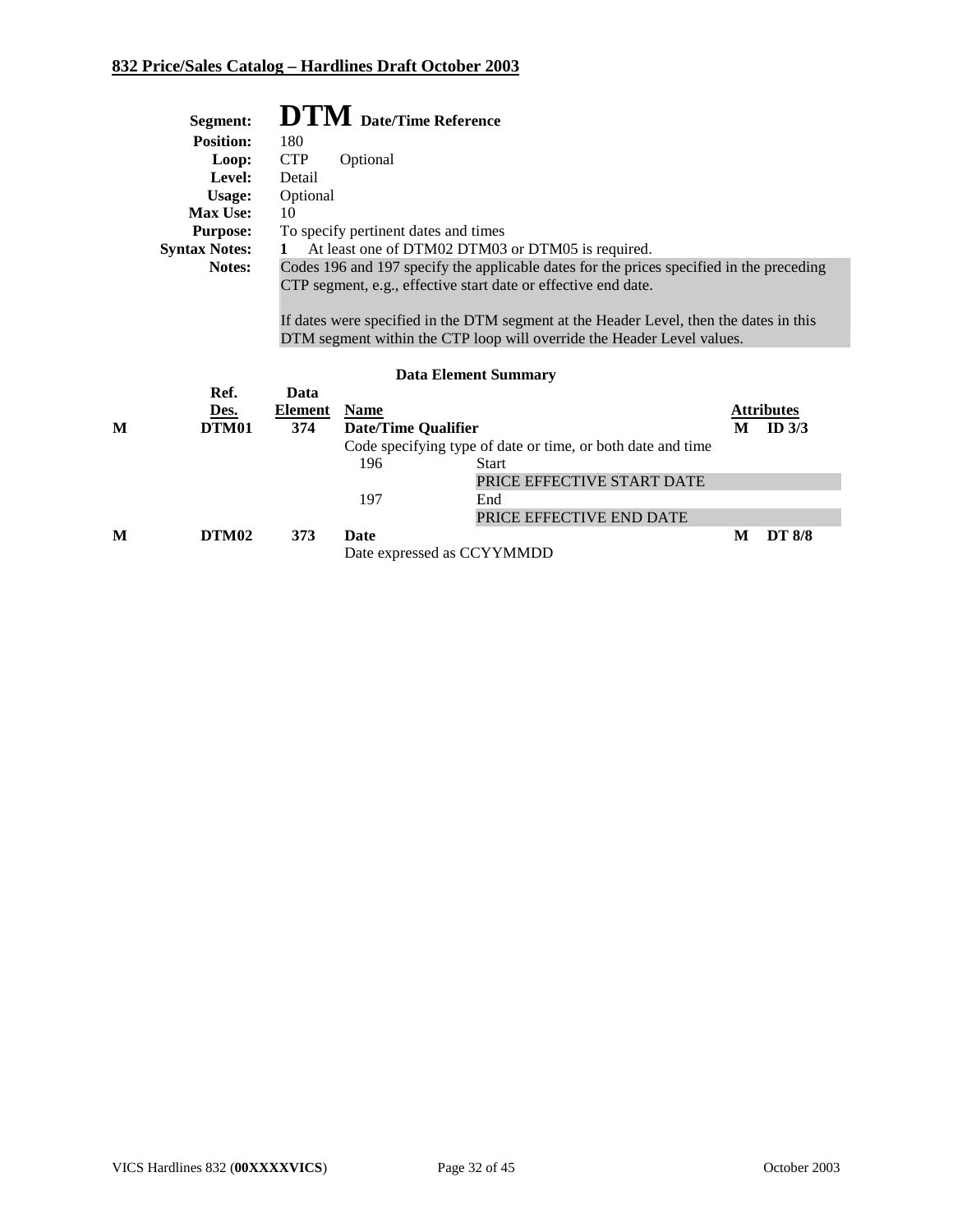|   | Segment:             |                                                    | $\mathbf{C}\mathbf{U}\mathbf{R}$ Currency                                                    |                   |  |  |
|---|----------------------|----------------------------------------------------|----------------------------------------------------------------------------------------------|-------------------|--|--|
|   | <b>Position:</b>     | 200                                                |                                                                                              |                   |  |  |
|   | Loop:                | <b>CTP</b>                                         | Optional                                                                                     |                   |  |  |
|   | Level:               | Detail                                             |                                                                                              |                   |  |  |
|   | Usage:               | Optional                                           |                                                                                              |                   |  |  |
|   | <b>Max Use:</b>      | 5                                                  |                                                                                              |                   |  |  |
|   | <b>Purpose:</b>      |                                                    | To specify the currency (dollars, pounds, francs, etc.) used in a transaction                |                   |  |  |
|   | <b>Syntax Notes:</b> |                                                    |                                                                                              |                   |  |  |
|   | Notes:               | This segment is Mandatory if the CTP loop is sent. |                                                                                              |                   |  |  |
|   | Ref.                 | Data                                               | <b>Data Element Summary</b>                                                                  |                   |  |  |
|   | Des.                 | Element                                            | <b>Name</b>                                                                                  | <b>Attributes</b> |  |  |
| М | <b>CUR01</b>         | 98                                                 | <b>Entity Identifier Code</b><br>M                                                           | ID $2/3$          |  |  |
|   |                      |                                                    | Code identifying an organizational entity, a physical location, property or an<br>individual |                   |  |  |
|   |                      |                                                    | <b>SE</b><br><b>Selling Party</b>                                                            |                   |  |  |
| М | <b>CUR02</b>         | <b>100</b>                                         | M<br><b>Currency Code</b>                                                                    | ID <sub>3/3</sub> |  |  |
|   |                      |                                                    | Code (Standard ISO) for country in whose currency the charges are specified                  |                   |  |  |
|   |                      |                                                    | Acceptable values taken from the ISO 4217 3-character Currency Code list.                    |                   |  |  |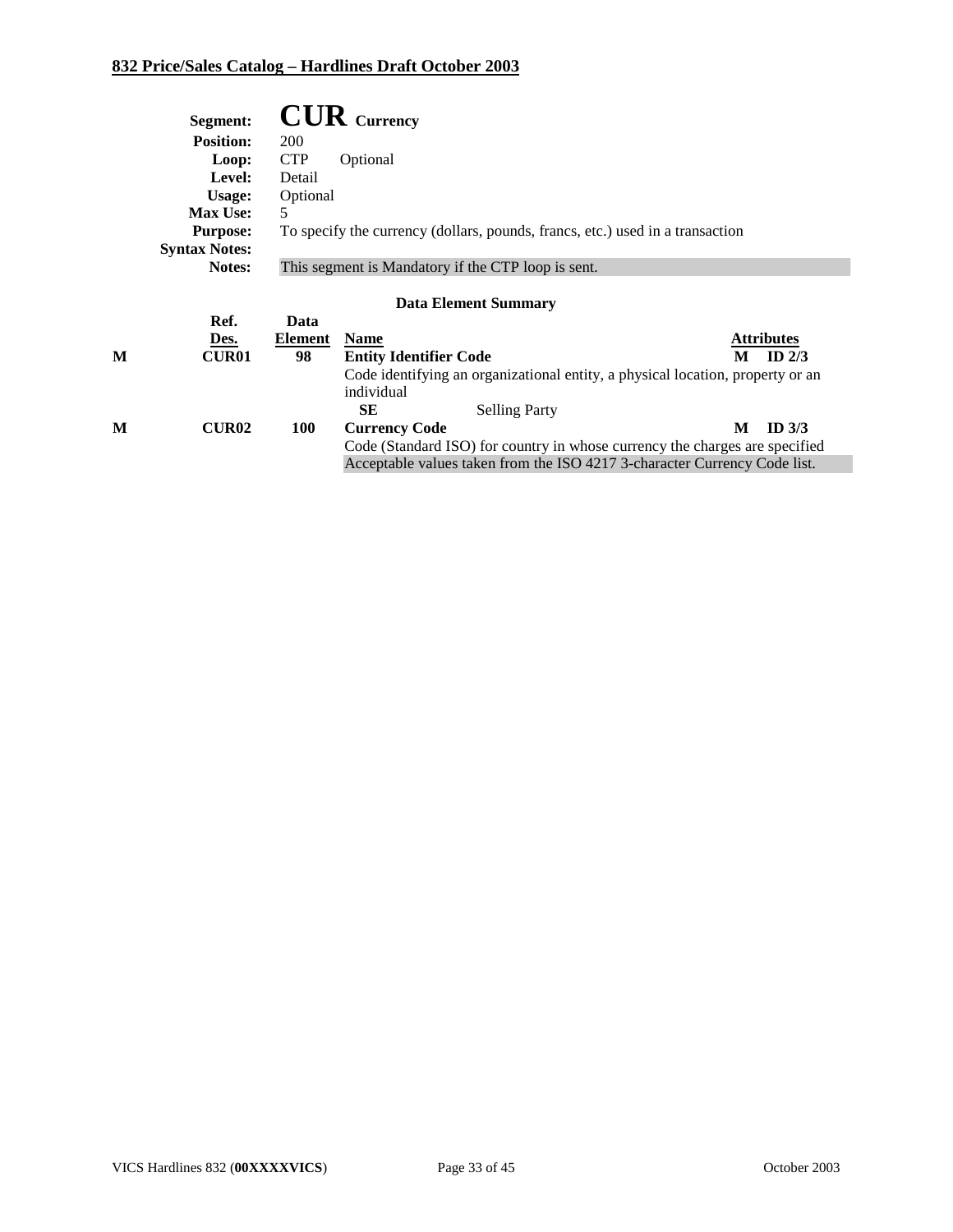| Segment:             | SAC Service, Promotion, Allowance, or Charge Information                                 |
|----------------------|------------------------------------------------------------------------------------------|
| <b>Position:</b>     | 228                                                                                      |
| Loop:                | <b>CTP</b><br>Optional                                                                   |
| Level:               | Detail                                                                                   |
| Usage:               | Optional                                                                                 |
| <b>Max Use:</b>      | >1                                                                                       |
| <b>Purpose:</b>      | To request or identify a service, promotion, allowance, or charge; to specify the amount |
|                      | or percentage for the service, promotion, allowance, or charge                           |
| <b>Syntax Notes:</b> | At least one of SAC02 or SAC03 is required.                                              |

**2** If either SAC06 or SAC07 is present, then the other is required.

|   | Ref.              | Data           |                                |                                                                                |              |                   |
|---|-------------------|----------------|--------------------------------|--------------------------------------------------------------------------------|--------------|-------------------|
|   | Des.              | <b>Element</b> | <b>Name</b>                    |                                                                                |              | <b>Attributes</b> |
| M | SAC01             | 248            |                                | <b>Allowance or Charge Indicator</b>                                           | M            | ID $1/1$          |
|   |                   |                |                                | Code which indicates an allowance or charge for the service specified          |              |                   |
|   |                   |                | A                              | Allowance                                                                      |              |                   |
| M | SAC <sub>02</sub> | <b>1300</b>    |                                | Service, Promotion, Allowance, or Charge Code                                  | M            | ID $4/4$          |
|   |                   |                |                                | Code identifying the service, promotion, allowance, or charge                  |              |                   |
|   |                   |                | See Section III for code list. |                                                                                |              |                   |
|   |                   |                | D <sub>240</sub>               | Freight                                                                        |              |                   |
|   |                   |                | E740                           | <b>New Store Allowance</b>                                                     |              |                   |
|   |                   |                | I570                           | Warehouse                                                                      |              |                   |
|   | SAC <sub>06</sub> | 378            |                                | <b>Allowance/Charge Percent Qualifier</b>                                      | $\mathbf{X}$ | ID <sub>1/1</sub> |
|   |                   |                |                                | Code indicating on what basis allowance or charge percent is calculated        |              |                   |
|   |                   |                | 1                              | Item List Cost                                                                 |              |                   |
|   |                   |                |                                | <b>INVOICE COST (Price Before Allowances And</b>                               |              |                   |
|   |                   |                |                                | Charges)                                                                       |              |                   |
|   |                   |                | $\overline{2}$                 | <b>Item Net Cost</b>                                                           |              |                   |
|   |                   |                |                                | NET COST (Price After Allowances And Charges)                                  |              |                   |
|   | SAC07             | 332            | <b>Percent</b>                 |                                                                                | X            | R <sub>1/6</sub>  |
|   |                   |                |                                | Percent expressed as a percent                                                 |              |                   |
|   |                   |                |                                | This is the allowance per trade item unit.                                     |              |                   |
|   |                   |                |                                |                                                                                |              |                   |
|   |                   |                |                                | The percent is sent with a decimal point only when needed, e.g., 10.5% is sent |              |                   |
|   |                   |                |                                | as "10.5", and 2% is sent as "2".                                              |              |                   |
|   | SAC08             | 118            | Rate                           |                                                                                | $\Omega$     | R1/9              |
|   |                   |                |                                | Rate expressed in the standard monetary denomination for the currency          |              |                   |
|   |                   |                | specified                      |                                                                                |              |                   |
|   |                   |                |                                | This is the allowance rate per trade item unit.                                |              |                   |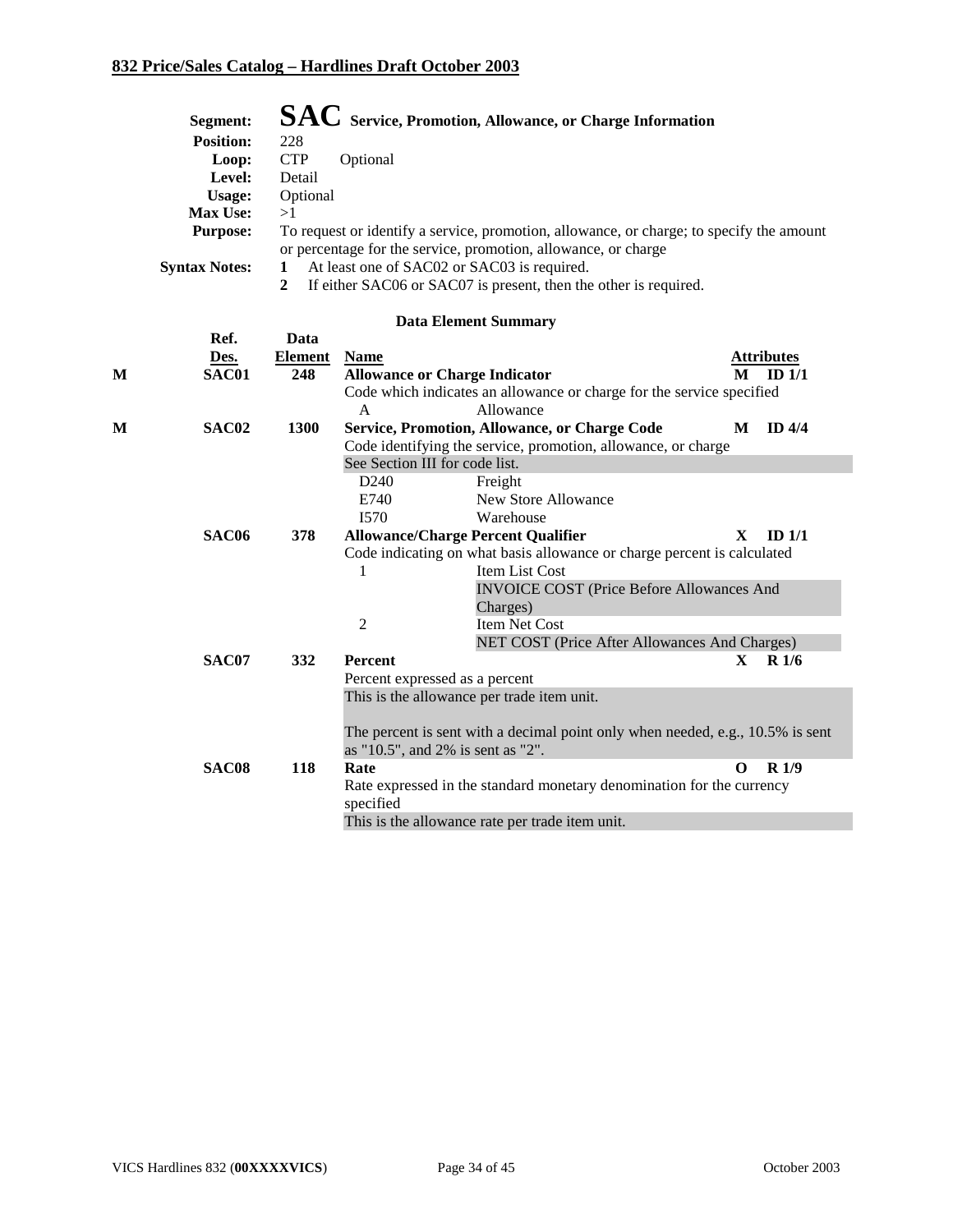|                         | Segment:                                                     | $\mathbf{N1}$ Name     |                                     |                                                                                                                   |
|-------------------------|--------------------------------------------------------------|------------------------|-------------------------------------|-------------------------------------------------------------------------------------------------------------------|
|                         | <b>Position:</b>                                             | 230                    |                                     |                                                                                                                   |
|                         | Loop:<br>Level:                                              | N1<br>Detail           | Optional                            |                                                                                                                   |
|                         | Usage:                                                       | Optional               |                                     |                                                                                                                   |
|                         | Max Use:                                                     | 1                      |                                     |                                                                                                                   |
|                         | <b>Purpose:</b><br><b>Syntax Notes:</b>                      | 1                      |                                     | To identify a party by type of organization, name, and code<br>At least one of N102 or N103 is required.          |
|                         |                                                              | $\overline{2}$         |                                     | If either N103 or N104 is present, then the other is required.                                                    |
|                         | Notes:                                                       |                        | shipping point $(s)$ for the items. | This segment may be used to identify the vendor's country of origin for the items and the                         |
|                         |                                                              |                        |                                     | Values in the N1 loop at the Detail Level override values provided at the Header Level.                           |
|                         |                                                              |                        |                                     | <b>Data Element Summary</b>                                                                                       |
|                         | Ref.<br>Des.                                                 | Data<br><b>Element</b> | <b>Name</b>                         | <b>Attributes</b>                                                                                                 |
| M                       | N101                                                         | 98                     | <b>Entity Identifier Code</b>       | $M$ ID $2/3$                                                                                                      |
|                         |                                                              |                        | individual                          | Code identifying an organizational entity, a physical location, property or an                                    |
|                         | <b>Change Request Pending</b>                                |                        | <b>ACV</b>                          | <b>Information Source</b>                                                                                         |
|                         | <b>Change Request Pending</b>                                |                        | XX                                  | <b>Brand Owner</b>                                                                                                |
| (new code)              | <b>Change Request Pending</b>                                |                        | 9 <sup>C</sup>                      | <b>Country of Destination</b>                                                                                     |
|                         |                                                              |                        |                                     | TARGET MARKET - Use with N103/04 and the N4                                                                       |
|                         |                                                              |                        |                                     | segment to specify the Target Country, State                                                                      |
|                         |                                                              |                        |                                     | (Subdivision in v4020 and above), and County or Parish<br>for which trade item data is directed, as determined by |
|                         |                                                              |                        |                                     | the seller. The information may be intended for one ore                                                           |
|                         |                                                              |                        |                                     | more countries, subdivisions, or counties. Repeat the                                                             |
|                         |                                                              |                        |                                     | N1 loop as needed to specify additional occurrences.                                                              |
|                         |                                                              |                        |                                     | $N103=38$                                                                                                         |
|                         |                                                              |                        |                                     | N104=ISO 3166-1 2-character Country Code<br>N402=State (N407=Subdivision in v4020 and above;                      |
|                         |                                                              |                        |                                     | ISO 3166-2)                                                                                                       |
|                         |                                                              |                        |                                     | $N405 = CO$<br>N406=County/Parish Name or Code                                                                    |
|                         | <b>Change Request Pending</b>                                |                        | CT                                  | <b>Country of Origin</b>                                                                                          |
|                         |                                                              |                        |                                     | COUNTRY OF ORIGIN - Use with N103/04 to specify                                                                   |
|                         |                                                              |                        |                                     | the country code in which the goods have been                                                                     |
|                         |                                                              |                        |                                     | produced or manufactured, according to criteria<br>established for the purposes of application of the             |
|                         |                                                              |                        |                                     | customs tariff, of quantitative restrictions, or of any                                                           |
|                         |                                                              |                        |                                     | other measure related to trade.                                                                                   |
|                         |                                                              |                        |                                     | $N103=38$                                                                                                         |
|                         |                                                              |                        |                                     | N104=ISO 3166-1 2-character Country Code                                                                          |
|                         | <b>Change Request Pending</b><br>(temporary code until Brand |                        | <b>HA</b>                           | <b>Owner</b>                                                                                                      |
| <b>Owner published)</b> |                                                              |                        | <b>MF</b>                           | <b>Manufacturer of Goods</b>                                                                                      |
|                         |                                                              |                        |                                     | MANUFACTURER OF TRADE ITEM - Use with                                                                             |
|                         |                                                              |                        |                                     | N103/04 to specify Manufacturer Identification Type                                                               |
|                         |                                                              |                        | SЕ                                  | and Manufacturer ID.<br><b>Selling Party</b>                                                                      |
|                         |                                                              |                        |                                     |                                                                                                                   |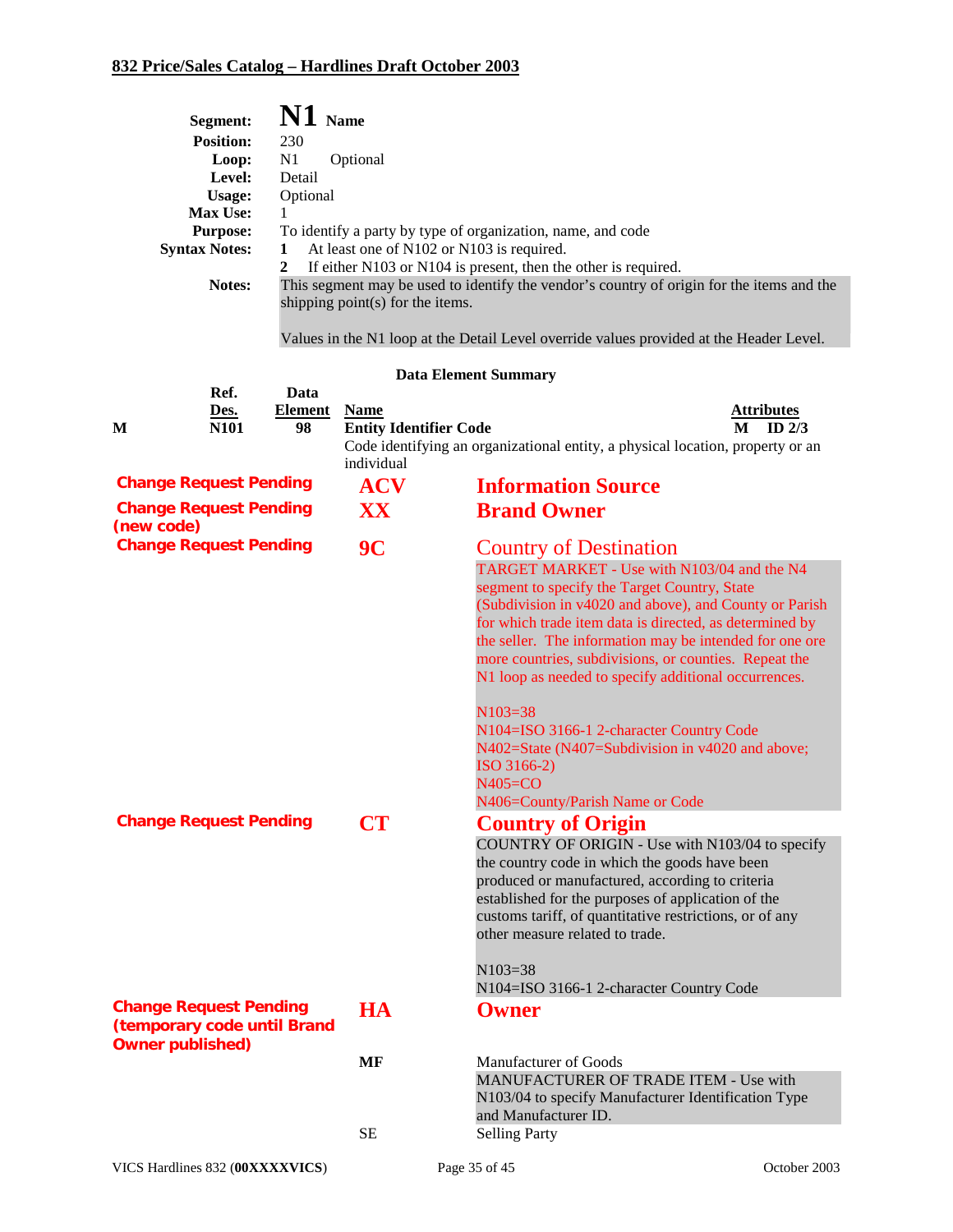| Use with N103/04 to specify Seller Identification Type<br>and Seller ID.<br><b>SF</b><br>Ship From<br>SHIP FROM - Use with N103/04 to specify Ship From<br>Location Identification Type and Ship From Location<br>ID.<br>N102<br><b>Name</b><br>AN 1/60<br>93<br>C<br>$\mathbf 0$<br>Free-form name<br>N103<br><b>Identification Code Qualifier</b><br>66<br>ID $1/2$<br>M<br>М<br>Code designating the system/method of code structure used for Identification<br>Code $(67)$<br>D-U-N-S Number, Dun & Bradstreet<br>1<br>ALTERNATE PARTY IDENTIFICATION TYPE<br>Use with N104 when $N101 = 13$ , BY, MF, SF, or VN.<br>9<br>D-U-N-S+4, D-U-N-S Number with Four Character<br>Suffix<br>ALTERNATE PARTY IDENTIFICATION TYPE<br>Use with N104 when $N101 = 13$ , BY, MF, SF, or VN. |  |
|-------------------------------------------------------------------------------------------------------------------------------------------------------------------------------------------------------------------------------------------------------------------------------------------------------------------------------------------------------------------------------------------------------------------------------------------------------------------------------------------------------------------------------------------------------------------------------------------------------------------------------------------------------------------------------------------------------------------------------------------------------------------------------------|--|
|                                                                                                                                                                                                                                                                                                                                                                                                                                                                                                                                                                                                                                                                                                                                                                                     |  |
|                                                                                                                                                                                                                                                                                                                                                                                                                                                                                                                                                                                                                                                                                                                                                                                     |  |
|                                                                                                                                                                                                                                                                                                                                                                                                                                                                                                                                                                                                                                                                                                                                                                                     |  |
|                                                                                                                                                                                                                                                                                                                                                                                                                                                                                                                                                                                                                                                                                                                                                                                     |  |
|                                                                                                                                                                                                                                                                                                                                                                                                                                                                                                                                                                                                                                                                                                                                                                                     |  |
|                                                                                                                                                                                                                                                                                                                                                                                                                                                                                                                                                                                                                                                                                                                                                                                     |  |
|                                                                                                                                                                                                                                                                                                                                                                                                                                                                                                                                                                                                                                                                                                                                                                                     |  |
|                                                                                                                                                                                                                                                                                                                                                                                                                                                                                                                                                                                                                                                                                                                                                                                     |  |
|                                                                                                                                                                                                                                                                                                                                                                                                                                                                                                                                                                                                                                                                                                                                                                                     |  |
|                                                                                                                                                                                                                                                                                                                                                                                                                                                                                                                                                                                                                                                                                                                                                                                     |  |
|                                                                                                                                                                                                                                                                                                                                                                                                                                                                                                                                                                                                                                                                                                                                                                                     |  |
|                                                                                                                                                                                                                                                                                                                                                                                                                                                                                                                                                                                                                                                                                                                                                                                     |  |
|                                                                                                                                                                                                                                                                                                                                                                                                                                                                                                                                                                                                                                                                                                                                                                                     |  |
|                                                                                                                                                                                                                                                                                                                                                                                                                                                                                                                                                                                                                                                                                                                                                                                     |  |
|                                                                                                                                                                                                                                                                                                                                                                                                                                                                                                                                                                                                                                                                                                                                                                                     |  |
| 38<br><b>Country Code</b>                                                                                                                                                                                                                                                                                                                                                                                                                                                                                                                                                                                                                                                                                                                                                           |  |
| Use with N104 when $N101 = 9C$ or CT.                                                                                                                                                                                                                                                                                                                                                                                                                                                                                                                                                                                                                                                                                                                                               |  |
| See External Code Source 5 in Section III for reference<br>document.                                                                                                                                                                                                                                                                                                                                                                                                                                                                                                                                                                                                                                                                                                                |  |
| 91<br>Assigned by Seller or Seller's Agent                                                                                                                                                                                                                                                                                                                                                                                                                                                                                                                                                                                                                                                                                                                                          |  |
| ALTERNATE PARTY IDENTIFICATION TYPE                                                                                                                                                                                                                                                                                                                                                                                                                                                                                                                                                                                                                                                                                                                                                 |  |
| Use with N104 when $N101 = 13$ , BY, MF, SF, or VN.                                                                                                                                                                                                                                                                                                                                                                                                                                                                                                                                                                                                                                                                                                                                 |  |
| 92<br>Assigned by Buyer or Buyer's Agent                                                                                                                                                                                                                                                                                                                                                                                                                                                                                                                                                                                                                                                                                                                                            |  |
| ALTERNATE PARTY IDENTIFICATION TYPE                                                                                                                                                                                                                                                                                                                                                                                                                                                                                                                                                                                                                                                                                                                                                 |  |
| Use with N104 when $N101 = 13$ , BY, MF, SF, or VN.                                                                                                                                                                                                                                                                                                                                                                                                                                                                                                                                                                                                                                                                                                                                 |  |
| UL<br>Global Location Number (GLN)                                                                                                                                                                                                                                                                                                                                                                                                                                                                                                                                                                                                                                                                                                                                                  |  |
| See External Code Source 583 in Section III for                                                                                                                                                                                                                                                                                                                                                                                                                                                                                                                                                                                                                                                                                                                                     |  |
| reference document.                                                                                                                                                                                                                                                                                                                                                                                                                                                                                                                                                                                                                                                                                                                                                                 |  |
| A globally unique 13 digit code for the identification of a                                                                                                                                                                                                                                                                                                                                                                                                                                                                                                                                                                                                                                                                                                                         |  |
| legal, functional or physical location within the Uniform<br>Code Council (UCC) and International Article Number                                                                                                                                                                                                                                                                                                                                                                                                                                                                                                                                                                                                                                                                    |  |
| Association (EAN) numbering system                                                                                                                                                                                                                                                                                                                                                                                                                                                                                                                                                                                                                                                                                                                                                  |  |
| <b>GLOBAL LOCATION NUMBER (GLN)</b>                                                                                                                                                                                                                                                                                                                                                                                                                                                                                                                                                                                                                                                                                                                                                 |  |
|                                                                                                                                                                                                                                                                                                                                                                                                                                                                                                                                                                                                                                                                                                                                                                                     |  |
| When $N101=MF$ , use with $N104$ to specify the GLN of                                                                                                                                                                                                                                                                                                                                                                                                                                                                                                                                                                                                                                                                                                                              |  |
| the party who is the issuer of the Trade Item or GTIN,                                                                                                                                                                                                                                                                                                                                                                                                                                                                                                                                                                                                                                                                                                                              |  |
| usually the party who produces the finished goods trade                                                                                                                                                                                                                                                                                                                                                                                                                                                                                                                                                                                                                                                                                                                             |  |
| item.                                                                                                                                                                                                                                                                                                                                                                                                                                                                                                                                                                                                                                                                                                                                                                               |  |
| When N101=SE, use with N104 to specify the GLN of                                                                                                                                                                                                                                                                                                                                                                                                                                                                                                                                                                                                                                                                                                                                   |  |
| the party that distributes or sells the Trade Item or                                                                                                                                                                                                                                                                                                                                                                                                                                                                                                                                                                                                                                                                                                                               |  |
| GTIN. The supplier may be the manufacturer.                                                                                                                                                                                                                                                                                                                                                                                                                                                                                                                                                                                                                                                                                                                                         |  |
| N104<br><b>Identification Code</b><br>67<br>AN 2/80<br>M<br>M                                                                                                                                                                                                                                                                                                                                                                                                                                                                                                                                                                                                                                                                                                                       |  |
| Code identifying a party or other code                                                                                                                                                                                                                                                                                                                                                                                                                                                                                                                                                                                                                                                                                                                                              |  |
| When $N101 = MF$ , SE, or SF, this will be the GLN or Alternate Party ID for                                                                                                                                                                                                                                                                                                                                                                                                                                                                                                                                                                                                                                                                                                        |  |
| the Party specified.                                                                                                                                                                                                                                                                                                                                                                                                                                                                                                                                                                                                                                                                                                                                                                |  |
|                                                                                                                                                                                                                                                                                                                                                                                                                                                                                                                                                                                                                                                                                                                                                                                     |  |
| When $N101=9C$ or CT, this will be the ISO 3166-1 2-character Country Code.                                                                                                                                                                                                                                                                                                                                                                                                                                                                                                                                                                                                                                                                                                         |  |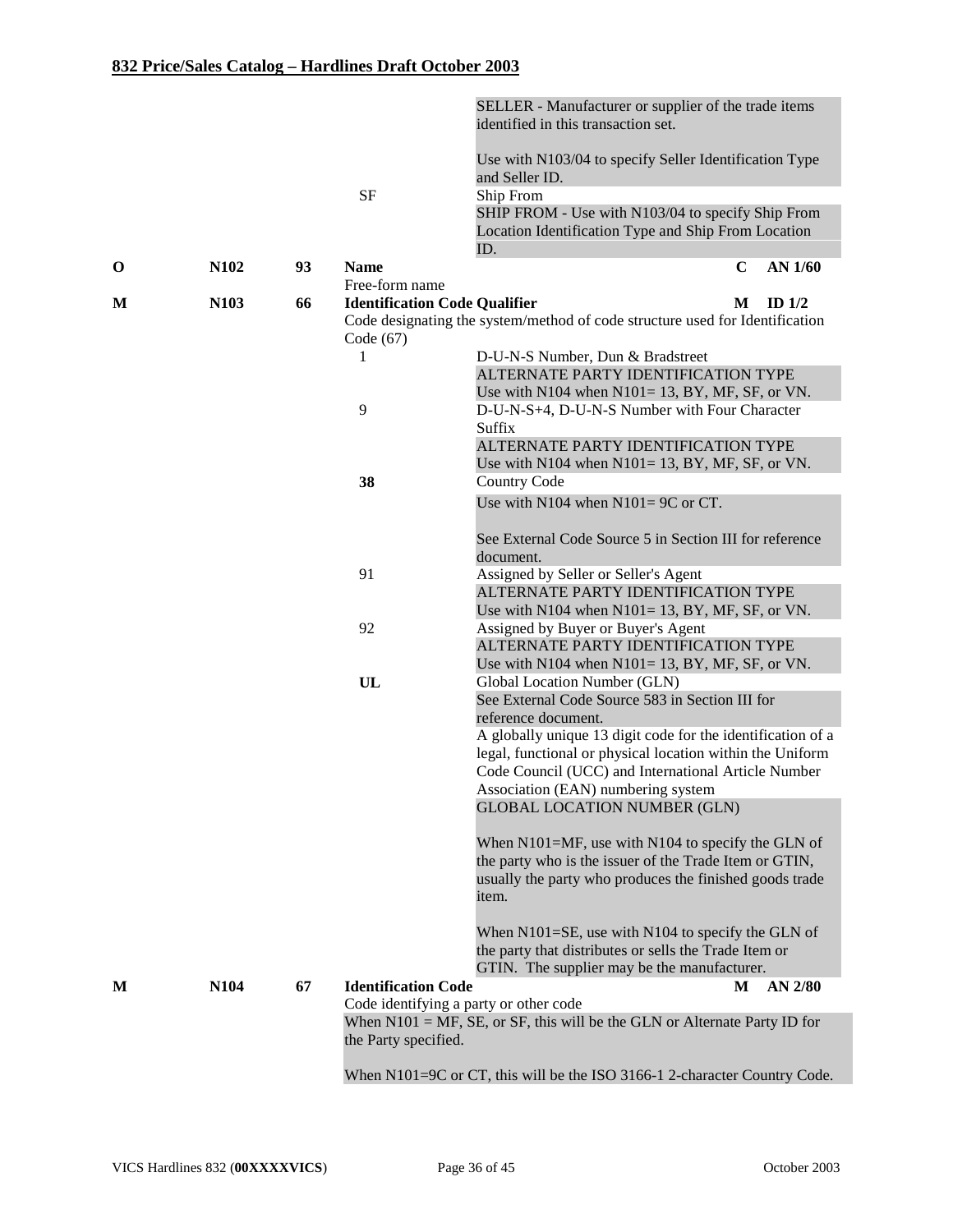|                          | Segment:             | N4             | <b>Geographic Location</b>                                                 |             |                   |  |  |  |  |
|--------------------------|----------------------|----------------|----------------------------------------------------------------------------|-------------|-------------------|--|--|--|--|
|                          | <b>Position:</b>     | 260            |                                                                            |             |                   |  |  |  |  |
|                          | Loop:                | N <sub>1</sub> | Optional                                                                   |             |                   |  |  |  |  |
|                          | Level:               | Detail         |                                                                            |             |                   |  |  |  |  |
|                          | Usage:               | Optional       |                                                                            |             |                   |  |  |  |  |
|                          | <b>Max Use:</b>      | 1              |                                                                            |             |                   |  |  |  |  |
|                          | <b>Purpose:</b>      |                | To specify the geographic place of the named party                         |             |                   |  |  |  |  |
|                          | <b>Syntax Notes:</b> | 1              | If N406 is present, then N405 is required.                                 |             |                   |  |  |  |  |
|                          | Notes:               |                | Use when $N101=9C$ .                                                       |             |                   |  |  |  |  |
|                          |                      |                | <b>Data Element Summary</b>                                                |             |                   |  |  |  |  |
|                          | Ref.                 | Data           |                                                                            |             |                   |  |  |  |  |
|                          | Des.                 | <b>Element</b> | <b>Name</b>                                                                |             | <b>Attributes</b> |  |  |  |  |
|                          | N402                 | 156            | <b>State or Province Code</b>                                              | 0           | $ID$ $2/2$        |  |  |  |  |
|                          |                      |                | Code (Standard State/Province) as defined by appropriate government agency |             |                   |  |  |  |  |
|                          |                      |                | Only used for North American State or Province abbreviations.              |             |                   |  |  |  |  |
|                          |                      |                |                                                                            |             |                   |  |  |  |  |
|                          |                      |                | See External Code Source 22 in Section III for reference document.         |             |                   |  |  |  |  |
|                          | N405                 | 309            | <b>Location Qualifier</b>                                                  | X           | ID $1/2$          |  |  |  |  |
|                          |                      |                | Code identifying type of location                                          |             |                   |  |  |  |  |
|                          |                      |                | County/Parish and State<br>CO                                              |             |                   |  |  |  |  |
|                          | N406                 | 310            | <b>Location Identifier</b>                                                 | $\mathbf 0$ | AN 1/30           |  |  |  |  |
|                          |                      |                | Code which identifies a specific location                                  |             |                   |  |  |  |  |
|                          |                      |                | Please refer to the following URLs for a standardized County Code list:    |             |                   |  |  |  |  |
|                          |                      |                |                                                                            |             |                   |  |  |  |  |
|                          |                      |                | http://www.ntis.gov/search/product.asp?ABBR=FIPSPUB6-                      |             |                   |  |  |  |  |
|                          |                      |                | 4&starDB=GRAHIST                                                           |             |                   |  |  |  |  |
|                          |                      |                | http://www.itl.nist.gov/fipspubs/fip6-4.htm                                |             |                   |  |  |  |  |
|                          |                      |                |                                                                            |             |                   |  |  |  |  |
| Change<br><b>Request</b> | N407                 | 1715           | <b>Country Subdivision Code</b>                                            | C           | ID $1/3$          |  |  |  |  |
| Pending                  |                      |                |                                                                            |             |                   |  |  |  |  |
|                          |                      |                | Code identifying the country subdivision                                   |             |                   |  |  |  |  |
|                          |                      |                | <b>NOT USED BY THE RETAIL INDUSTRY</b>                                     |             |                   |  |  |  |  |
|                          |                      |                |                                                                            |             |                   |  |  |  |  |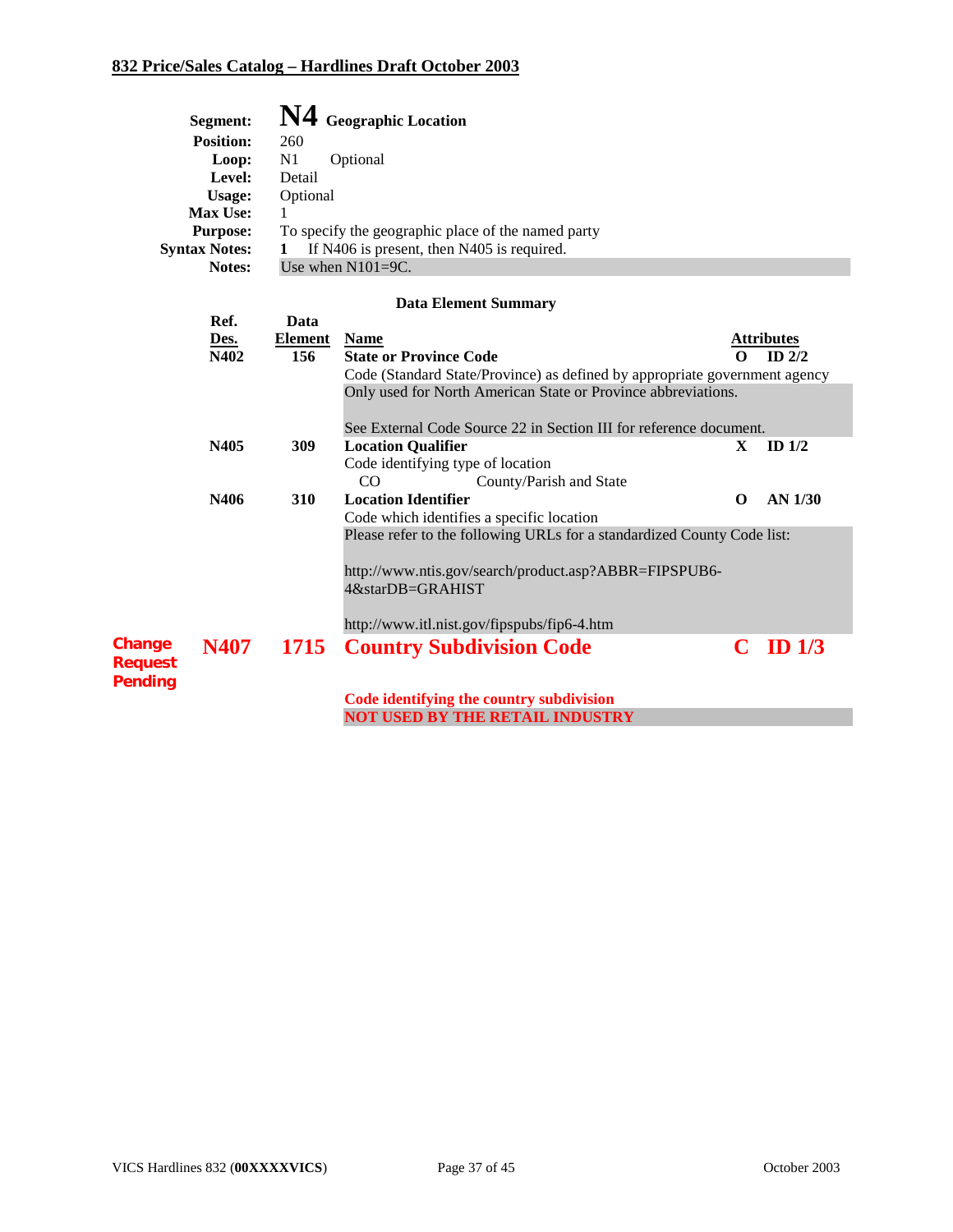| Segment:             | G39 Item Characteristics - Vendor's Selling Unit                                                                                                                                                          |
|----------------------|-----------------------------------------------------------------------------------------------------------------------------------------------------------------------------------------------------------|
| <b>Position:</b>     | 283                                                                                                                                                                                                       |
| Loop:                | G39<br>Optional                                                                                                                                                                                           |
| Level:               | Detail                                                                                                                                                                                                    |
| <b>Usage:</b>        | Optional                                                                                                                                                                                                  |
| Max Use:             |                                                                                                                                                                                                           |
| <b>Purpose:</b>      | To identify a vendor's selling unit or to provide physical characteristics relative to a<br>vendor's selling unit                                                                                         |
| <b>Syntax Notes:</b> | At least one of G3901 or G3902 is required.<br>$\mathbf{1}$                                                                                                                                               |
|                      | If either G3902 or G3903 is present, then the other is required.<br>$\mathbf{2}$                                                                                                                          |
|                      | If any of G3905 G3906 or G3907 is present, then all are required.<br>3                                                                                                                                    |
|                      | $\boldsymbol{4}$<br>If either G3906 or G3907 is present, then the other is required.                                                                                                                      |
|                      | If either G3908 or G3909 is present, then the other is required.<br>5                                                                                                                                     |
|                      | 6<br>If either G3910 or G3911 is present, then the other is required.                                                                                                                                     |
|                      | If either G3912 or G3913 is present, then the other is required.<br>7                                                                                                                                     |
|                      | If either G3914 or G3915 is present, then the other is required.<br>8                                                                                                                                     |
|                      | If either G3918 or G3919 is present, then the other is required.<br>9                                                                                                                                     |
| Notes:               | This segment should be used to identify a vendor's selling unit, i.e., U.P.C. Case Code or                                                                                                                |
|                      | U.P.C./EAN Shipping Container Code (SCC-14) (aka Buy Pack)                                                                                                                                                |
|                      | The GTIN specified in G3902/03 must match the GTIN specified in the preceding LIN<br>segment.                                                                                                             |
|                      | This segment may be used to specify the weight of the vendor selling unit by using<br>G3905, G3906, and G3907. The volume (cube) of the vendor selling unit may be<br>specified by using G3914 and G3915. |
|                      | The dimensions of the vendor selling unit may be specified by using G3908 through<br>G3913.                                                                                                               |

G3909, G3911 and G3913 must be in the same unit or basis for measurement code.

|   | Ref.                            | Data           |                                     |                                                                    |   |                |  |
|---|---------------------------------|----------------|-------------------------------------|--------------------------------------------------------------------|---|----------------|--|
|   | Des.                            | <b>Element</b> | <b>Name</b>                         |                                                                    |   | Attributes     |  |
| M | G3902                           | 235            | <b>Product/Service ID Qualifier</b> |                                                                    | M | ID $2/2$       |  |
|   |                                 |                |                                     | Code identifying the type/source of the descriptive number used in |   |                |  |
|   |                                 |                | Product/Service ID (234)            |                                                                    |   |                |  |
|   |                                 |                |                                     | <b>GLOBAL TRADE ITEM NUMBER QUALIFIER</b>                          |   |                |  |
|   |                                 |                | EN                                  | European Article Number (EAN) (2-5-5-1)                            |   |                |  |
|   |                                 |                | EO                                  | EAN/UCC-8                                                          |   |                |  |
|   |                                 |                |                                     | Data Structure for the 8-digit EAN.UCC Global Trade                |   |                |  |
|   |                                 |                |                                     | <b>Item Number</b>                                                 |   |                |  |
|   |                                 |                |                                     | (GTIN).                                                            |   |                |  |
|   |                                 |                |                                     |                                                                    |   |                |  |
|   |                                 |                |                                     | Added to X12 in v4030; added to VICS in v4040                      |   |                |  |
|   |                                 |                | <b>UK</b>                           | U.P.C./EAN Shipping Container Code (1-2-5-5-1)                     |   |                |  |
|   |                                 |                |                                     | A 14-digit code that uniquely identifies the manufacturer's        |   |                |  |
|   |                                 |                |                                     | shipping unit, including the packaging indicator and               |   |                |  |
|   |                                 |                |                                     | check digit; the first digit is the packaging indicator, the       |   |                |  |
|   |                                 |                |                                     | next two digits are the number system characters, the next         |   |                |  |
|   |                                 |                |                                     | five digits are the manufacturer ID number, the second             |   |                |  |
|   |                                 |                |                                     | five digits are the item code, and the final digit is the          |   |                |  |
|   |                                 |                |                                     | check digit                                                        |   |                |  |
|   |                                 |                | UP                                  | U.P.C. Consumer Package Code (1-5-5-1)                             |   |                |  |
| M | G3903                           | 234            | <b>Product/Service ID</b>           |                                                                    | M | <b>AN 1/48</b> |  |
|   |                                 |                |                                     | Identifying number for a product or service                        |   |                |  |
|   | VICS Hardlines 832 (00XXXXVICS) |                |                                     | Page 38 of 45                                                      |   | October 2003   |  |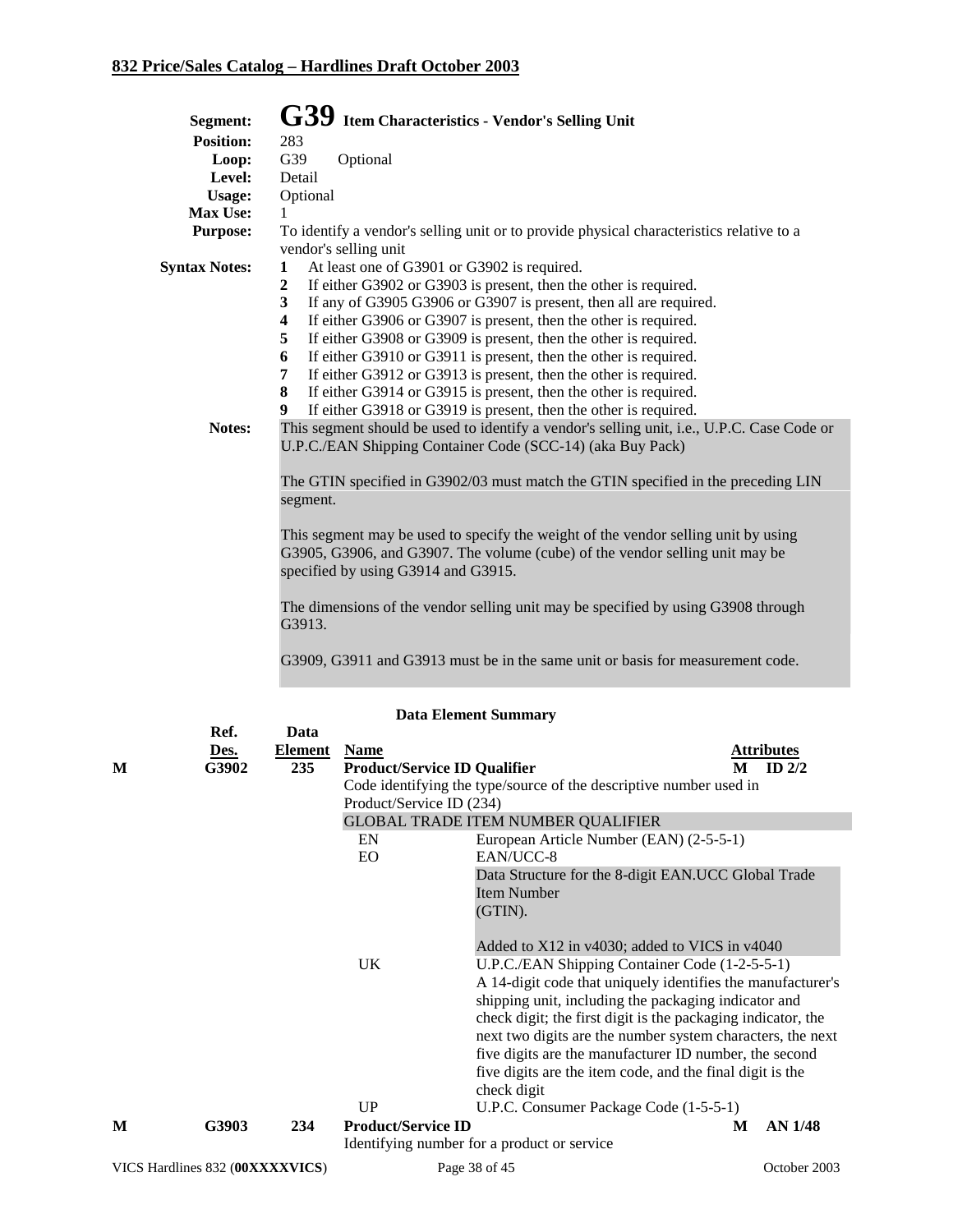|       |     | GLOBAL TRADE ITEM NUMBER - Must be the same as GTIN specified in<br>preceding LIN segment.                                                                                              |             |                    |
|-------|-----|-----------------------------------------------------------------------------------------------------------------------------------------------------------------------------------------|-------------|--------------------|
|       |     | Note that GTIN is an umbrella term used to describe the entire family of<br>EAN/UCC data structures for trade item: UCC-12 (12-digit U.P.C.),<br>EAN/UCC-8, EAN/UCC-13, and EAN/UCC-14. |             |                    |
| G3905 | 395 | <b>Unit Weight</b>                                                                                                                                                                      | $\bf{0}$    | <b>R</b> 1/8       |
|       |     | Numeric value of weight per unit                                                                                                                                                        |             |                    |
|       |     | TRADE ITEM GROSS WEIGHT                                                                                                                                                                 |             |                    |
| G3906 | 187 | <b>Weight Qualifier</b>                                                                                                                                                                 | $\mathbf C$ | ID $1/2$           |
|       |     | Code defining the type of weight                                                                                                                                                        |             |                    |
|       |     | G<br>Gross Weight                                                                                                                                                                       |             |                    |
| G3907 | 188 | <b>Weight Unit Code</b>                                                                                                                                                                 | $\mathbf C$ | ID $1/1$           |
|       |     | Code specifying the weight unit                                                                                                                                                         |             |                    |
|       |     | Grams<br>G                                                                                                                                                                              |             |                    |
|       |     | K<br>Kilograms                                                                                                                                                                          |             |                    |
|       |     | Pounds<br>L                                                                                                                                                                             |             |                    |
|       |     | $\overline{O}$<br>Ounces                                                                                                                                                                |             |                    |
| G3908 | 65  | Height                                                                                                                                                                                  | $\Omega$    | R <sub>1/8</sub>   |
|       |     | Vertical dimension of an object measured when the object is in the upright                                                                                                              |             |                    |
|       |     | position                                                                                                                                                                                |             |                    |
| G3909 | 355 | TRADE ITEM HEIGHT (PACKAGED)<br><b>Unit or Basis for Measurement Code</b>                                                                                                               | $\mathbf C$ | ID $2/2$           |
|       |     | Code specifying the units in which a value is being expressed, or manner in                                                                                                             |             |                    |
|       |     | which a measurement has been taken                                                                                                                                                      |             |                    |
|       |     | See Section III of the VICS Retail Industry Conventions and Implementation                                                                                                              |             |                    |
|       |     | Guidelines for EDI for code list.                                                                                                                                                       |             |                    |
| G3910 | 189 | Width                                                                                                                                                                                   | $\Omega$    | R1/8               |
|       |     | Shorter measurement of the two horizontal dimensions measured with the                                                                                                                  |             |                    |
|       |     | object in the upright position                                                                                                                                                          |             |                    |
|       |     | TRADE ITEM WIDTH (PACKAGED)                                                                                                                                                             |             |                    |
| G3911 | 355 | <b>Unit or Basis for Measurement Code</b>                                                                                                                                               | $\mathbf C$ | ID $2/2$           |
|       |     | Code specifying the units in which a value is being expressed, or manner in                                                                                                             |             |                    |
|       |     | which a measurement has been taken                                                                                                                                                      |             |                    |
|       |     | See Section III of the VICS Retail Industry Conventions and Implementation                                                                                                              |             |                    |
| G3912 | 82  | Guidelines for EDI for code list.                                                                                                                                                       | $\Omega$    | <b>R</b> 1/8       |
|       |     | Length<br>Largest horizontal dimension of an object measured when the object is in the                                                                                                  |             |                    |
|       |     | upright position                                                                                                                                                                        |             |                    |
|       |     | TRADE ITEM DEPTH (PACKAGED)                                                                                                                                                             |             |                    |
| G3913 | 355 | <b>Unit or Basis for Measurement Code</b>                                                                                                                                               | C           | ID $2/2$           |
|       |     | Code specifying the units in which a value is being expressed, or manner in                                                                                                             |             |                    |
|       |     | which a measurement has been taken                                                                                                                                                      |             |                    |
|       |     | See Section III of the VICS Retail Industry Conventions and Implementation                                                                                                              |             |                    |
|       |     | Guidelines for EDI for code list.                                                                                                                                                       |             |                    |
| G3914 | 183 | <b>Volume</b>                                                                                                                                                                           | $\bf{0}$    | R1/8               |
|       |     | Value of volumetric measure                                                                                                                                                             |             |                    |
| G3915 | 355 | TRADE ITEM VOLUME (PACKAGED)<br><b>Unit or Basis for Measurement Code</b>                                                                                                               | $\mathbf C$ | ID $2/2$           |
|       |     | Code specifying the units in which a value is being expressed, or manner in                                                                                                             |             |                    |
|       |     | which a measurement has been taken                                                                                                                                                      |             |                    |
|       |     | See Section III of the VICS Retail Industry Conventions and Implementation                                                                                                              |             |                    |
|       |     | Guidelines for EDI for code list.                                                                                                                                                       |             |                    |
| G3916 | 416 | <b>Pallet Block and Tiers</b>                                                                                                                                                           | O           | N <sub>0</sub> 6/6 |
|       |     | Code indicating pallet and load structure; first three digits indicate the number                                                                                                       |             |                    |
|       |     | of cases per layer, last three digits indicate the number of layers per pallet                                                                                                          |             |                    |
|       |     | The 2-part code is concatenated. Both parts are required.                                                                                                                               |             |                    |
|       |     | NUMBER OF TRADE ITEMS PER PALLET LAYER (Part 1, digits 1-3)                                                                                                                             |             |                    |
|       |     | NUMBER OF LAYERS PER PALLET (Part 2, digits 4-6)                                                                                                                                        |             |                    |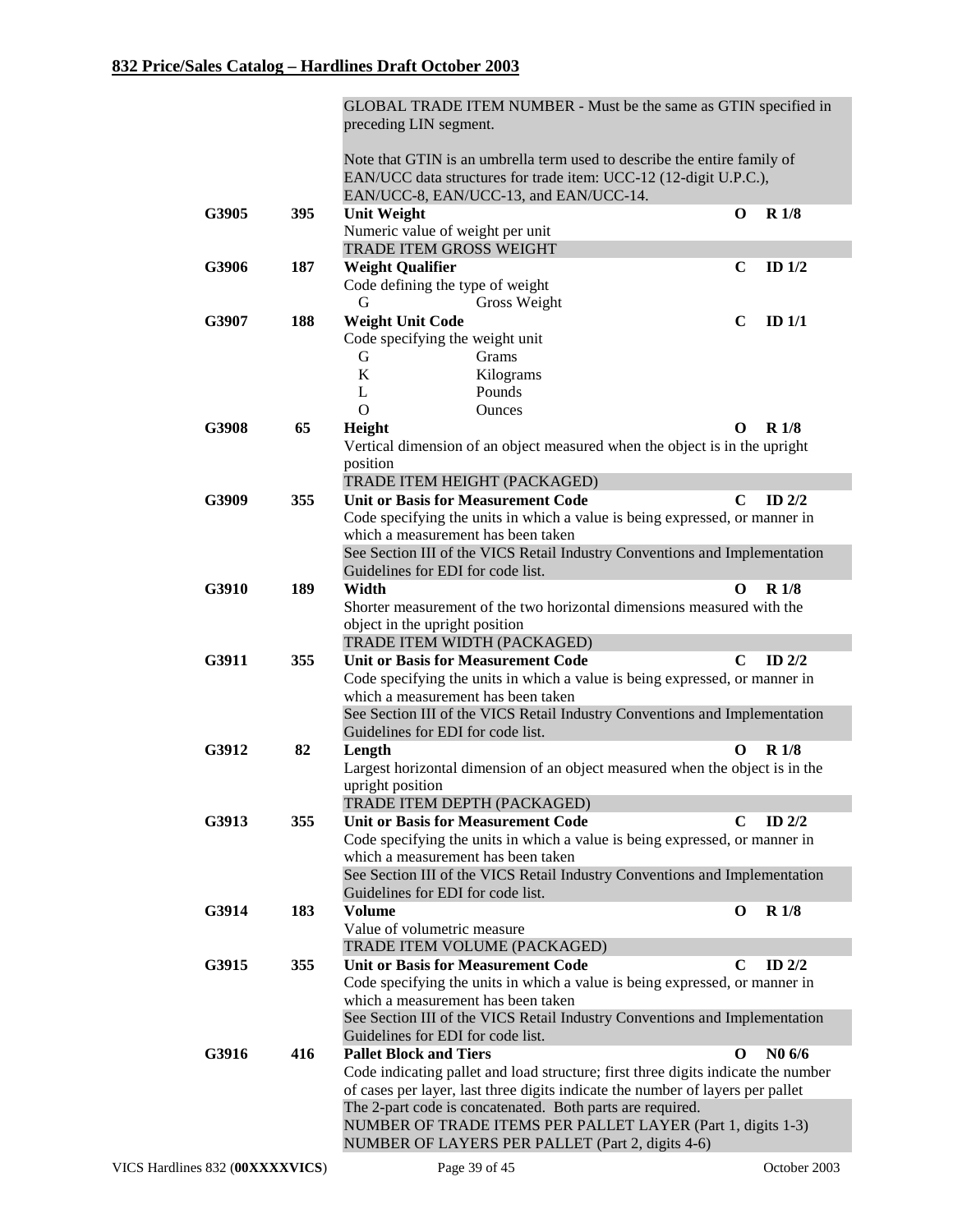| G3917 | 356 | Pack                                          |                                                                                   | $\bf{0}$    | N <sub>0</sub> 1/6 |                    |
|-------|-----|-----------------------------------------------|-----------------------------------------------------------------------------------|-------------|--------------------|--------------------|
|       |     |                                               | The number of inner containers, or number of eaches if there are no inner         |             |                    |                    |
|       |     | containers, per outer container               |                                                                                   |             |                    |                    |
|       |     |                                               | U.P.C. CATALOG: MANUFACTURER PACK - The number of items in a                      |             |                    |                    |
|       |     | manufacturer's package.                       |                                                                                   |             | <b>R</b> 1/8       |                    |
| G3918 | 357 | <b>Size</b><br>Size of supplier units in pack |                                                                                   | $\bf{0}$    |                    |                    |
|       |     | TRADE ITEM NET CONTENT                        |                                                                                   |             |                    |                    |
| G3919 | 355 |                                               | <b>Unit or Basis for Measurement Code</b>                                         | $\mathbf C$ | ID $2/2$           |                    |
|       |     |                                               | Code specifying the units in which a value is being expressed, or manner in       |             |                    |                    |
|       |     |                                               | which a measurement has been taken                                                |             |                    |                    |
|       |     |                                               | See Section III of the VICS Retail Industry Conventions and Implementation        |             |                    |                    |
|       |     | Guidelines for EDI for code list.             |                                                                                   |             |                    |                    |
| G3923 | 235 | <b>Product/Service ID Qualifier</b>           |                                                                                   |             | C                  | ID $2/2$           |
|       |     |                                               | Code identifying the type/source of the descriptive number used                   |             |                    |                    |
|       |     | in Product/Service ID (234)                   |                                                                                   |             |                    |                    |
|       |     | EN                                            | European Article Number (EAN)                                                     |             |                    |                    |
|       |     | EO                                            | EAN-8 Code                                                                        |             |                    |                    |
|       |     | UE<br>UK                                      | U.P.C./EAN Module Code (2-5-5)<br>U.P.C./EAN Shipping Container Code (1-2-5-5-1)  |             |                    |                    |
|       |     | <b>UP</b>                                     | U.P.C. Consumer Package Code (1-5-5-1).                                           |             |                    |                    |
| G3924 | 234 | <b>Product/Service ID</b>                     |                                                                                   |             | $\mathbf C$        | <b>AN 1/48</b>     |
|       |     |                                               | Identifying number for a product or service.                                      |             |                    |                    |
| G3927 | 810 | <b>Inner Pack</b>                             |                                                                                   |             | O                  | N <sub>0</sub> 1/6 |
|       |     |                                               | The number of eaches per inner container.                                         |             |                    |                    |
| G3928 | 103 | <b>Packaging Code</b>                         |                                                                                   |             | O                  | AN 3/5             |
|       |     |                                               | Code identifying the type of packaging; Part 1: Packaging Form, Part 2: Packaging |             |                    |                    |
|       |     |                                               | Material; if the Data Element is used, then Part 1 is always required             |             |                    |                    |
|       |     | Part 1                                        |                                                                                   |             |                    |                    |
|       |     | <b>BAG</b>                                    | Bag                                                                               |             |                    |                    |
|       |     | <b>BAL</b>                                    | Bale                                                                              |             |                    |                    |
|       |     | <b>BBL</b>                                    | <b>Barrel</b>                                                                     |             |                    |                    |
|       |     | <b>BDL</b>                                    | <b>Bundle</b>                                                                     |             |                    |                    |
|       |     | <b>BLK</b><br><b>BOT</b>                      | Bulk<br><b>Bottle</b>                                                             |             |                    |                    |
|       |     | <b>BOX</b>                                    | <b>Box</b>                                                                        |             |                    |                    |
|       |     |                                               | Box or carton                                                                     |             |                    |                    |
|       |     | CAN                                           | Can                                                                               |             |                    |                    |
|       |     | <b>CAS</b>                                    | Case                                                                              |             |                    |                    |
|       |     | <b>CHE</b>                                    | Cheeses                                                                           |             |                    |                    |
|       |     | <b>COL</b>                                    | Coil                                                                              |             |                    |                    |
|       |     | <b>CYL</b>                                    | Cylinder                                                                          |             |                    |                    |
|       |     | <b>CRT</b>                                    | Crate                                                                             |             |                    |                    |
|       |     | <b>DRM</b>                                    | Drum                                                                              |             |                    |                    |
|       |     | EGG<br><b>JAR</b>                             | <b>Egg Crating</b>                                                                |             |                    |                    |
|       |     | <b>KEG</b>                                    | Jar<br>Keg                                                                        |             |                    |                    |
|       |     | <b>LNR</b>                                    | Liners                                                                            |             |                    |                    |
|       |     | <b>LSE</b>                                    | Loose                                                                             |             |                    |                    |
|       |     | PAL                                           | Pail                                                                              |             |                    |                    |
|       |     | PKG                                           | Package                                                                           |             |                    |                    |
|       |     |                                               | Package, card, or blister card                                                    |             |                    |                    |
|       |     | <b>PLT</b>                                    | Pallet                                                                            |             |                    |                    |
|       |     | <b>PWT</b>                                    | Plastic Wrapped Tray                                                              |             |                    |                    |
|       |     | <b>REL</b>                                    | Reel                                                                              |             |                    |                    |
|       |     | <b>ROL</b>                                    | Roll                                                                              |             |                    |                    |
|       |     | <b>SPL</b>                                    | Spool                                                                             |             |                    |                    |
|       |     | <b>SRW</b><br><b>STW</b>                      | Shrink Wrap<br><b>Stretch Wrap</b>                                                |             |                    |                    |
|       |     |                                               |                                                                                   |             |                    |                    |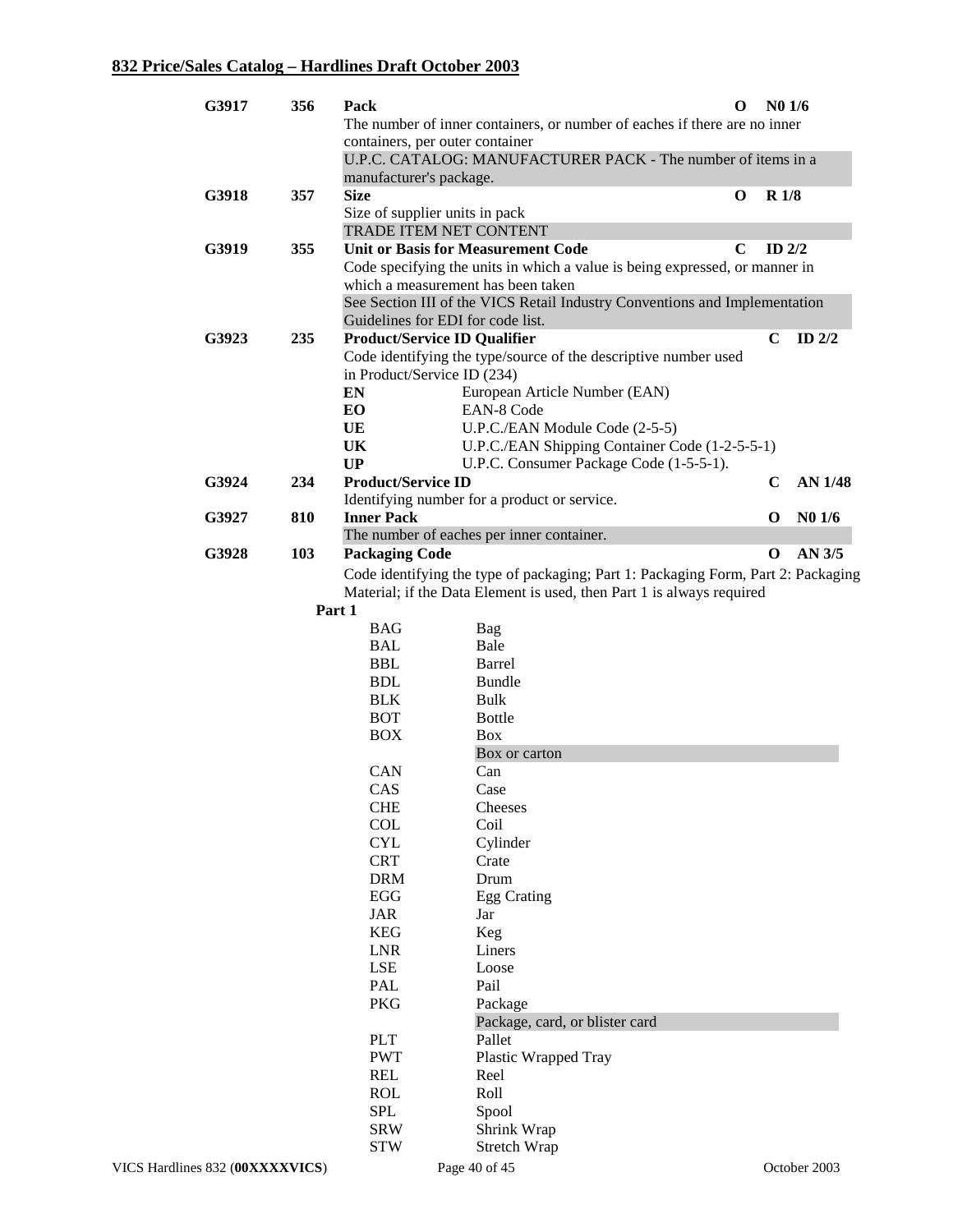|        | TBE        | Tube                                             |
|--------|------------|--------------------------------------------------|
|        | <b>TBN</b> | Tote Bin                                         |
|        | <b>TNK</b> | Tank                                             |
|        | <b>TRY</b> | Tray                                             |
|        | TUB        | Tub                                              |
|        | <b>WLC</b> | <b>Wheeled Carrier</b>                           |
|        | <b>WRP</b> | Wrapped                                          |
| Part 2 |            |                                                  |
|        | 25         | Corrugated or Solid                              |
|        |            | Corrugated or solid packaging does not require   |
|        |            | repackaging for shipment                         |
|        | 31         | Fiber                                            |
|        |            | Fiber packaging usually requires repackaging for |
|        |            | shipment                                         |
|        | 43         | Glass                                            |
|        | 58         | Metal                                            |
|        | 64         | <b>Molded Plastic</b>                            |
|        | 72         | Paper – VCI                                      |
|        | 75         | Plastic – Vacuum formed                          |
|        | 76         | Paper                                            |
|        | 77         | Plastic - Structural Foam                        |
|        | 78         | Plastic - Injection Molded                       |
|        | 79         | Plastic                                          |
|        | 86         | Foam                                             |
|        | 94         | Wood                                             |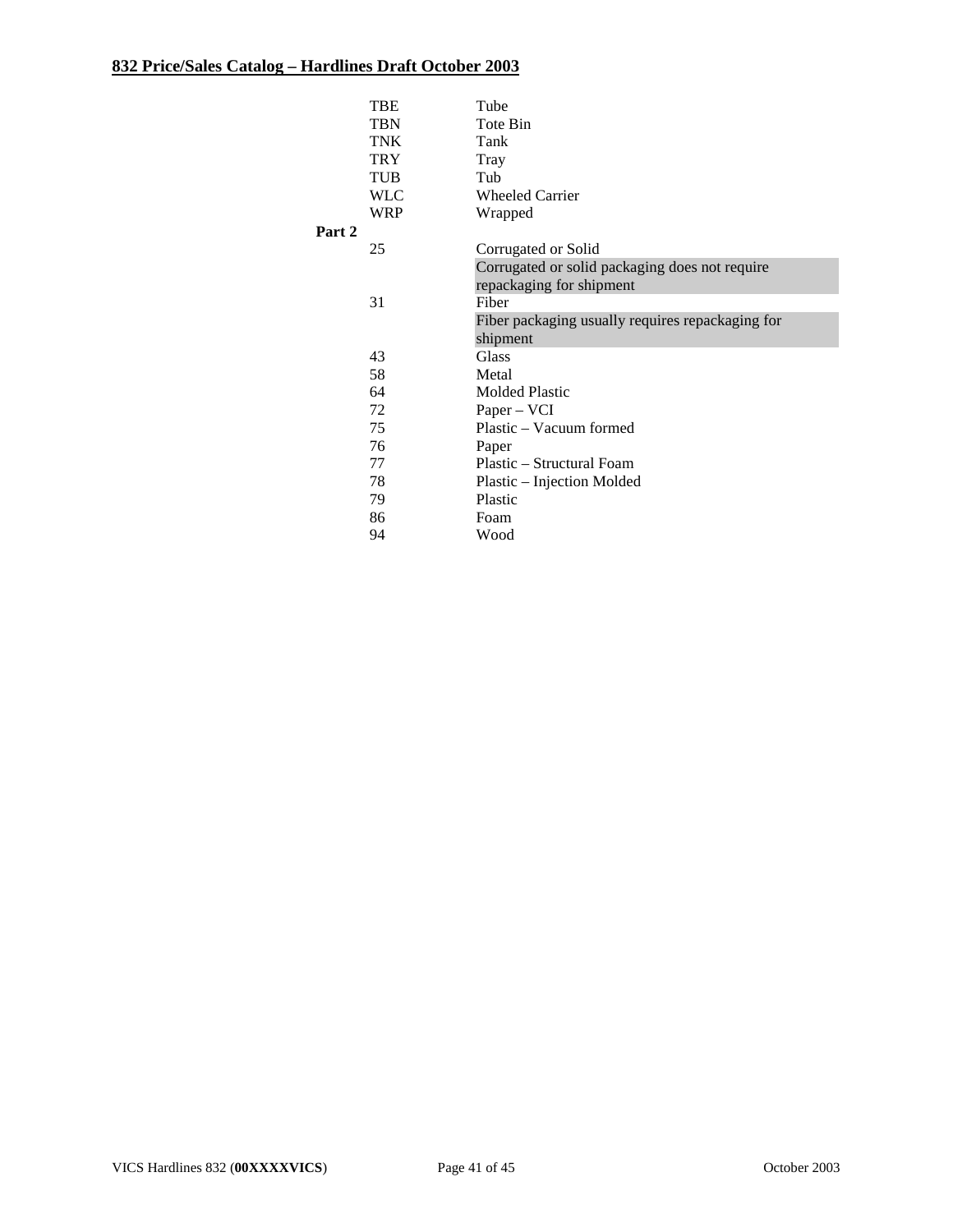|   | Segment:             |                | <b>SLN</b> Subline Item Detail                                                                                                                                                                                                                                                                                                                                                                                                                                                                                                                                                                                                                                                                                                                                                                                                                                              |  |  |  |  |
|---|----------------------|----------------|-----------------------------------------------------------------------------------------------------------------------------------------------------------------------------------------------------------------------------------------------------------------------------------------------------------------------------------------------------------------------------------------------------------------------------------------------------------------------------------------------------------------------------------------------------------------------------------------------------------------------------------------------------------------------------------------------------------------------------------------------------------------------------------------------------------------------------------------------------------------------------|--|--|--|--|
|   | <b>Position:</b>     | 350            |                                                                                                                                                                                                                                                                                                                                                                                                                                                                                                                                                                                                                                                                                                                                                                                                                                                                             |  |  |  |  |
|   | Loop:                | <b>SLN</b>     | Optional                                                                                                                                                                                                                                                                                                                                                                                                                                                                                                                                                                                                                                                                                                                                                                                                                                                                    |  |  |  |  |
|   | Level:               | Detail         |                                                                                                                                                                                                                                                                                                                                                                                                                                                                                                                                                                                                                                                                                                                                                                                                                                                                             |  |  |  |  |
|   | Usage:               | Optional       |                                                                                                                                                                                                                                                                                                                                                                                                                                                                                                                                                                                                                                                                                                                                                                                                                                                                             |  |  |  |  |
|   | Max Use:             | 1              |                                                                                                                                                                                                                                                                                                                                                                                                                                                                                                                                                                                                                                                                                                                                                                                                                                                                             |  |  |  |  |
|   | <b>Purpose:</b>      |                | To specify product subline detail item data                                                                                                                                                                                                                                                                                                                                                                                                                                                                                                                                                                                                                                                                                                                                                                                                                                 |  |  |  |  |
|   | <b>Syntax Notes:</b> | 1              | If either SLN04 or SLN05 is present, then the other is required.                                                                                                                                                                                                                                                                                                                                                                                                                                                                                                                                                                                                                                                                                                                                                                                                            |  |  |  |  |
|   |                      | $\mathbf{2}$   | If either SLN09 or SLN10 is present, then the other is required.                                                                                                                                                                                                                                                                                                                                                                                                                                                                                                                                                                                                                                                                                                                                                                                                            |  |  |  |  |
|   | Notes:               |                | TRADE ITEM CONTAINMENT (LINK/UNLINK) - The SLN segment is used to<br>identify trade item containment relationships. The container is identified in the LIN<br>segment. To specify the contents of the packaging container (the next lowest container<br>or packaging level), use the SLN segment where SLN03=I. SLN04/05 will identify the<br>quantity and unit of measure of the GTIN found in the container, and SLN09/10 will<br>identify the contained GTIN.<br>When changing the contents of a packaging container, use code 'D' or code 'I' in SLN03<br>to either remove an existing GTIN from or include a new GTIN in the packaging<br>container.<br>The SLN segment cannot be used to add new trade items. Any GTINs that are to be<br>included in a packaging container must have already been identified, either in a previous<br>LIN or a previous transaction. |  |  |  |  |
|   |                      |                | REPLACED ITEM IDENTIFICATION - When the trade item in the LIN is a<br>replacement for an existing trade item, use code 'S' in the SLN03 and identify the<br>replaced GTIN in the SLN09/10.                                                                                                                                                                                                                                                                                                                                                                                                                                                                                                                                                                                                                                                                                  |  |  |  |  |
|   |                      |                | <b>Data Element Summary</b>                                                                                                                                                                                                                                                                                                                                                                                                                                                                                                                                                                                                                                                                                                                                                                                                                                                 |  |  |  |  |
|   | Ref.                 | Data           |                                                                                                                                                                                                                                                                                                                                                                                                                                                                                                                                                                                                                                                                                                                                                                                                                                                                             |  |  |  |  |
|   | Des.                 | <b>Element</b> | <b>Attributes</b><br><b>Name</b>                                                                                                                                                                                                                                                                                                                                                                                                                                                                                                                                                                                                                                                                                                                                                                                                                                            |  |  |  |  |
| М | SLN01                | 350            | <b>Assigned Identification</b><br>AN 1/20<br>M                                                                                                                                                                                                                                                                                                                                                                                                                                                                                                                                                                                                                                                                                                                                                                                                                              |  |  |  |  |
|   | SLN <sub>03</sub>    | 662            | Alphanumeric characters assigned for differentiation within a transaction set<br><b>Relationship Code</b><br>ID $1/1$<br>М                                                                                                                                                                                                                                                                                                                                                                                                                                                                                                                                                                                                                                                                                                                                                  |  |  |  |  |
| М |                      |                | Code indicating the relationship between entities                                                                                                                                                                                                                                                                                                                                                                                                                                                                                                                                                                                                                                                                                                                                                                                                                           |  |  |  |  |
|   |                      |                | D<br>Delete                                                                                                                                                                                                                                                                                                                                                                                                                                                                                                                                                                                                                                                                                                                                                                                                                                                                 |  |  |  |  |
|   |                      |                | Use when reducing the amount or removing a GTIN<br>from a container (UNLINK). The GTIN is specified in<br>SLN09/10 and the quantity to be removed is indicated in<br>SLN04/05.                                                                                                                                                                                                                                                                                                                                                                                                                                                                                                                                                                                                                                                                                              |  |  |  |  |
|   |                      |                | Deleting a GTIN from a packaging container does not<br>delete the trade item, it simply severs the trade item                                                                                                                                                                                                                                                                                                                                                                                                                                                                                                                                                                                                                                                                                                                                                               |  |  |  |  |

#### **SLN04 380 Quantity O R 1/15**

Numeric value of quantity

I Included

S Substituted

The quantity of the trade item (GTIN) identified in SLN09/10 that is contained in or removed from the packaging container identified in the LIN segment.

Use when building or changing the components of a packaging container (LINK). The contained GTIN is specified in SLN09/10 and the quantity to be contained

REPLACED ITEM IDENTIFICATION - SLN09/10 will identify the trade item that is being replaced by the trade item specified in the LIN. Only one replaced trade

containment relationship.

is indicated in SLN04/05.

item may be specified.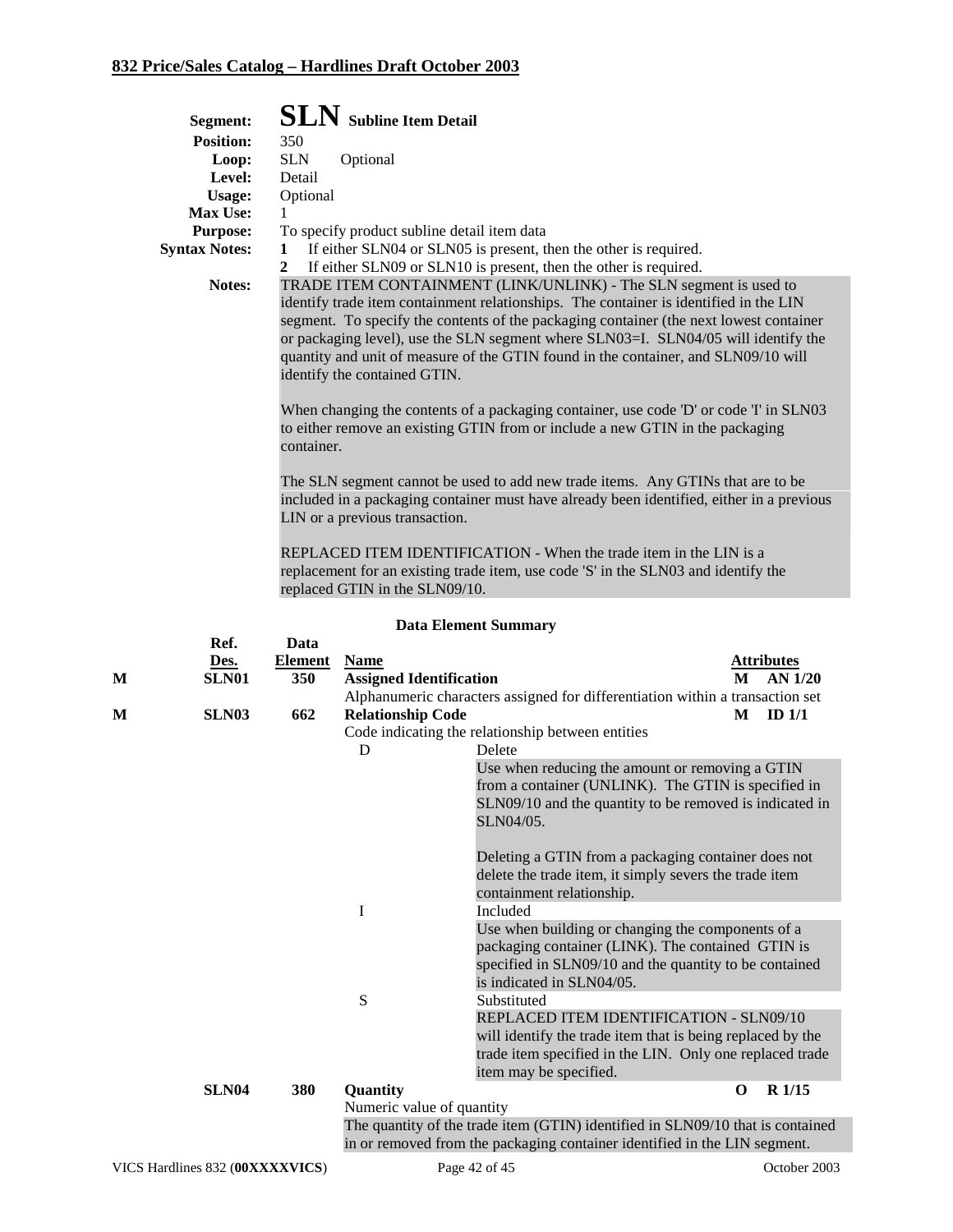| <b>SLN05</b>      | <b>C001</b> | <b>Composite Unit of Measure</b>          |                                                                             | $\mathbf C$              |
|-------------------|-------------|-------------------------------------------|-----------------------------------------------------------------------------|--------------------------|
|                   |             | of use)                                   | To identify a composite unit of measure (See Figures Appendix for examples  |                          |
| <b>C00101</b>     | 355         | <b>Unit or Basis for Measurement Code</b> |                                                                             | ID $2/2$<br>C            |
|                   |             |                                           | Code specifying the units in which a value is being expressed, or manner in |                          |
|                   |             | which a measurement has been taken        |                                                                             |                          |
|                   |             |                                           | NOTE: Need to determine/research which codes should be supported for        |                          |
|                   |             | dimensional values.                       |                                                                             |                          |
| SLN <sub>09</sub> | 235         | <b>Product/Service ID Qualifier</b>       |                                                                             | $\mathbf{X}$<br>ID $2/2$ |
|                   |             |                                           | Code identifying the type/source of the descriptive number used in          |                          |
|                   |             | Product/Service ID (234)                  |                                                                             |                          |
|                   |             |                                           | <b>GLOBAL TRADE ITEM NUMBER QUALIFIER</b>                                   |                          |
|                   |             | EN                                        | European Article Number (EAN) (2-5-5-1)                                     |                          |
|                   |             | EO.                                       | <b>EAN-8 Code</b>                                                           |                          |
|                   |             | UK                                        | U.P.C./EAN Shipping Container Code (1-2-5-5-1)                              |                          |
|                   |             |                                           | A 14-digit code that uniquely identifies the manufacturer's                 |                          |
|                   |             |                                           | shipping unit, including the packaging indicator and                        |                          |
|                   |             |                                           | check digit; the first digit is the packaging indicator, the                |                          |
|                   |             |                                           | next two digits are the number system characters, the next                  |                          |
|                   |             |                                           | five digits are the manufacturer ID number, the second                      |                          |
|                   |             |                                           | five digits are the item code, and the final digit is the                   |                          |
|                   |             |                                           | check digit                                                                 |                          |
|                   |             | UP                                        | U.P.C. Consumer Package Code (1-5-5-1)                                      |                          |
| SLN10             | 234         | <b>Product/Service ID</b>                 |                                                                             | <b>AN 1/48</b><br>X      |
|                   |             |                                           | Identifying number for a product or service                                 |                          |
|                   |             | <b>GLOBAL TRADE ITEM NUMBER</b>           |                                                                             |                          |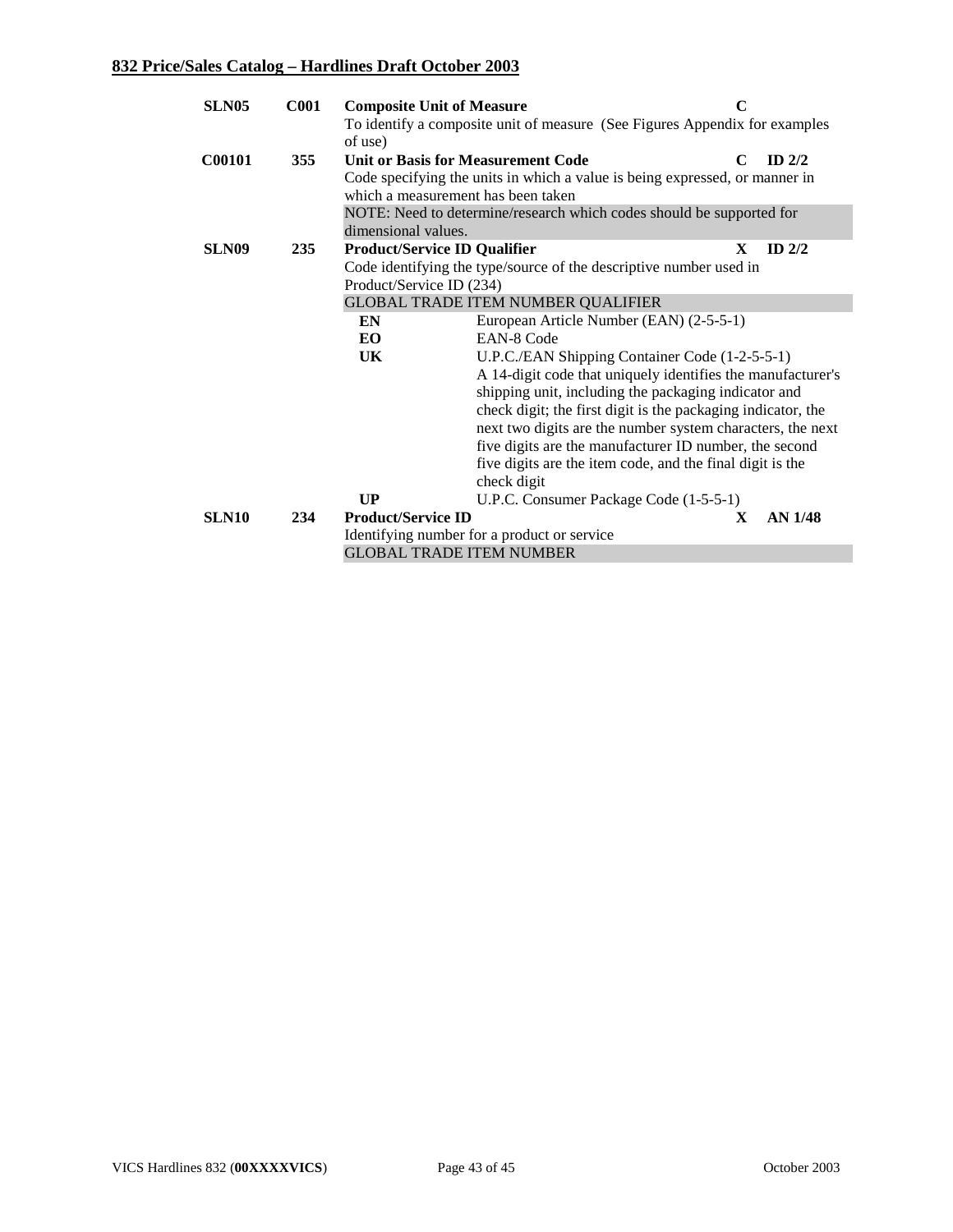| Segment:             | <b>CTT</b> Transaction Totals                                          |
|----------------------|------------------------------------------------------------------------|
| <b>Position:</b>     | 010                                                                    |
| Loop:                |                                                                        |
| Level:               | Summary                                                                |
| Usage:               | Optional                                                               |
| <b>Max Use:</b>      |                                                                        |
| <b>Purpose:</b>      | To transmit a hash total for a specific element in the transaction set |
| <b>Syntax Notes:</b> | If either CTT03 or CTT04 is present, then the other is required.       |
|                      | If either CTT05 or CTT06 is present, then the other is required.       |

|   | Ref.              | Data    |                                                           |   |                   |
|---|-------------------|---------|-----------------------------------------------------------|---|-------------------|
|   | Des.              | Element | <b>Name</b>                                               |   | <b>Attributes</b> |
| M | CTT <sub>01</sub> | 354     | <b>Number of Line Items</b>                               | M | N01/6             |
|   |                   |         | Total number of line items in the transaction set         |   |                   |
|   |                   |         | The number of LIN segments present in the transaction set |   |                   |
|   |                   |         |                                                           |   |                   |